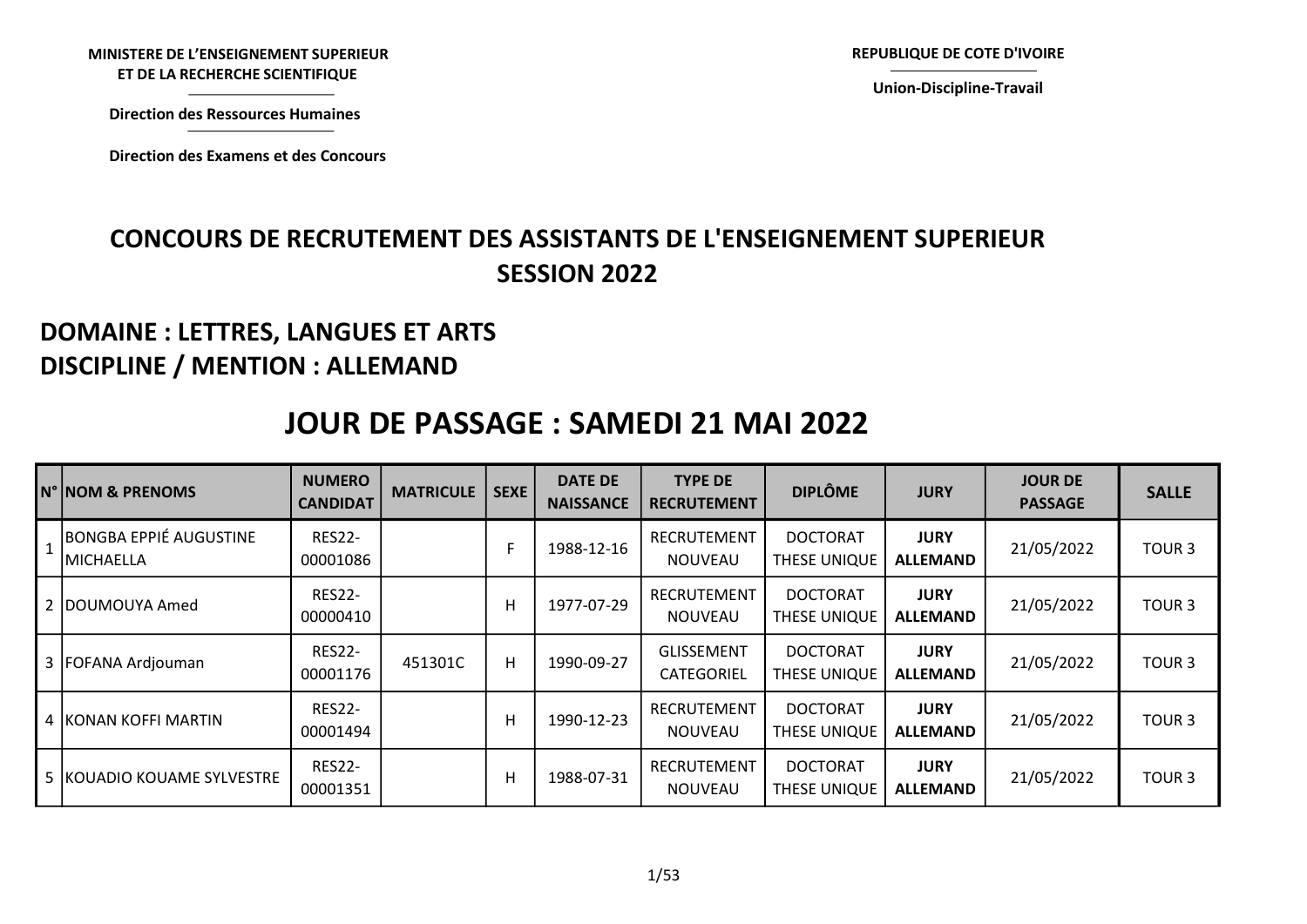|                 | <b>N° NOM &amp; PRENOMS</b>                | <b>NUMERO</b><br><b>CANDIDAT</b> | <b>MATRICULE</b> | <b>SEXE</b> | <b>DATE DE</b><br><b>NAISSANCE</b> | <b>TYPE DE</b><br><b>RECRUTEMENT</b> | <b>DIPLÔME</b>                         | <b>JURY</b>                    | <b>JOUR DE</b><br><b>PASSAGE</b> | <b>SALLE</b>      |
|-----------------|--------------------------------------------|----------------------------------|------------------|-------------|------------------------------------|--------------------------------------|----------------------------------------|--------------------------------|----------------------------------|-------------------|
| $6\overline{6}$ | KOUAME N'DAH FRANCK BEN<br><b>HOUASSA</b>  | <b>RES22-</b><br>00001161        | 433784N          | н           | 1985-07-04                         | <b>GLISSEMENT</b><br>CATEGORIEL      | <b>DOCTORAT</b><br>THESE UNIQUE        | <b>JURY</b><br><b>ALLEMAND</b> | 21/05/2022                       | TOUR <sub>3</sub> |
| $\overline{7}$  | KOUASSI DJOUKOUO JOSIANE<br><b>EUNISSE</b> | <b>RES22-</b><br>00000662        |                  | F           | 1991-12-23                         | <b>RECRUTEMENT</b><br><b>NOUVEAU</b> | <b>DOCTORAT</b><br>THESE UNIQUE        | <b>JURY</b><br><b>ALLEMAND</b> | 21/05/2022                       | TOUR <sub>3</sub> |
|                 | 8 KOUASSI N'guessan Fulgence               | <b>RES22-</b><br>00001010        |                  | н           | 1989-12-16                         | <b>RECRUTEMENT</b><br><b>NOUVEAU</b> | <b>DOCTORAT</b><br>THESE UNIQUE        | <b>JURY</b><br><b>ALLEMAND</b> | 21/05/2022                       | TOUR <sub>3</sub> |
| $\overline{9}$  | N'GUESSAN ANDREE MICHELLE<br> STEPHANIE    | <b>RES22-</b><br>00000324        |                  | F           | 1989-05-11                         | <b>RECRUTEMENT</b><br><b>NOUVEAU</b> | <b>DOCTORAT</b><br><b>THESE UNIQUE</b> | <b>JURY</b><br><b>ALLEMAND</b> | 21/05/2022                       | TOUR <sub>3</sub> |
| 10              | <b>SOGONE BARTHELEMY GOURI-</b><br>IBI     | <b>RES22-</b><br>00001477        | 256761L          | н           | 1967-08-23                         | <b>GLISSEMENT</b><br>CATEGORIEL      | <b>DOCTORAT</b><br>THESE UNIQUE        | <b>JURY</b><br><b>ALLEMAND</b> | 21/05/2022                       | TOUR <sub>3</sub> |
|                 | 11 SORO NAVIGUÉ MOÏSE                      | <b>RES22-</b><br>00000058        |                  | Н           | 1989-12-25                         | RECRUTEMENT<br><b>NOUVEAU</b>        | PHD                                    | <b>JURY</b><br><b>ALLEMAND</b> | 21/05/2022                       | TOUR <sub>3</sub> |
|                 | 12 TAKOUE Gnepo Gilbert                    | <b>RES22-</b><br>00000264        | 334559 G         | н           | 1979-01-01                         | <b>GLISSEMENT</b><br>CATEGORIEL      | <b>DOCTORAT</b><br><b>THESE UNIQUE</b> | <b>JURY</b><br><b>ALLEMAND</b> | 21/05/2022                       | TOUR <sub>3</sub> |
|                 | 13 YAO KOUASSI SERGE                       | <b>RES22-</b><br>00001225        | 402329F          | н           | 1975-09-29                         | <b>GLISSEMENT</b><br>CATEGORIEL      | <b>DOCTORAT</b><br>THESE UNIQUE        | <b>JURY</b><br><b>ALLEMAND</b> | 21/05/2022                       | TOUR <sub>3</sub> |
|                 | 14 YAO YAO SIMON                           | <b>RES22-</b><br>00001060        |                  | Η           | 1985-05-27                         | <b>RECRUTEMENT</b><br><b>NOUVEAU</b> | <b>DOCTORAT</b><br>THESE UNIQUE        | <b>JURY</b><br><b>ALLEMAND</b> | 21/05/2022                       | TOUR <sub>3</sub> |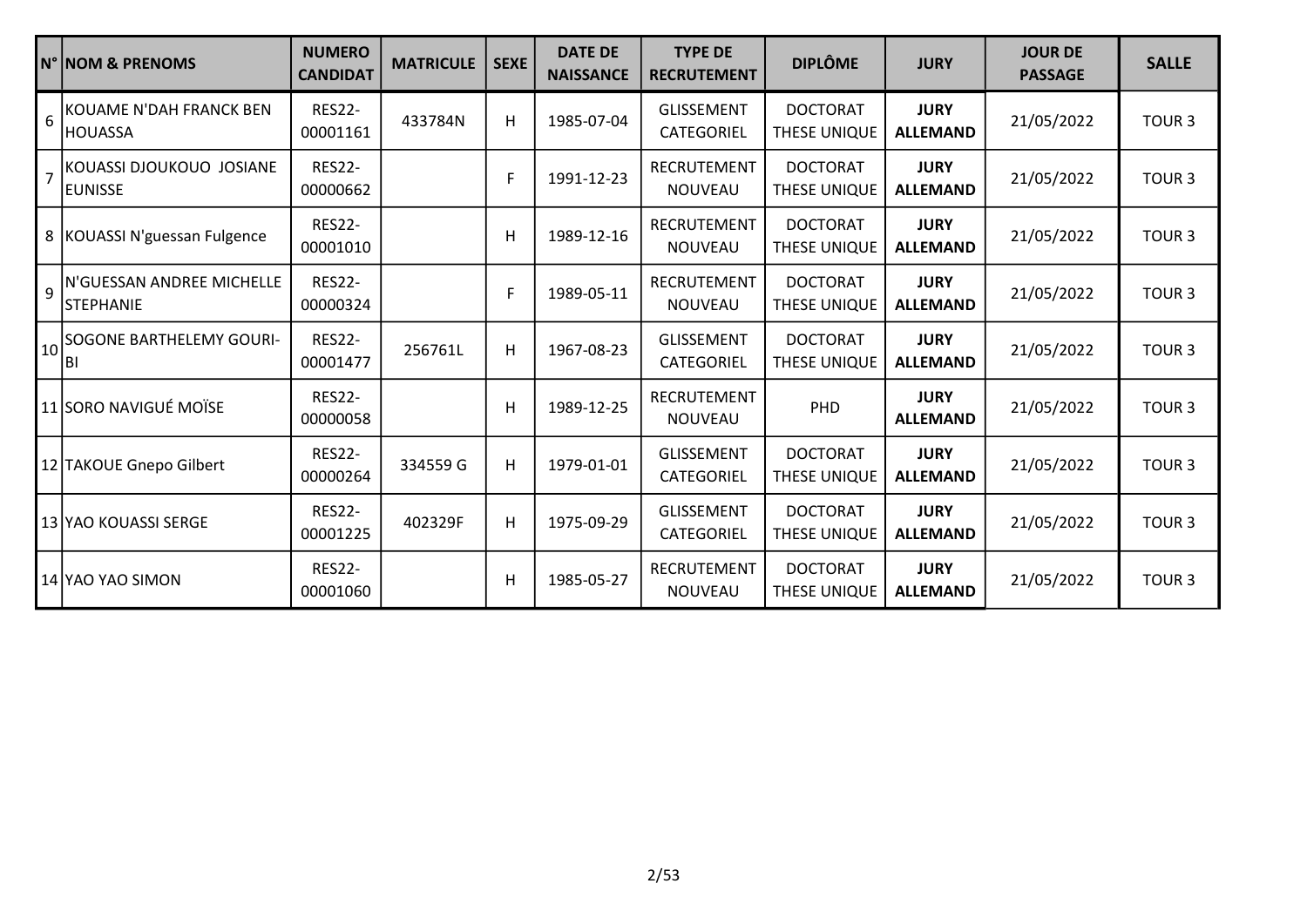# MINISTERE DE L'ENSEIGNEMENT SUPERIEUR STERE DE L'ENSEIGNEMENT SUPERIEUR<br>ET DE LA RECHERCHE SCIENTIFIQUE<br>Direction des Ressources Humaines<br>Direction des Examens et des Concours

Direction des Ressources Humaines

REPUBLIQUE DE COTE D'IVOIRE<br>Union-Discipline-Travail

Union-Discipline-Travail

# CONCOURS DE RECRUTEMENT DES ASSISTANTS DE L'ENSEIGNEMENT SUPERIEUR SESSION 2022 NISTERE DE L'ENSEIGNEMENT SUPERIEUR<br>
ET DE LA RECHERCHE SCIENTIFIQUE<br>
Direction des Ressources Humaines<br>
Direction des Examens et des Concours<br>
CONCOURS DE RECRUTEMENT DES ASSISTANTS DE L'ENS

#### DOMAINE : LETTRES, LANGUES ET ARTS DISCIPLINE / MENTION : PORTUGAIS

### JOUR DE PASSAGE : MARDI 24 MAI 2022

### ESPAGNOL /PORTUGAIS

| N° NOM & PRENOMS        | <b>NUMERO</b><br><b>CANDIDAT</b> | <b>MATRICULE</b> | SEXE | <b>DATE DE</b><br><b>NAISSANCE</b> | <b>TYPE DE</b><br><b>RECRUTEMENT</b> | <b>DIPLÔME</b>                                   | <b>JURY</b>                                  | <b>JOUR DE</b><br><b>PASSAGE</b> | <b>SALLE</b> |
|-------------------------|----------------------------------|------------------|------|------------------------------------|--------------------------------------|--------------------------------------------------|----------------------------------------------|----------------------------------|--------------|
| 1 KOUASSI KOFFI CHARLES | <b>RES22-</b><br>00000951        |                  | н    | 1982-10-30                         | RECRUTEMENT<br>NOUVEAU               | <b>DOCTORAT</b><br><b>THESE</b><br><b>UNIQUE</b> | <b>JURY</b><br><b>PORTUGAIS</b><br>/ESPAGNOL | 24/05/2022                       | SALLE F3     |
| 2 YÉO N'GANA            | <b>RES22-</b><br>00000151        |                  | н    | 1988-12-26                         | RECRUTEMENT<br>NOUVEAU               | PH <sub>D</sub>                                  | <b>JURY</b><br><b>PORTUGAIS</b><br>/ESPAGNOL | 24/05/2022                       | SALLE F3     |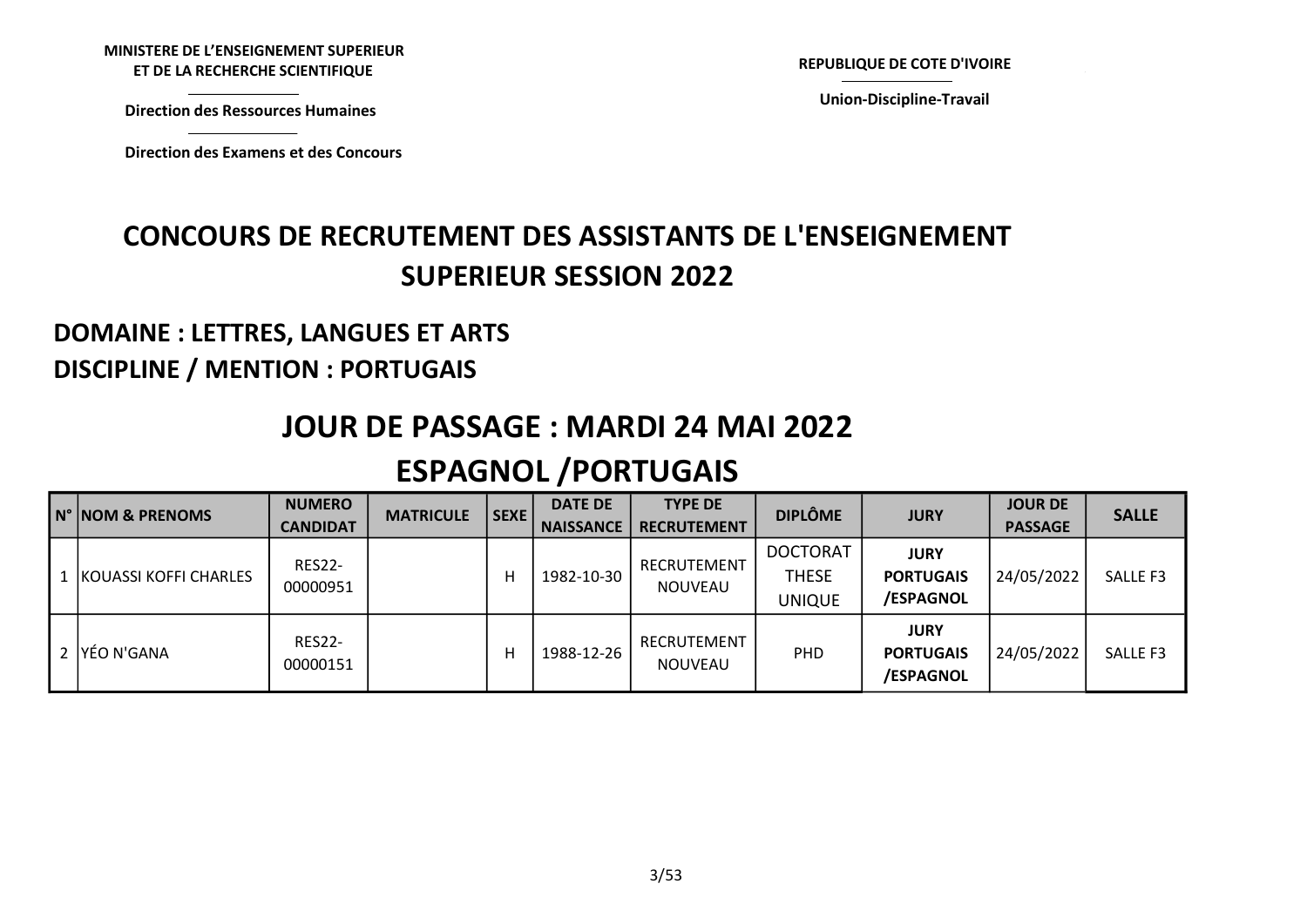# MINISTERE DE L'ENSEIGNEMENT SUPERIEUR STERE DE L'ENSEIGNEMENT SUPERIEUR<br>ET DE LA RECHERCHE SCIENTIFIQUE<br>Direction des Ressources Humaines<br>Direction des Examens et des Concours

Direction des Ressources Humaines

REPUBLIQUE DE COTE D'IVOIRE<br>Union-Discipline-Travail

Union-Discipline-Travail

# CONCOURS DE RECRUTEMENT DES ASSISTANTS DE L'ENSEIGNEMENT SUPERIEUR SESSION 2022 NISTERE DE L'ENSEIGNEMENT SUPERIEUR<br>ET DE LA RECHERCHE SCIENTIFIQUE<br>Direction des Ressources Humaines<br>Direction des Examens et des Concours<br>ICOURS DE RECRUTEMENT DES ASSISTANTS DE L'ENSEIG

#### DOMAINE : LETTRES, LANGUES ET ARTS DISCIPLINE / MENTION : ESPAGNOL

# JOUR DE PASSAGE : MARDI 24 MAI 2022 ESPAGNOL /PORTUGAIS

|   | N°   NOM & PRENOMS            | <b>NUMERO</b><br><b>CANDIDAT</b> | <b>MATRICULE</b> | <b>SEXE</b> | <b>DATE DE</b><br><b>NAISSANCE</b> | <b>TYPE DE</b><br><b>RECRUTEMENT</b> | <b>DIPLÔME</b>  | <b>JURY</b>           | <b>JOUR DE</b><br><b>PASSAGE</b> | <b>SALLE</b>    |
|---|-------------------------------|----------------------------------|------------------|-------------|------------------------------------|--------------------------------------|-----------------|-----------------------|----------------------------------|-----------------|
|   | IAKA Lambert                  | <b>RES22-</b>                    |                  | Η           | 1989-12-30                         | RECRUTEMENT                          | <b>DOCTORAT</b> | <b>JURY PORTUGAIS</b> | 24/05/2022                       | SALLE F3        |
|   |                               | 00000318                         |                  |             |                                    | <b>NOUVEAU</b>                       | THESE UNIQUE    | /ESPAGNOL             |                                  |                 |
|   | JAMIAN KAKOU FERNAND          | <b>RES22-</b>                    | 275171G          | н           | 1972-06-23                         | <b>GLISSEMENT</b>                    | <b>DOCTORAT</b> | <b>JURY PORTUGAIS</b> | 24/05/2022                       | <b>SALLE F3</b> |
|   |                               | 00001230                         |                  |             |                                    | CATEGORIEL                           | THESE UNIQUE    | /ESPAGNOL             |                                  |                 |
| 3 | <b>JANGAHI Kouame Charles</b> | <b>RES22-</b>                    | 324687X          | H           | 1977-11-15                         | <b>GLISSEMENT</b>                    | <b>DOCTORAT</b> | <b>JURY PORTUGAIS</b> | 24/05/2022                       | SALLE F3        |
|   |                               | 00000400                         |                  |             |                                    | CATEGORIEL                           | THESE UNIQUE    | /ESPAGNOL             |                                  |                 |
|   | 4 JATTA KOUABENAN HERBERT     | <b>RES22-</b>                    |                  | н           | 1993-12-01                         | RECRUTEMENT                          | <b>DOCTORAT</b> | <b>JURY PORTUGAIS</b> | 24/05/2022                       | SALLE F3        |
|   |                               | 00001499                         |                  |             |                                    | NOUVEAU                              | THESE UNIQUE    | /ESPAGNOL             |                                  |                 |
|   | 5 BAWA DOGBA LEONCE           | <b>RES22-</b>                    | 400604N          | H           | 1981-02-27                         | <b>GLISSEMENT</b>                    | <b>DOCTORAT</b> | <b>JURY PORTUGAIS</b> | 24/05/2022                       | SALLE F3        |
|   |                               | 00000525                         |                  |             |                                    | <b>CATEGORIEL</b>                    | THESE UNIQUE    | /ESPAGNOL             |                                  |                 |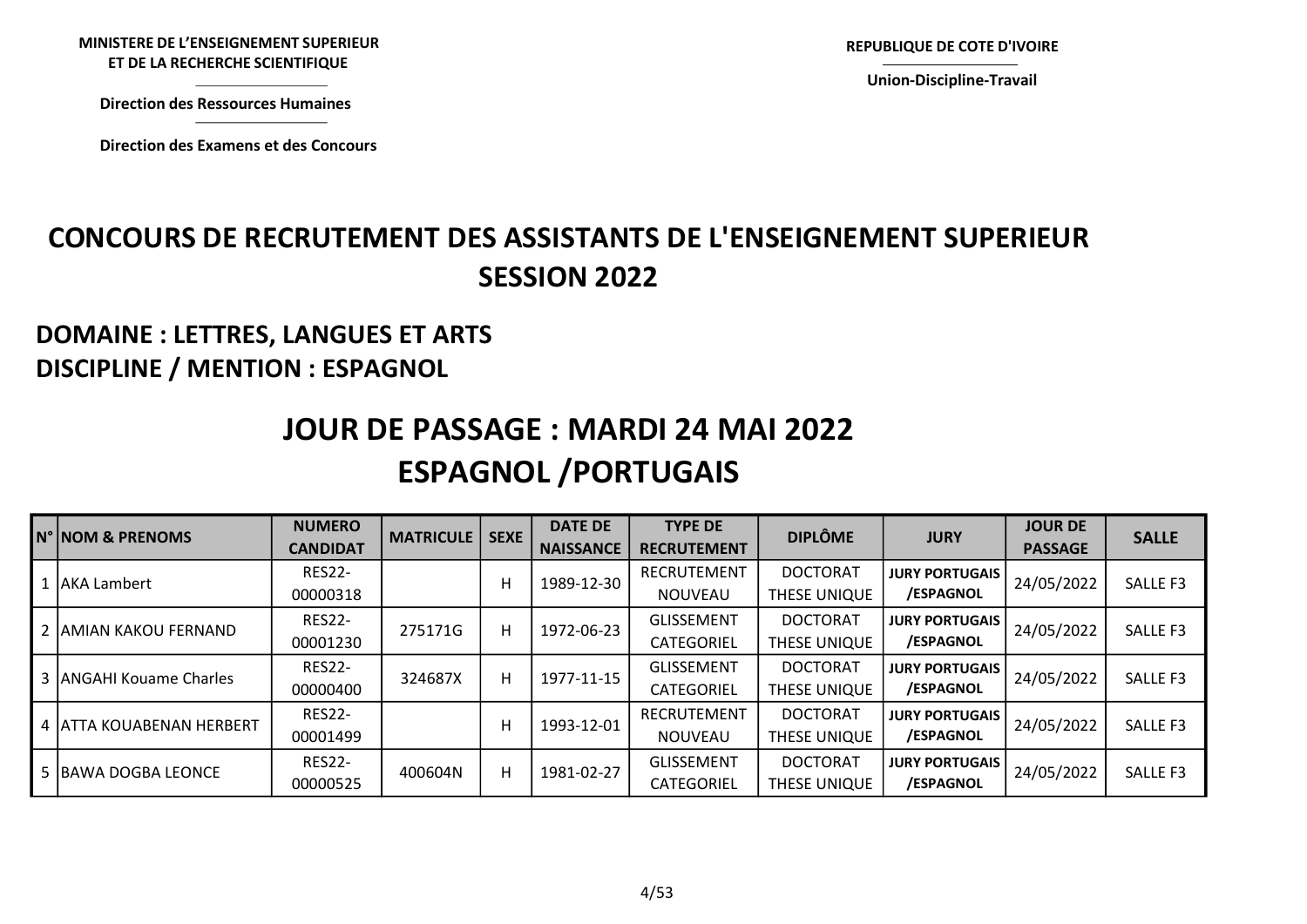| 6 BINI KOUASSI NARCISSE | <b>RES22-</b><br>00000059 | ۲ | 1989-12-12 | RECRUTEMENT<br><b>NOUVEAU</b> | <b>DOCTORAT</b><br>THESE UNIQUE | <b>JURY PORTUGAIS</b><br>/ESPAGNOL | 24/05/2022 | SALLE F3 |
|-------------------------|---------------------------|---|------------|-------------------------------|---------------------------------|------------------------------------|------------|----------|
| BROU Adou Luc           | <b>RES22-</b><br>00000564 | ۲ | 1979-10-16 | RECRUTEMENT<br><b>NOUVEAU</b> | <b>DOCTORAT</b><br>THESE UNIQUE | <b>JURY PORTUGAIS</b><br>/ESPAGNOL | 24/05/2022 | SALLE F3 |
| 8 DJIEOULOU APPOLOS     | <b>RES22-</b><br>00001791 |   | 1983-07-05 | RECRUTEMENT<br><b>NOUVEAU</b> | <b>DOCTORAT</b><br>THESE UNIQUE | <b>JURY PORTUGAIS</b><br>/ESPAGNOL | 24/05/2022 | SALLE F3 |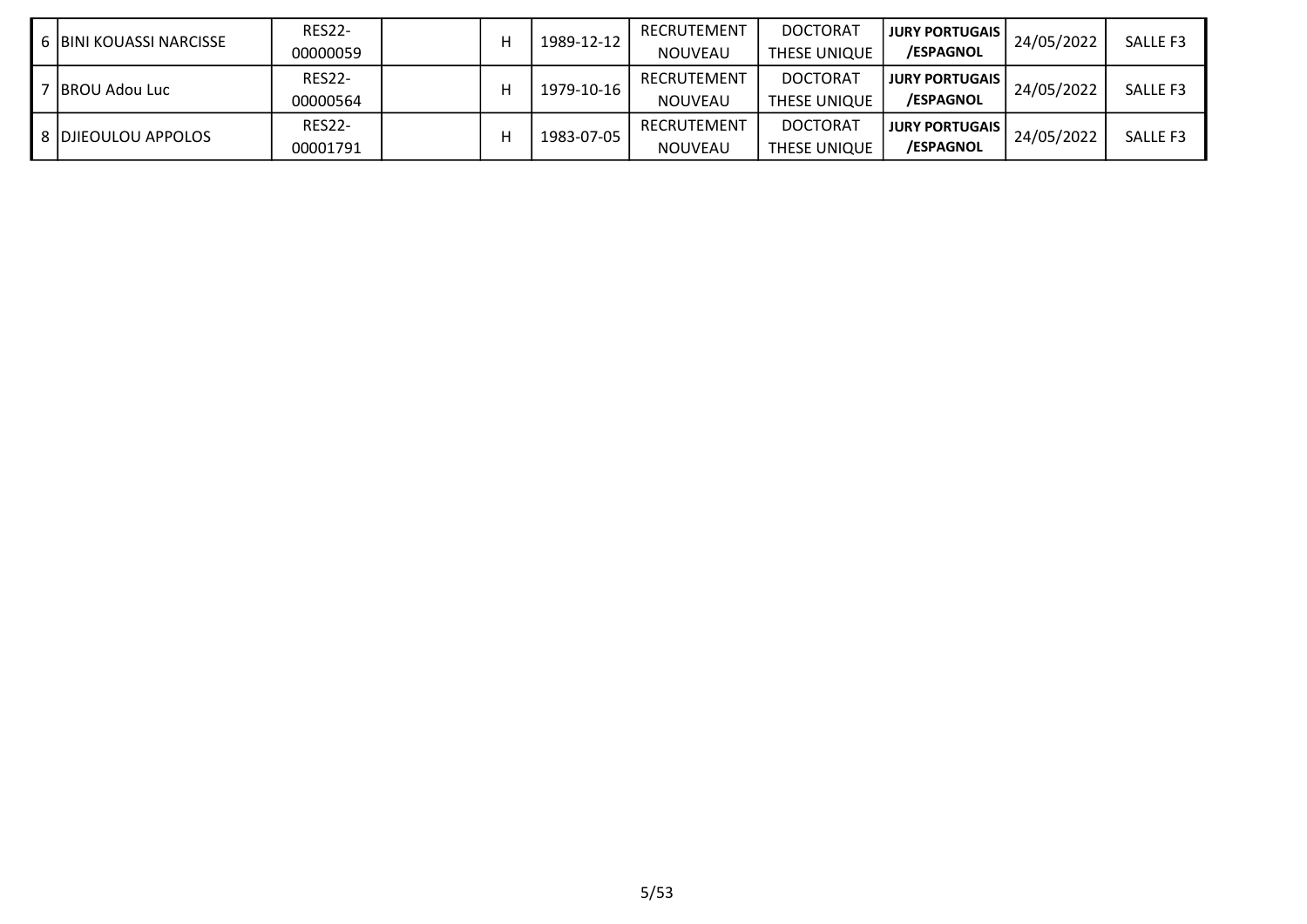|    | 9 GBEHO GBADE ROLAND                                         | <b>RES22-</b><br>00000800 |         | н | 1985-03-03 | <b>RECRUTEMENT</b><br><b>NOUVEAU</b> | <b>DOCTORAT</b><br><b>THESE UNIQUE</b> | <b>JURY PORTUGAIS</b><br>/ESPAGNOL | 24/05/2022 | SALLE F3        |
|----|--------------------------------------------------------------|---------------------------|---------|---|------------|--------------------------------------|----------------------------------------|------------------------------------|------------|-----------------|
|    | 10 GONKALIÉ Gbana Francis                                    | <b>RES22-</b><br>00000766 |         | H | 1988-12-22 | <b>RECRUTEMENT</b><br>NOUVEAU        | <b>DOCTORAT</b><br>THESE UNIQUE        | <b>JURY PORTUGAIS</b><br>/ESPAGNOL | 24/05/2022 | SALLE F3        |
|    | 11 IGOUZA MARTIAL                                            | <b>RES22-</b><br>00001709 |         | н | 1974-06-30 | <b>CONTRAT</b>                       | <b>DOCTORAT</b><br><b>THESE UNIQUE</b> | <b>JURY PORTUGAIS</b><br>/ESPAGNOL | 24/05/2022 | <b>SALLE F3</b> |
| 12 | KAMENAN N'GORAN<br><b>JALPHONSINE</b>                        | <b>RES22-</b><br>00000373 |         | F | 1987-11-12 | RECRUTEMENT<br>NOUVEAU               | <b>DOCTORAT</b><br>THESE UNIQUE        | <b>JURY PORTUGAIS</b><br>/ESPAGNOL | 24/05/2022 | SALLE F3        |
|    | 13 KONAN KOUAKOU BEHEGBIN<br>DESIRE                          | <b>RES22-</b><br>00000245 |         | Η | 1989-01-02 | <b>RECRUTEMENT</b><br>NOUVEAU        | <b>DOCTORAT</b><br>THESE UNIQUE        | <b>JURY PORTUGAIS</b><br>/ESPAGNOL | 24/05/2022 | <b>SALLE F3</b> |
| 14 | KOUAKOU KOFFI BOUATINI<br>JEAN-MICHEL                        | <b>RES22-</b><br>00000936 |         | H | 1991-12-06 | <b>RECRUTEMENT</b><br><b>NOUVEAU</b> | <b>DOCTORAT</b><br><b>THESE UNIQUE</b> | <b>JURY PORTUGAIS</b><br>/ESPAGNOL | 24/05/2022 | <b>SALLE F3</b> |
|    | 15 KOUAME BOUSSOU ANTOINE                                    | <b>RES22-</b><br>00000487 |         | H | 1984-01-01 | <b>RECRUTEMENT</b><br><b>NOUVEAU</b> | <b>DOCTORAT</b><br>THESE UNIQUE        | <b>JURY PORTUGAIS</b><br>/ESPAGNOL | 24/05/2022 | <b>SALLE F3</b> |
|    | 16 N'GUESSAN EHUI GHISLAIN<br><b>SERGE</b>                   | <b>RES22-</b><br>00000133 |         | Н | 1983-10-10 | <b>RECRUTEMENT</b><br><b>NOUVEAU</b> | <b>DOCTORAT</b><br>THESE UNIQUE        | <b>JURY PORTUGAIS</b><br>/ESPAGNOL | 24/05/2022 | <b>SALLE F3</b> |
|    | 17 <sup>N'GUESSAN EPOUSE OKOU</sup><br>ADJOBA DENISE HONOREE | <b>RES22-</b><br>00000706 | 205436V | F | 1962-05-16 | <b>GLISSEMENT</b><br>CATEGORIEL      | <b>DOCTORAT</b><br>THESE UNIQUE        | <b>JURY PORTUGAIS</b><br>/ESPAGNOL | 24/05/2022 | <b>SALLE F3</b> |
|    | 18 OURA DJÉTOH KÉVN                                          | <b>RES22-</b><br>00001838 |         | н | 1981-06-03 | <b>RECRUTEMENT</b><br>NOUVEAU        | <b>DOCTORAT</b><br>THESE UNIQUE        | <b>JURY PORTUGAIS</b><br>/ESPAGNOL | 24/05/2022 | SALLE F3        |
|    | 19 SEMI Bi Gohi Marius                                       | <b>RES22-</b><br>00000028 |         | Η | 1980-05-21 | RECRUTEMENT<br>NOUVEAU               | <b>DOCTORAT</b><br><b>THESE UNIQUE</b> | <b>JURY PORTUGAIS</b><br>/ESPAGNOL | 25/05/2022 | <b>SALLE F3</b> |
|    | 20 SYLLA Aboubakar                                           | <b>RES22-</b><br>00000372 |         | н | 1985-06-10 | RECRUTEMENT<br><b>NOUVEAU</b>        | <b>DOCTORAT</b><br><b>THESE UNIQUE</b> | <b>JURY PORTUGAIS</b><br>/ESPAGNOL | 25/05/2022 | <b>SALLE F3</b> |

## JOUR DE PASSAGE : MERCREDI 25 MAI 2022

# ESPAGNOL /PORTUGAIS

| N°   NOM & PRENOMS    | <b>NUMERO</b>   | <b>MATRICULE   SEXE</b> | <b>DATE DE</b>   | <b>TYPE DE</b>     | <b>DIPLÔME</b>  | <b>JURY</b>           | <b>JOUR DE</b> | <b>SALLE</b> |
|-----------------------|-----------------|-------------------------|------------------|--------------------|-----------------|-----------------------|----------------|--------------|
|                       | <b>CANDIDAT</b> |                         | <b>NAISSANCE</b> | <b>RECRUTEMENT</b> |                 |                       | <b>PASSAGE</b> |              |
|                       | <b>RES22-</b>   |                         | 1984-05-23       | RECRUTEMENT        | <b>DOCTORAT</b> | <b>JURY PORTUGAIS</b> | 25/05/2022     | SALLE F3     |
| ⊥  TOKPA Louopou Rose | 00001441        |                         |                  | <b>NOUVEAU</b>     | THESE UNIQUE    | /ESPAGNOL             |                |              |
| 2   TUO IBRAHIM       | <b>RES22-</b>   |                         | 1986-07-16       | RECRUTEMENT        | <b>DOCTORAT</b> | <b>JURY PORTUGAIS</b> | 25/05/2022     | SALLE F3     |
|                       | 00000904        |                         |                  | <b>NOUVEAU</b>     | THESE UNIQUE    | /ESPAGNOL             |                |              |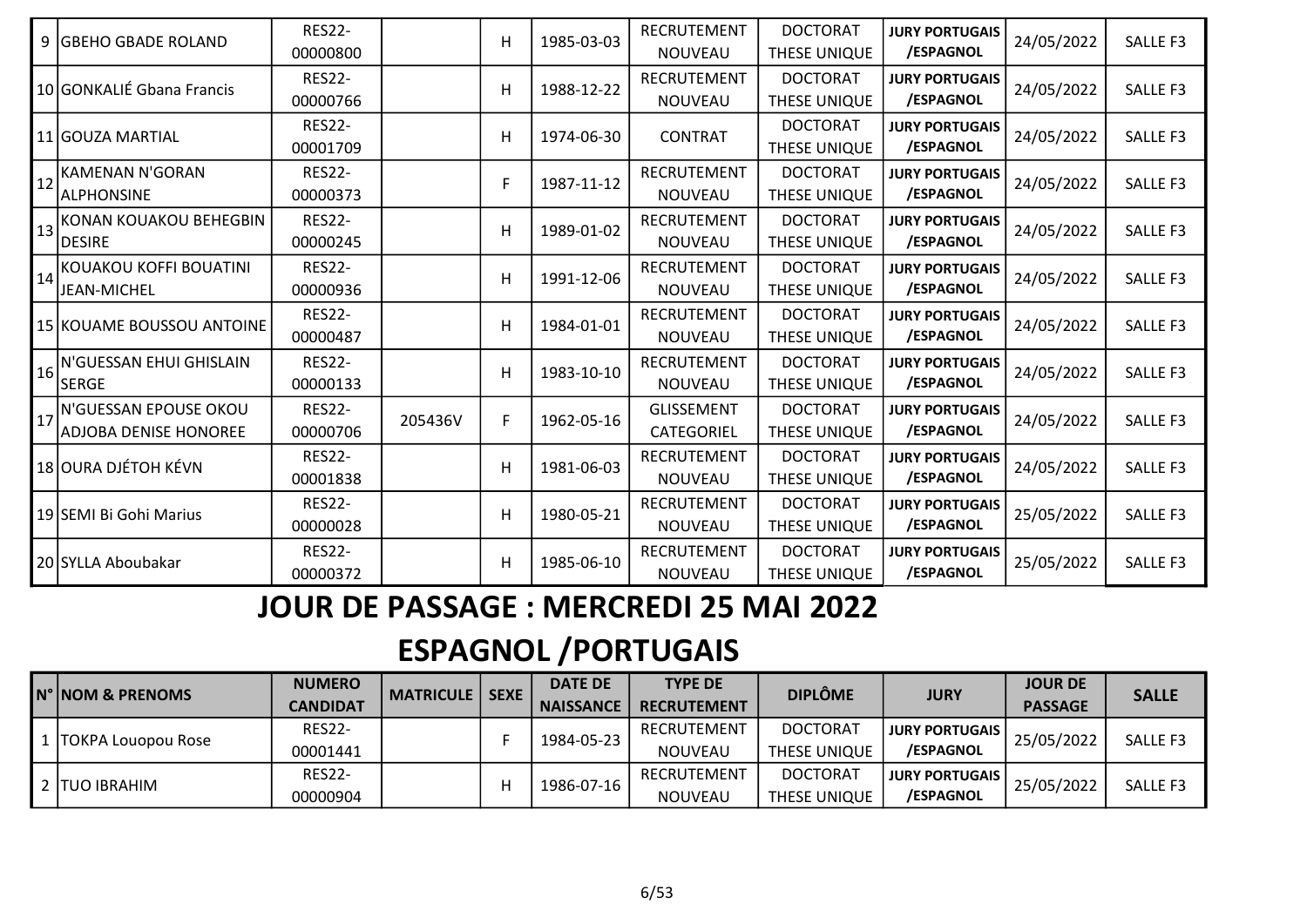| 3   TUO NAMBELIFOLY    | <b>RES22-</b> |         |   | 1988-01-01 | RECRUTEMENT       | <b>DOCTORAT</b> | <b>JURY PORTUGAIS I</b> | 25/05/2022 | SALLE F3 |
|------------------------|---------------|---------|---|------------|-------------------|-----------------|-------------------------|------------|----------|
|                        | 00000436      |         | н |            | NOUVEAU           | THESE UNIQUE    | /ESPAGNOL               |            |          |
| 4   YAO Niamien Pascal | <b>RES22-</b> |         | Н | 1988-05-26 | RECRUTEMENT       | <b>DOCTORAT</b> | <b>JURY PORTUGAIS</b>   | 25/05/2022 | SALLE F3 |
|                        | 00000253      |         |   |            | <b>NOUVEAU</b>    | THESE UNIQUE    | /ESPAGNOL               |            |          |
| 5 IYOBOUE KOFFI JOSE   | <b>RES22-</b> |         |   |            |                   | <b>DOCTORAT</b> | <b>JURY PORTUGAIS</b>   | 25/05/2022 |          |
|                        | 00001717      |         | н | 1976-11-25 | <b>CONTRAT</b>    | THESE UNIQUE    | /ESPAGNOL               |            | SALLE F3 |
|                        | <b>RES22-</b> |         |   |            | <b>GLISSEMENT</b> | <b>DOCTORAT</b> | <b>JURY PORTUGAIS</b>   |            |          |
| 6 ZAI Meo Salomon      | 00001252      | 357410E | н | 1981-06-25 | <b>CATEGORIEL</b> | THESE UNIQUE    | /ESPAGNOL               | 25/05/2022 | SALLE F3 |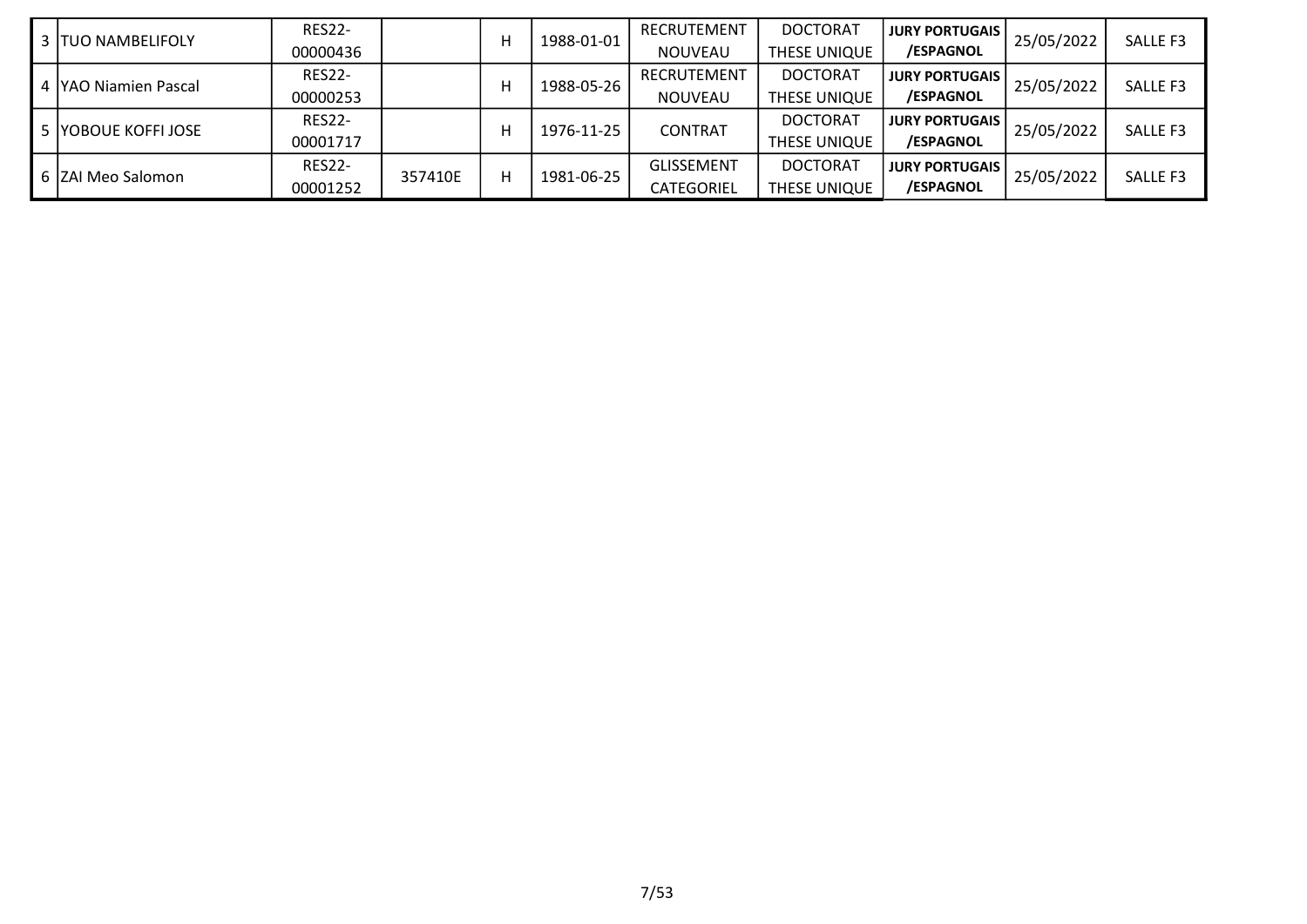MINISTERE DE L'ENSEIGNEMENT SUPERIEUR ET DE LA RECHERCHE SCIENTIFIQUE STERE DE L'ENSEIGNEMENT SUPERIEUR<br>ET DE LA RECHERCHE SCIENTIFIQUE<br>Virection des Ressources Humaines<br>Virection des Examens et des Concours STERE DE L'ENSEIGNEMENT SUPERIEUR<br>ET DE LA RECHERCHE SCIENTIFIQUE<br>Virection des Ressources Humaines<br>Virection des Examens et des Concours REPUBLIQUE DE COTE D'IVOIRE<br>Union-Discipline-Travail

Union-Discipline-Travail

Direction des Ressources Humaines

Direction des Examens et des Concours

# CONCOURS DE RECRUTEMENT DES ASSISTANTS DE L'ENSEIGNEMENT SUPERIEUR SESSION 2022 NISTERE DE L'ENSEIGNEMENT SUPERIEUR<br>
ET DE LA RECHERCHE SCIENTIFIQUE<br>
Direction des Ressources Humaines<br>
Direction des Examens et des Concours<br>
CONCOURS DE RECRUTEMENT DES ASSISTANTS DE L'ENSEIG

#### DOMAINE : LETTRES, LANGUES ET ARTS DISCIPLINE / MENTION : ANGLAIS

### JOUR DE PASSAGE : MARDI 24 MAI 2022

| $\mathsf{N}^\circ$ | <b>NOM &amp; PRENOMS</b>                   | <b>NUMERO</b><br><b>CANDIDAT</b> | <b>MATRICULE   SEXE  </b> |    | <b>DATE DE</b><br><b>NAISSANCE</b> | <b>TYPE DE</b><br><b>RECRUTEMENT</b> | <b>DIPLÔME</b>                                   | <b>JURY</b>                   | <b>JOUR DE</b><br><b>PASSAGE</b> | <b>SALLE</b> |
|--------------------|--------------------------------------------|----------------------------------|---------------------------|----|------------------------------------|--------------------------------------|--------------------------------------------------|-------------------------------|----------------------------------|--------------|
|                    | <b>AFFI Tanoe Julien</b>                   | <b>RES22-</b><br>00000287        |                           | н  | 1981-08-20                         | <b>RECRUTEMENT</b><br><b>NOUVEAU</b> | <b>DOCTORAT</b><br><b>THESE</b><br><b>UNIQUE</b> | <b>JURY</b><br><b>ANGLAIS</b> | 24/05/2022                       | SALLE F3     |
|                    | AMAN GEOFFROY<br><b>JUNIOR AKA N'GORAN</b> | <b>RES22-</b><br>00000111        | 432819Q                   | H. | 1986-07-26                         | <b>GLISSEMENT</b><br>CATEGORIEL      | <b>DOCTORAT</b><br><b>THESE</b><br><b>UNIQUE</b> | <b>JURY</b><br><b>ANGLAIS</b> | 24/05/2022                       | SALLE F3     |
|                    | IANGHU GNANDA<br>IBEATRICE                 | <b>RES22-</b><br>00000331        |                           | 0  | 1984-12-21                         | RECRUTEMENT<br><b>NOUVEAU</b>        | <b>DOCTORAT</b><br><b>THESE</b><br><b>UNIQUE</b> | <b>JURY</b><br><b>ANGLAIS</b> | 24/05/2022                       | SALLE F3     |
| 4                  | <b>BLYO Djahi Michel</b>                   | <b>RES22-</b><br>00000490        |                           | н  | 1992-12-26                         | <b>RECRUTEMENT</b><br><b>NOUVEAU</b> | <b>DOCTORAT</b><br><b>THESE</b><br><b>UNIQUE</b> | <b>JURY</b><br><b>ANGLAIS</b> | 24/05/2022                       | SALLE F3     |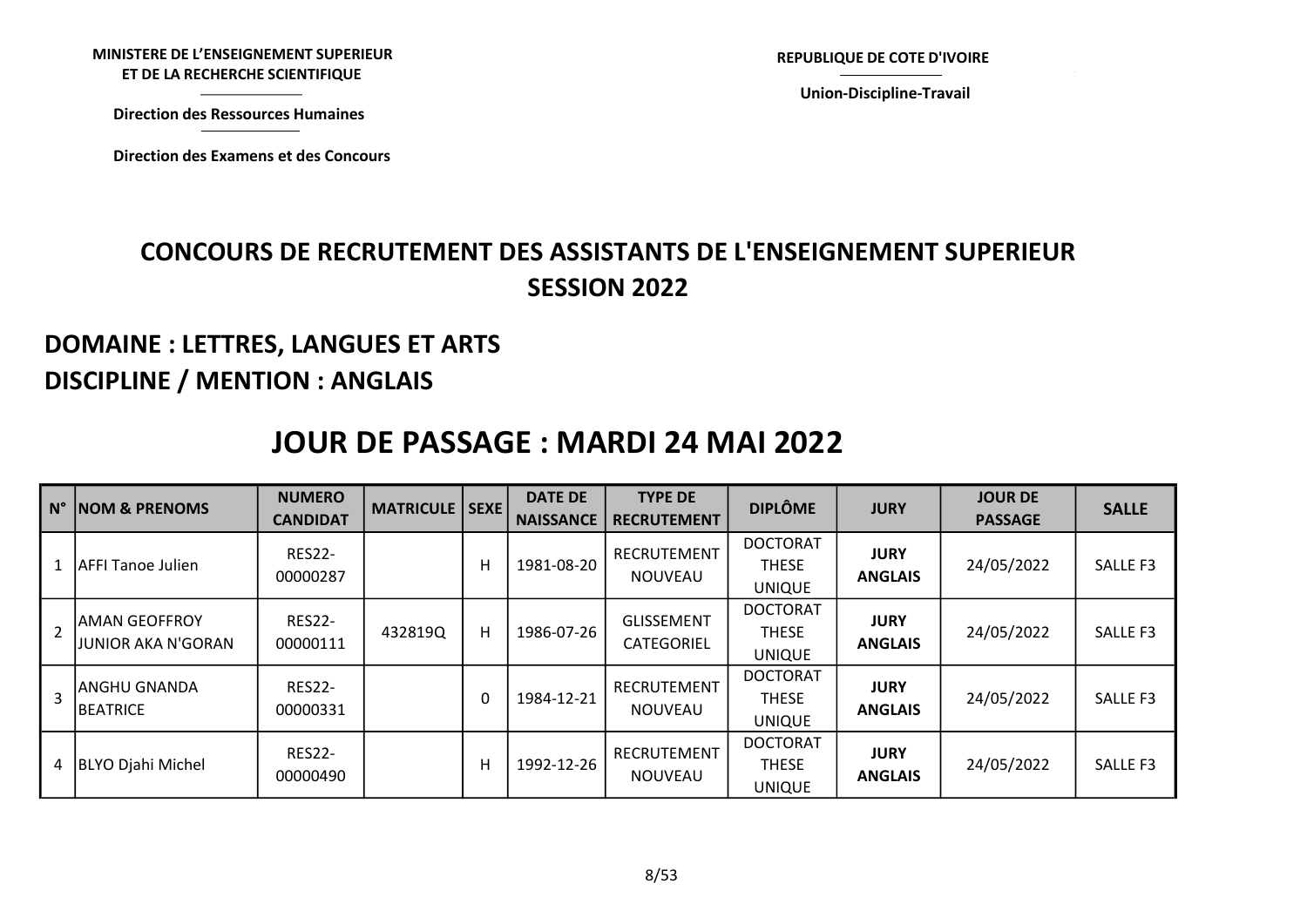| $N^{\circ}$ | <b>NOM &amp; PRENOMS</b>    | <b>NUMERO</b><br><b>CANDIDAT</b> | <b>MATRICULE   SEXE</b> |   | <b>DATE DE</b><br><b>NAISSANCE</b> | <b>TYPE DE</b><br><b>RECRUTEMENT</b> | <b>DIPLÔME</b>                                   | <b>JURY</b>                   | <b>JOUR DE</b><br><b>PASSAGE</b> | <b>SALLE</b>    |
|-------------|-----------------------------|----------------------------------|-------------------------|---|------------------------------------|--------------------------------------|--------------------------------------------------|-------------------------------|----------------------------------|-----------------|
| 5           | <b>BRINDOU Koffi NoËI</b>   | <b>RES22-</b><br>00001903        |                         | H | 1986-01-01                         | RECRUTEMENT<br>NOUVEAU               | <b>DOCTORAT</b><br><b>THESE</b><br><b>UNIQUE</b> | <b>JURY</b><br><b>ANGLAIS</b> | 24/05/2022                       | SALLE F3        |
| 6           | DAGO BOSSE SERAPHIN         | <b>RES22-</b><br>00001954        | 401325S                 | н | 1972-12-27                         | <b>GLISSEMENT</b><br>CATEGORIEL      | <b>DOCTORAT</b><br><b>THESE</b><br><b>UNIQUE</b> | <b>JURY</b><br><b>ANGLAIS</b> | 24/05/2022                       | SALLE F3        |
| 7           | IDIABATE AMARA              | <b>RES22-</b><br>00000574        |                         | H | 1990-01-03                         | <b>RECRUTEMENT</b><br>NOUVEAU        | <b>DOCTORAT</b><br><b>THESE</b><br><b>UNIQUE</b> | <b>JURY</b><br><b>ANGLAIS</b> | 24/05/2022                       | SALLE F3        |
| 8           | DIAKITÉ NÈma Épse<br>Touhou | <b>RES22-</b><br>00001704        |                         | н | 1982-03-25                         | RECRUTEMENT<br>NOUVEAU               | <b>DOCTORAT</b><br><b>THESE</b><br><b>UNIQUE</b> | <b>JURY</b><br><b>ANGLAIS</b> | 24/05/2022                       | SALLE F3        |
| 9           | DIARRASSOUBA MOUSSA         | <b>RES22-</b><br>00000545        |                         | H | 1989-07-30                         | <b>RECRUTEMENT</b><br><b>NOUVEAU</b> | <b>DOCTORAT</b><br><b>THESE</b><br><b>UNIQUE</b> | <b>JURY</b><br><b>ANGLAIS</b> | 24/05/2022                       | SALLE F3        |
|             | 10 DORE AFFOUA EVELYNE      | <b>RES22-</b><br>00000651        |                         | H | 1994-05-13                         | <b>RECRUTEMENT</b><br>NOUVEAU        | <b>DOCTORAT</b><br><b>THESE</b><br><b>UNIQUE</b> | <b>JURY</b><br><b>ANGLAIS</b> | 24/05/2022                       | SALLE F3        |
|             | 11   FELE KOUASSI ANTOINE   | <b>RES22-</b><br>00001935        |                         | H | 1984-04-30                         | RECRUTEMENT<br>NOUVEAU               | <b>DOCTORAT</b><br><b>THESE</b><br><b>UNIQUE</b> | <b>JURY</b><br><b>ANGLAIS</b> | 24/05/2022                       | SALLE F3        |
|             | 12 FIENI KOBENAN PAULIN     | <b>RES22-</b><br>00000573        |                         | H | 1986-12-30                         | RECRUTEMENT<br>NOUVEAU               | <b>DOCTORAT</b><br><b>THESE</b><br><b>UNIQUE</b> | <b>JURY</b><br><b>ANGLAIS</b> | 24/05/2022                       | SALLE F3        |
|             | 13 GOLE BI ZOH ELISEE       | <b>RES22-</b><br>00000867        |                         | H | 1989-07-11                         | <b>RECRUTEMENT</b><br>NOUVEAU        | <b>DOCTORAT</b><br><b>THESE</b><br><b>UNIQUE</b> | <b>JURY</b><br><b>ANGLAIS</b> | 24/05/2022                       | SALLE F3        |
|             | 14 KOFFI KOUADIO PASCAL     | <b>RES22-</b><br>00000528        |                         | H | 1988-12-31                         | RECRUTEMENT<br>NOUVEAU               | <b>DOCTORAT</b><br><b>THESE</b><br><b>UNIQUE</b> | <b>JURY</b><br><b>ANGLAIS</b> | 24/05/2022                       | SALLE F3        |
|             | 15 KONAN Marc               | <b>RES22-</b><br>00002001        | 257693A                 | н | 1967-07-26                         | <b>GLISSEMENT</b><br>CATEGORIEL      | <b>DOCTORAT</b><br><b>THESE</b><br><b>UNIQUE</b> | <b>JURY</b><br><b>ANGLAIS</b> | 24/05/2022                       | <b>SALLE F3</b> |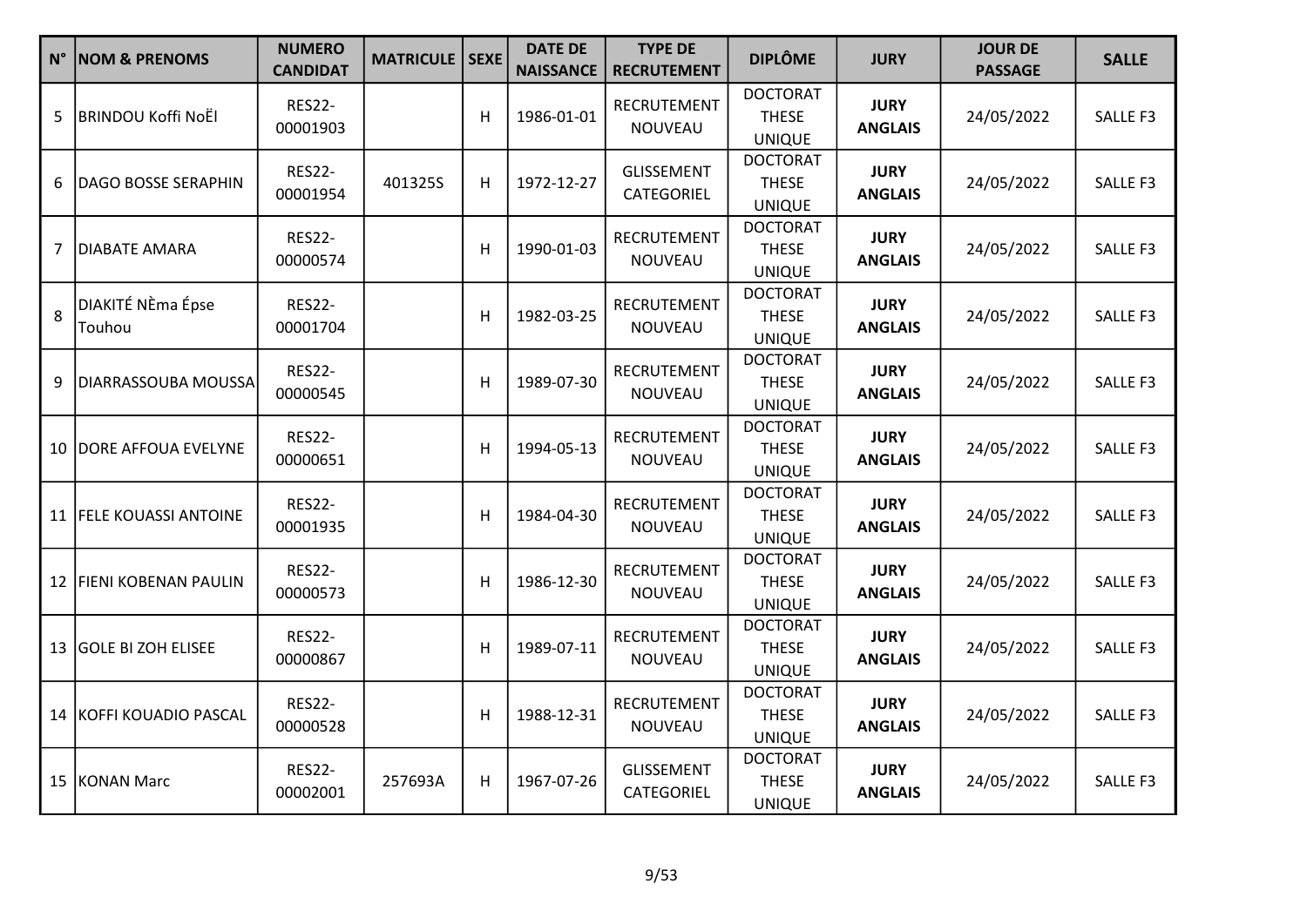| $N^{\circ}$ | <b>NOM &amp; PRENOMS</b>             | <b>NUMERO</b><br><b>CANDIDAT</b> | <b>MATRICULE   SEXE  </b> |   | <b>DATE DE</b><br><b>NAISSANCE</b> | <b>TYPE DE</b><br><b>RECRUTEMENT</b> | <b>DIPLÔME</b>                                   | <b>JURY</b>                   | <b>JOUR DE</b><br><b>PASSAGE</b> | <b>SALLE</b> |
|-------------|--------------------------------------|----------------------------------|---------------------------|---|------------------------------------|--------------------------------------|--------------------------------------------------|-------------------------------|----------------------------------|--------------|
| 16          | <b>KONE Apalo Lewisson</b><br>Ulrich | <b>RES22-</b><br>00001274        |                           | Н | 1991-12-06                         | RECRUTEMENT<br><b>NOUVEAU</b>        | <b>DOCTORAT</b><br><b>THESE</b><br><b>UNIQUE</b> | <b>JURY</b><br><b>ANGLAIS</b> | 24/05/2022                       | SALLE F3     |
|             | 17 KONÉ FoussÉni                     | <b>RES22-</b><br>00000403        | 451148A                   | Н | 1986-07-30                         | <b>GLISSEMENT</b><br>CATEGORIEL      | <b>DOCTORAT</b><br>THESE<br><b>UNIQUE</b>        | <b>JURY</b><br><b>ANGLAIS</b> | 24/05/2022                       | SALLE F3     |
| 18          | KOUADIO ABO JEAN<br>IAIME            | <b>RES22-</b><br>00000639        | 357364K                   | H | 1976-08-25                         | <b>GLISSEMENT</b><br>CATEGORIEL      | <b>DOCTORAT</b><br><b>THESE</b><br><b>UNIQUE</b> | <b>JURY</b><br><b>ANGLAIS</b> | 24/05/2022                       | SALLE F3     |
|             | 19 KOUADIO KOFFI GERARD              | <b>RES22-</b><br>00000522        | 433512D                   | H | 1985-10-19                         | <b>GLISSEMENT</b><br>CATEGORIEL      | <b>DOCTORAT</b><br>THESE<br><b>UNIQUE</b>        | <b>JURY</b><br><b>ANGLAIS</b> | 24/05/2022                       | SALLE F3     |
| 20          | KOUAKOU KONAN<br>JOACHIM ARNAUD      | <b>RES22-</b><br>00001035        |                           | Н | 1984-12-12                         | <b>RECRUTEMENT</b><br><b>NOUVEAU</b> | <b>DOCTORAT</b><br><b>THESE</b><br><b>UNIQUE</b> | <b>JURY</b><br><b>ANGLAIS</b> | 24/05/2022                       | SALLE F3     |

| $\mathsf{N}^\circ$ | <b>INOM &amp; PRENOMS</b>  | <b>NUMERO</b><br><b>CANDIDAT</b> | <b>MATRICULE   SEXE  </b> |   | <b>DATE DE</b><br><b>NAISSANCE</b> | <b>TYPE DE</b><br><b>RECRUTEMENT</b>   | <b>DIPLÔME</b>                                   | <b>JURY</b>                   | <b>JOUR DE</b><br><b>PASSAGE</b> | <b>SALLE</b> |
|--------------------|----------------------------|----------------------------------|---------------------------|---|------------------------------------|----------------------------------------|--------------------------------------------------|-------------------------------|----------------------------------|--------------|
| $\mathbf{1}$       | lkouamé kouakou<br>lgérard | <b>RES22-</b><br>00000340        |                           | H | 1987-12-25                         | RECRUTEMENT<br><b>NOUVEAU</b>          | <b>DOCTORAT</b><br><b>THESE</b><br><b>UNIQUE</b> | <b>JURY</b><br><b>ANGLAIS</b> | 25/05/2022                       | SALLE F3     |
| $\overline{2}$     | KOUASSI ADJAKO             | <b>RES22-</b><br>00001002        | 241519B                   | H | 1965-03-18                         | <b>GLISSEMENT</b><br>CATEGORIEL        | <b>DOCTORAT</b><br><b>THESE</b><br><b>UNIQUE</b> | <b>JURY</b><br><b>ANGLAIS</b> | 25/05/2022                       | SALLE F3     |
| 3                  | KOUASSI YAO MARKOS         | <b>RES22-</b><br>00000694        |                           | H | 1979-01-01                         | RECRUTEMENT<br><b>NOUVEAU</b>          | <b>DOCTORAT</b><br><b>THESE</b><br><b>UNIQUE</b> | <b>JURY</b><br><b>ANGLAIS</b> | 25/05/2022                       | SALLE F3     |
| 4                  | MEMAH Dely Alexis          | <b>RES22-</b><br>00000660        | 259070S                   | Н | 1972-12-30                         | <b>GLISSEMENT</b><br><b>CATEGORIEL</b> | <b>DOCTORAT</b><br><b>THESE</b><br><b>UNIQUE</b> | <b>JURY</b><br><b>ANGLAIS</b> | 25/05/2022                       | SALLE F3     |
| 5.                 | IN'GORAN N'DRI DENIS       | <b>RES22-</b><br>00001226        |                           | Н | 1987-03-08                         | <b>RECRUTEMENT</b><br><b>NOUVEAU</b>   | <b>DOCTORAT</b><br><b>THESE</b><br><b>UNIQUE</b> | <b>JURY</b><br><b>ANGLAIS</b> | 25/05/2022                       | SALLE F3     |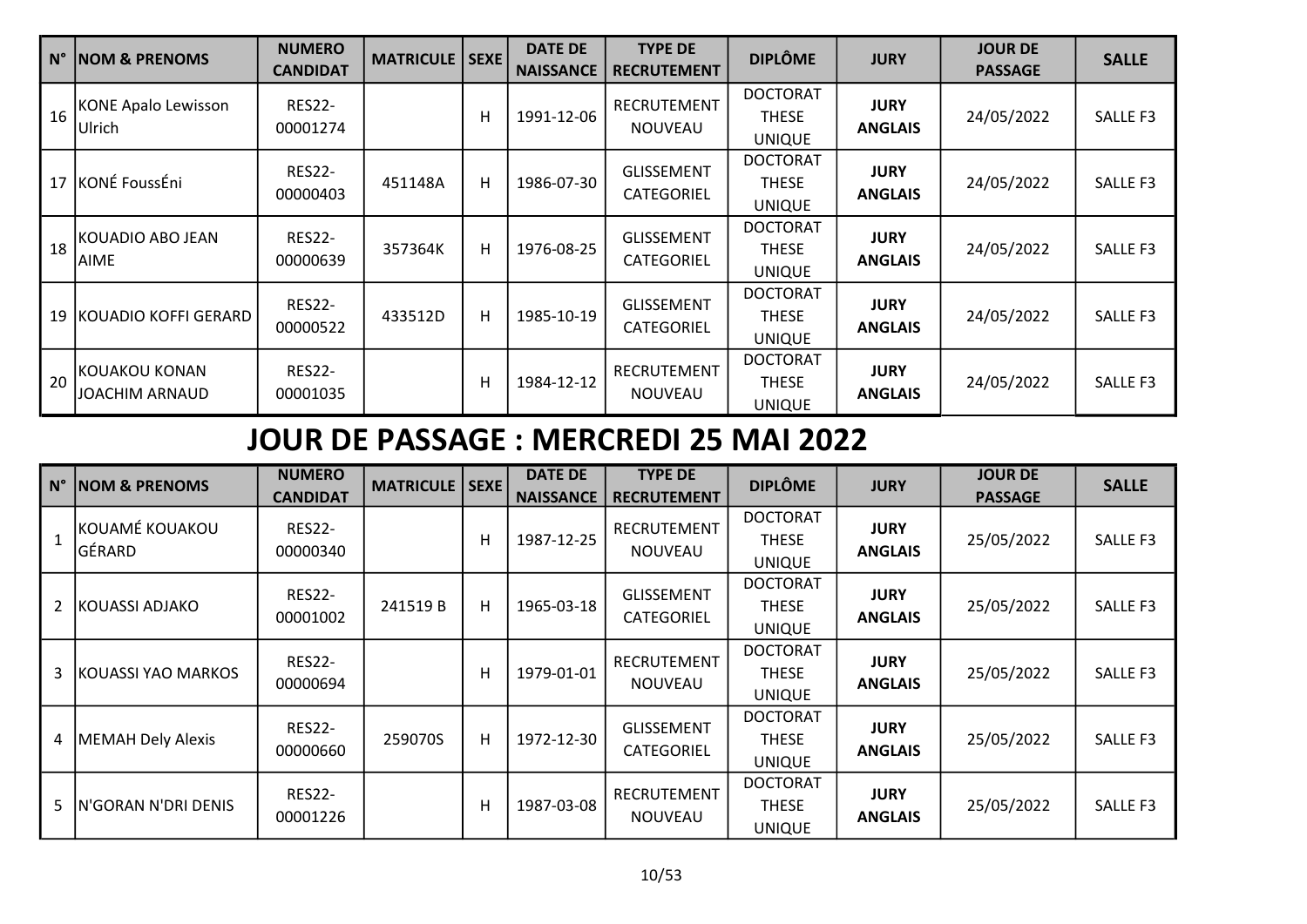| I N°           | <b>NOM &amp; PRENOMS</b>               | <b>NUMERO</b><br><b>CANDIDAT</b> | <b>MATRICULE   SEXE</b> |                | <b>DATE DE</b><br><b>NAISSANCE</b> | <b>TYPE DE</b><br><b>RECRUTEMENT</b> | <b>DIPLÔME</b>                                   | <b>JURY</b>                   | <b>JOUR DE</b><br><b>PASSAGE</b> | <b>SALLE</b> |
|----------------|----------------------------------------|----------------------------------|-------------------------|----------------|------------------------------------|--------------------------------------|--------------------------------------------------|-------------------------------|----------------------------------|--------------|
| 6              | N'GUESSAN AHOU<br><b>ALPHONSINE</b>    | <b>RES22-</b><br>00001092        |                         | F              | 1978-03-15                         | RECRUTEMENT<br>NOUVEAU               | <b>DOCTORAT</b><br><b>THESE</b><br><b>UNIQUE</b> | <b>JURY</b><br><b>ANGLAIS</b> | 25/05/2022                       | SALLE F3     |
| $\overline{7}$ | OKOU EUDOXIE<br><b>MICHELLE AKISSI</b> | <b>RES22-</b><br>00000418        |                         | $\mathsf{F}$   | 1986-10-13                         | RECRUTEMENT<br>NOUVEAU               | <b>DOCTORAT</b><br><b>THESE</b><br><b>UNIQUE</b> | <b>JURY</b><br><b>ANGLAIS</b> | 25/05/2022                       | SALLE F3     |
| 8              | OPI THELY INNOCENT<br><b>BOSSE</b>     | <b>RES22-</b><br>00000853        |                         | H              | 1989-10-08                         | RECRUTEMENT<br>NOUVEAU               | <b>DOCTORAT</b><br><b>THESE</b><br><b>UNIQUE</b> | <b>JURY</b><br><b>ANGLAIS</b> | 25/05/2022                       | SALLE F3     |
| 9              | OUATTARA ALAMA                         | <b>RES22-</b><br>00001284        |                         | $\overline{H}$ | 1986-10-28                         | RECRUTEMENT<br><b>NOUVEAU</b>        | <b>DOCTORAT</b><br><b>THESE</b><br><b>UNIQUE</b> | <b>JURY</b><br><b>ANGLAIS</b> | 25/05/2022                       | SALLE F3     |
| 10             | <b>OUATTARA Dongui Zana</b><br>Yacouba | <b>RES22-</b><br>00000684        | 346239K                 | H              | 1979-01-01                         | <b>GLISSEMENT</b><br>CATEGORIEL      | <b>DOCTORAT</b><br><b>THESE</b><br><b>UNIQUE</b> | <b>JURY</b><br><b>ANGLAIS</b> | 25/05/2022                       | SALLE F3     |
| 11             | <b>OUATTARA Mamadou</b>                | <b>RES22-</b><br>00001122        |                         | H              | 1987-08-04                         | <b>RECRUTEMENT</b><br>NOUVEAU        | <b>DOCTORAT</b><br><b>THESE</b><br><b>UNIQUE</b> | <b>JURY</b><br><b>ANGLAIS</b> | 25/05/2022                       | SALLE F3     |
| 12             | <b>OUATTARA TIEBOROGO</b><br>MAIMOUNA  | <b>RES22-</b><br>00000751        |                         | $\mathsf{F}$   | 1987-12-08                         | RECRUTEMENT<br>NOUVEAU               | <b>DOCTORAT</b><br><b>THESE</b><br><b>UNIQUE</b> | <b>JURY</b><br><b>ANGLAIS</b> | 25/05/2022                       | SALLE F3     |
| 13             | TANO KOUAO KABRAN<br><b>PASCAL</b>     | <b>RES22-</b><br>00001860        |                         | H              | 1964-11-12                         | <b>CONTRAT</b>                       | <b>DOCTORAT</b><br><b>THESE</b><br><b>UNIQUE</b> | <b>JURY</b><br><b>ANGLAIS</b> | 25/05/2022                       | SALLE F3     |
| 14             | <b>TANOH KOUASSI</b>                   | <b>RES22-</b><br>00001619        |                         | H              | 1968-01-01                         | <b>CONTRAT</b>                       | <b>DOCTORAT</b><br><b>THESE</b><br><b>UNIQUE</b> | <b>JURY</b><br><b>ANGLAIS</b> | 25/05/2022                       | SALLE F3     |
| 15             | <b>TIEMOU DEKAO FABRICE</b>            | <b>RES22-</b><br>00000344        |                         | H              | 1992-07-17                         | <b>RECRUTEMENT</b><br>NOUVEAU        | <b>DOCTORAT</b><br><b>THESE</b><br><b>UNIQUE</b> | <b>JURY</b><br><b>ANGLAIS</b> | 25/05/2022                       | SALLE F3     |
| 16             | <b>ITOURE BASSAMANAN</b>               | <b>RES22-</b><br>00000010        | 430260M                 | H              | 1986-01-01                         | <b>GLISSEMENT</b><br>CATEGORIEL      | <b>DOCTORAT</b><br><b>THESE</b><br><b>UNIQUE</b> | <b>JURY</b><br><b>ANGLAIS</b> | 25/05/2022                       | SALLE F3     |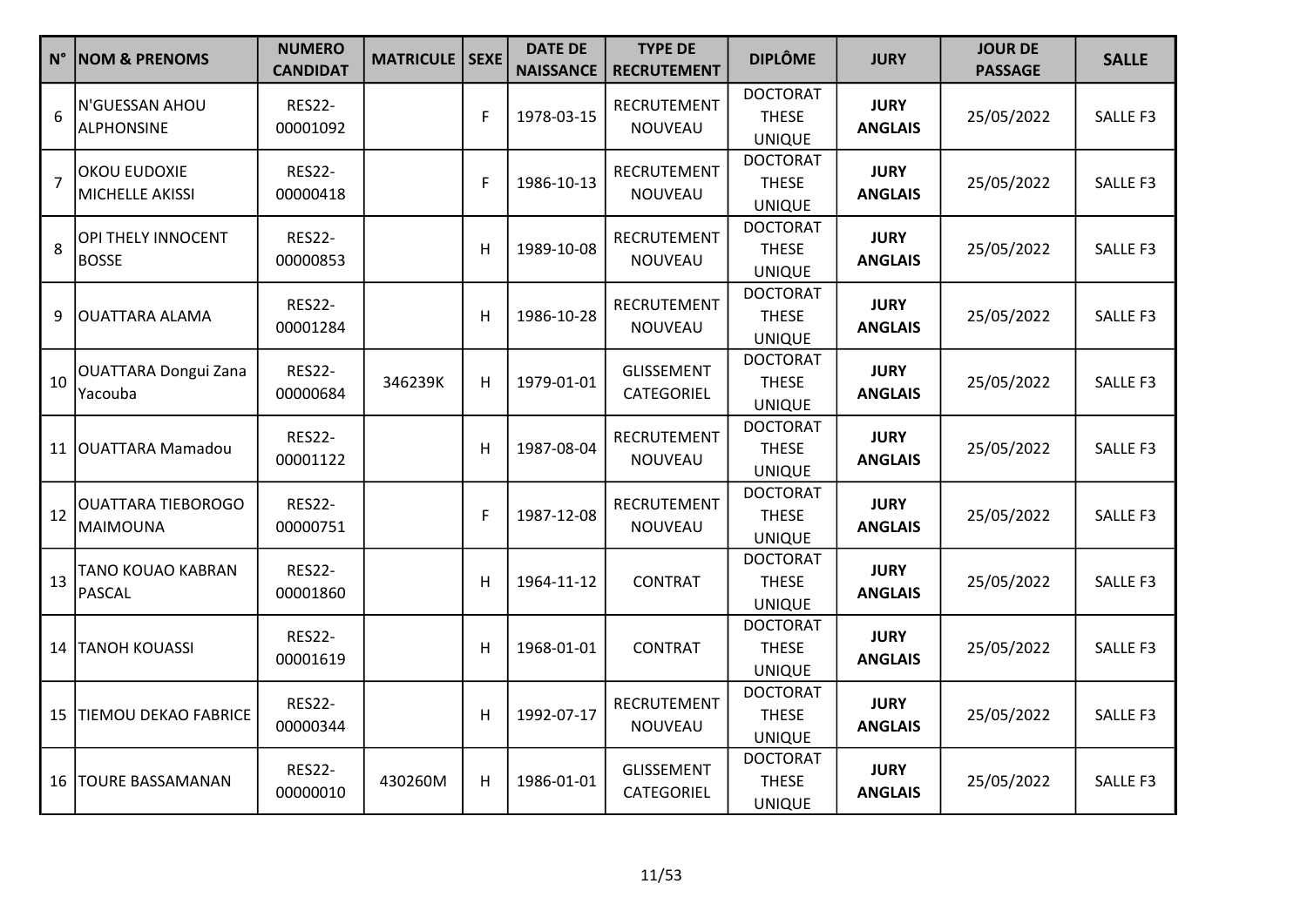| $N^{\circ}$ | <b>NOM &amp; PRENOMS</b>          | <b>NUMERO</b><br><b>CANDIDAT</b> | <b>MATRICULE   SEXE  </b> |   | <b>DATE DE</b><br><b>NAISSANCE</b> | <b>TYPE DE</b><br><b>RECRUTEMENT</b> | <b>DIPLÔME</b>                                   | <b>JURY</b>                   | <b>JOUR DE</b><br><b>PASSAGE</b> | <b>SALLE</b> |
|-------------|-----------------------------------|----------------------------------|---------------------------|---|------------------------------------|--------------------------------------|--------------------------------------------------|-------------------------------|----------------------------------|--------------|
| 17          | TRA BI YOUAN<br>IMATHURIN         | <b>RES22-</b><br>00001755        |                           | Н | 1975-03-15                         | <b>CONTRAT</b>                       | <b>DOCTORAT</b><br><b>THESE</b><br><b>UNIQUE</b> | <b>JURY</b><br><b>ANGLAIS</b> | 25/05/2022                       | SALLE F3     |
|             | 18 YAO GrÉgoire Anahet            | <b>RES22-</b><br>00001051        |                           | H | 1994-04-09                         | RECRUTEMENT<br><b>NOUVEAU</b>        | <b>DOCTORAT</b><br><b>THESE</b><br><b>UNIQUE</b> | <b>JURY</b><br><b>ANGLAIS</b> | 25/05/2022                       | SALLE F3     |
| 19          | YASSERO CLARRO EDITH<br>SOLANGE   | <b>RES22-</b><br>00000954        | 346684A                   | F | 1978-01-29                         | GLISSEMENT<br><b>CATEGORIEL</b>      | <b>DOCTORAT</b><br><b>THESE</b><br><b>UNIQUE</b> | <b>JURY</b><br><b>ANGLAIS</b> | 25/05/2022                       | SALLE F3     |
| 20          | YEO OUAKPELEFOLO<br>JEAN-BAPTISTE | <b>RES22-</b><br>00000990        |                           | H | 1988-06-20                         | <b>RECRUTEMENT</b><br><b>NOUVEAU</b> | <b>DOCTORAT</b><br><b>THESE</b><br><b>UNIQUE</b> | <b>JURY</b><br><b>ANGLAIS</b> | 25/05/2022                       | SALLE F3     |
| 21          | YORO BOGAN KEVIN                  | <b>RES22-</b><br>00001204        |                           | H | 1982-03-12                         | <b>RECRUTEMENT</b><br><b>NOUVEAU</b> | <b>DOCTORAT</b><br><b>THESE</b><br><b>UNIQUE</b> | <b>JURY</b><br><b>ANGLAIS</b> | 25/05/2022                       | SALLE F3     |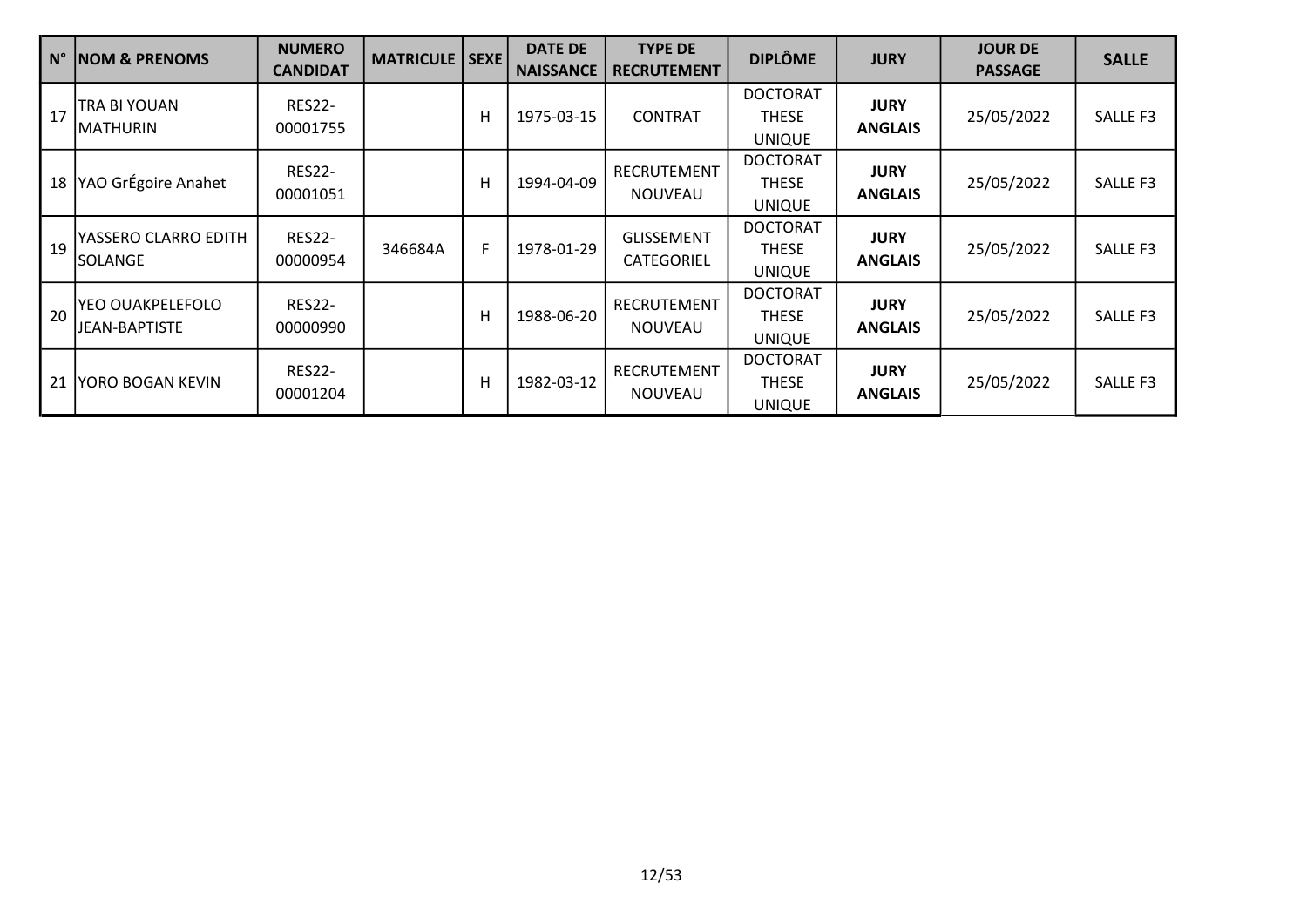MINISTERE DE L'ENSEIGNEMENT SUPERIEUR ISTERE DE L'ENSEIGNEMENT SUPERIEUR<br>ET DE LA RECHERCHE SCIENTIFIQUE<br>Direction des Ressources Humaines<br>Direction des Examens et des Concours REPUBLIQUE DE COTE D'IVOIRE<br>Union-Discipline-Travail

Union-Discipline-Travail

Direction des Ressources Humaines

# CONCOURS DE RECRUTEMENT DES ASSISTANTS DE L'ENSEIGNEMENT SUPERIEUR SESSION 2022 NISTERE DE L'ENSEIGNEMENT SUPERIEUR<br>
ET DE LA RECHERCHE SCIENTIFIQUE<br>
Direction des Ressources Humaines<br>
Direction des Examens et des Concours<br>
NCOURS DE RECRUTEMENT DES ASSISTANTS DE L'ENSEIG

#### DOMAINE : LETTRES, LANGUES ET ARTS

#### DISCIPLINE / MENTION : ARTS (ARTS DU SPECTACLE :ART / ART DRAMATIQUE / MUSIQUE)

#### JOUR DE PASSAGE : MARDI 24 MAI 2022

| N° NOM & PRENOMS        | <b>NUMERO</b><br><b>CANDIDAT</b> | <b>MATRICULE</b> | <b>SEXE</b> | <b>DATE DE</b><br><b>NAISSANCE</b> | <b>TYPE DE</b><br><b>RECRUTEMENT</b>   | <b>DIPLÔME</b>                                   | <b>JURY</b>                                                                                  | <b>JOUR DE PASSAGE</b> | <b>SALLE</b> |
|-------------------------|----------------------------------|------------------|-------------|------------------------------------|----------------------------------------|--------------------------------------------------|----------------------------------------------------------------------------------------------|------------------------|--------------|
| 1 ADOU Abran Beatrice   | <b>RES22-</b><br>00000378        |                  |             | 1989-02-12                         | RECRUTEMENT<br>NOUVEAU                 | <b>DOCTORAT</b><br><b>THESE</b><br><b>UNIQUE</b> | <b>JURY ARTS(</b><br>VISUEL/SPECTACLE/MAN<br>AGMENT CULTUREL /<br><b>SCIENCES DE L'INFO)</b> | 24/05/2022             | SALLE F1     |
| 2 CAMARA Yahaglin David | <b>RES22-</b><br>00000419        |                  | H           | 1989-12-05                         | RECRUTEMENT<br><b>NOUVEAU</b>          | <b>DOCTORAT</b><br><b>THESE</b><br><b>UNIQUE</b> | <b>JURY ARTS</b><br>VISUEL/SPECTACLE/MAN<br>AGMENT CULTUREL /<br><b>SCIENCES DE L'INFO)</b>  | 24/05/2022             | SALLE F1     |
| 3 DJAHA GÉofroid Djaha  | <b>RES22-</b><br>00000127        | 251732A          | H           | 1969-08-03                         | <b>GLISSEMENT</b><br><b>CATEGORIEL</b> | <b>DOCTORAT</b><br><b>THESE</b><br><b>UNIQUE</b> | <b>JURY ARTS</b><br>VISUEL/SPECTACLE/MAN<br>AGMENT CULTUREL /<br><b>SCIENCES DE L'INFO)</b>  | 24/05/2022             | SALLE F1     |
| 4  DOUGOLO ARMAND       | <b>RES22-</b><br>00001655        |                  | H           | 1976-12-28                         | <b>CONTRAT</b>                         | <b>DOCTORAT</b><br><b>THESE</b><br><b>UNIQUE</b> | <b>JURY ARTS</b><br>VISUEL/SPECTACLE/MAN<br>AGMENT CULTUREL /<br><b>SCIENCES DE L'INFO)</b>  | 24/05/2022             | SALLE F1     |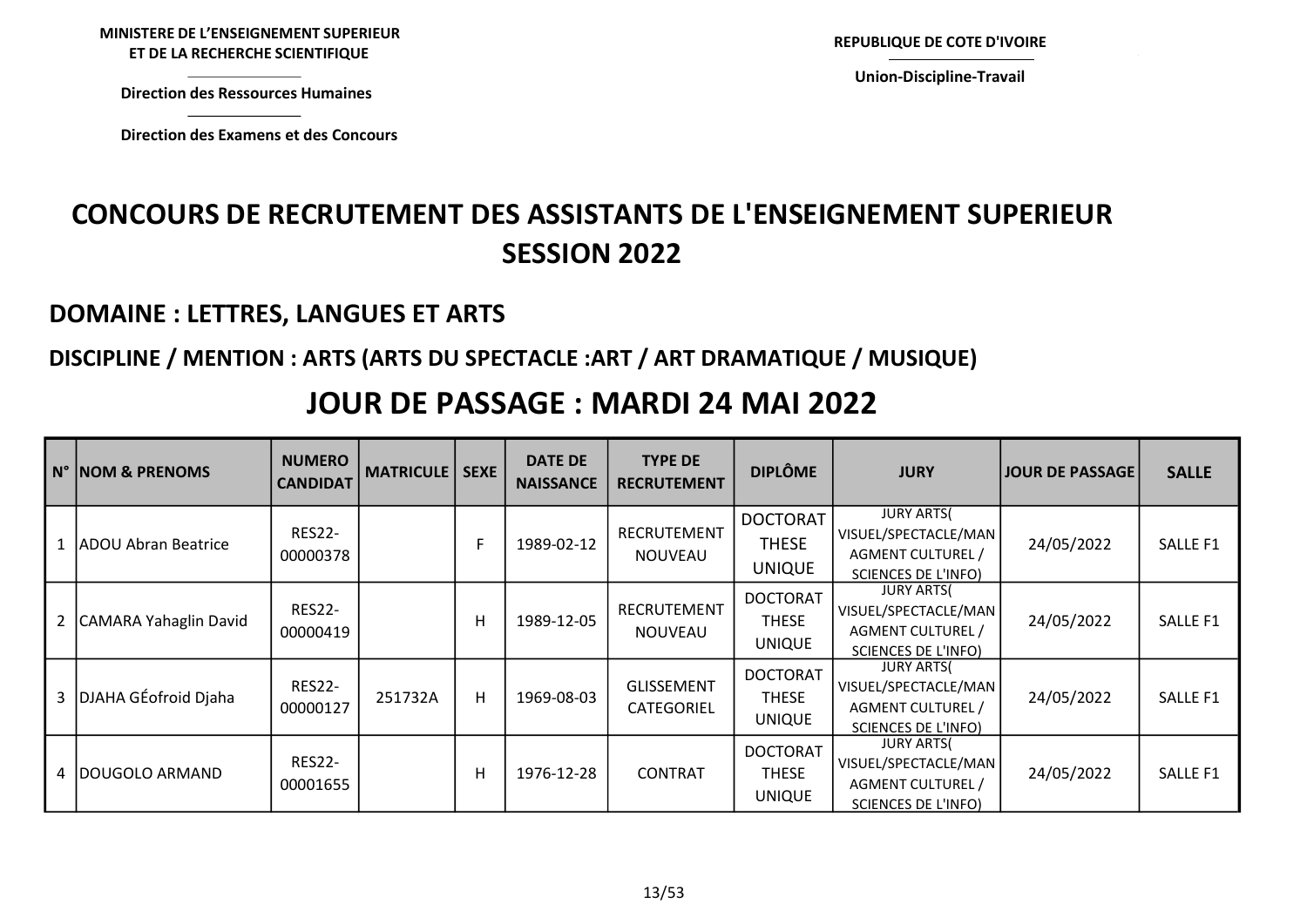|                | N°  NOM & PRENOMS                        | <b>NUMERO</b><br><b>CANDIDAT</b> | <b>MATRICULE</b> | <b>SEXE</b> | <b>DATE DE</b><br><b>NAISSANCE</b> | <b>TYPE DE</b><br><b>RECRUTEMENT</b> | <b>DIPLÔME</b>                                   | <b>JURY</b>                                                                                         | <b>JOUR DE PASSAGE</b> | <b>SALLE</b> |
|----------------|------------------------------------------|----------------------------------|------------------|-------------|------------------------------------|--------------------------------------|--------------------------------------------------|-----------------------------------------------------------------------------------------------------|------------------------|--------------|
| 5              | <b>GNANZOU N'guessan</b><br>Pierre-andre | <b>RES22-</b><br>00001486        | 325779K          | H           | 1981-02-05                         | <b>GLISSEMENT</b><br>CATEGORIEL      | <b>DOCTORAT</b><br><b>THESE</b><br><b>UNIQUE</b> | <b>JURY ARTS(</b><br>VISUEL/SPECTACLE/MAN<br><b>AGMENT CULTUREL /</b><br><b>SCIENCES DE L'INFO)</b> | 24/05/2022             | SALLE F1     |
| 6              | KONAN Kouakou Jean<br><b>Francis</b>     | <b>RES22-</b><br>00001894        | 315443Z          | H           | 1971-06-10                         | <b>GLISSEMENT</b><br>CATEGORIEL      | <b>DOCTORAT</b><br><b>THESE</b><br><b>UNIQUE</b> | <b>JURY ARTS(</b><br>VISUEL/SPECTACLE/MAN<br><b>AGMENT CULTUREL /</b><br><b>SCIENCES DE L'INFO)</b> | 24/05/2022             | SALLE F1     |
| $\overline{7}$ | KOSSONOU Kouakou Henri<br>Luc            | <b>RES22-</b><br>00001929        | 315442Y          | H           | 1978-01-16                         | <b>GLISSEMENT</b><br>CATEGORIEL      | <b>DOCTORAT</b><br><b>THESE</b><br><b>UNIQUE</b> | <b>JURY ARTS(</b><br>VISUEL/SPECTACLE/MAN<br><b>AGMENT CULTUREL /</b><br><b>SCIENCES DE L'INFO)</b> | 24/05/2022             | SALLE F1     |
| 8              | KOUAKOU KONAN FREDDY                     | <b>RES22-</b><br>00001121        |                  | H           | 1988-07-13                         | <b>RECRUTEMENT</b><br><b>NOUVEAU</b> | <b>DOCTORAT</b><br><b>THESE</b><br><b>UNIQUE</b> | <b>JURY ARTS(</b><br>VISUEL/SPECTACLE/MAN<br><b>AGMENT CULTUREL /</b><br><b>SCIENCES DE L'INFO)</b> | 24/05/2022             | SALLE F1     |
| $\overline{9}$ | <b>KOUAME KOUMI</b><br><b>CHRISTIAN</b>  | <b>RES22-</b><br>00001343        | 337070G          | H           | 1981-01-09                         | <b>GLISSEMENT</b><br>CATEGORIEL      | <b>DOCTORAT</b><br><b>THESE</b><br><b>UNIQUE</b> | <b>JURY ARTS(</b><br>VISUEL/SPECTACLE/MAN<br><b>AGMENT CULTUREL /</b><br><b>SCIENCES DE L'INFO)</b> | 24/05/2022             | SALLE F1     |
|                | 10 ILASME MEL FABIEN                     | <b>RES22-</b><br>00000299        | 337073X          | H           | 1981-12-02                         | <b>GLISSEMENT</b><br>CATEGORIEL      | <b>DOCTORAT</b><br><b>THESE</b><br><b>UNIQUE</b> | <b>JURY ARTS(</b><br>VISUEL/SPECTACLE/MAN<br><b>AGMENT CULTUREL /</b><br><b>SCIENCES DE L'INFO)</b> | 24/05/2022             | SALLE F1     |
| 11             | N'GBESSO AMAN JEAN<br><b>PIERRE</b>      | <b>RES22-</b><br>00000176        | 307271M          | H           | 1978-10-22                         | <b>GLISSEMENT</b><br>CATEGORIEL      | <b>DOCTORAT</b><br><b>THESE</b><br><b>UNIQUE</b> | <b>JURY ARTS(</b><br>VISUEL/SPECTACLE/MAN<br><b>AGMENT CULTUREL /</b><br><b>SCIENCES DE L'INFO)</b> | 24/05/2022             | SALLE F1     |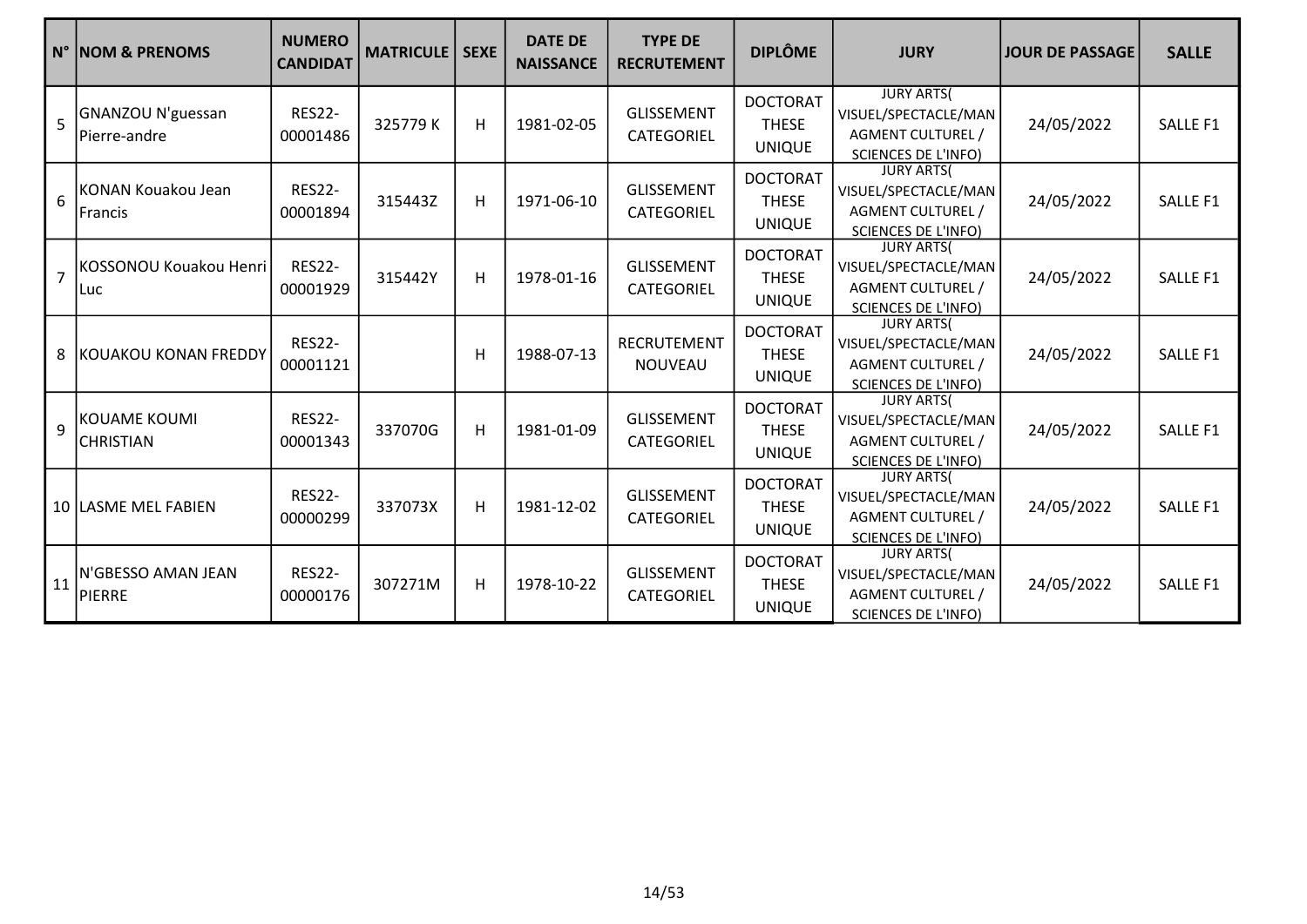REPUBLIQUE DE COTE D'IVOIRE<br>Union-Discipline-Travail

Direction des Ressources Humaines

Union-Discipline-Travail

# CONCOURS DE RECRUTEMENT DES ASSISTANTS DE L'ENSEIGNEMENT SUPERIEUR SESSION 2022 NISTERE DE L'ENSEIGNEMENT SUPERIEUR<br>
ET DE LA RECHERCHE SCIENTIFIQUE<br>
Direction des Ressources Humaines<br>
Direction des Examens et des Concours<br>
COURS DE RECRUTEMENT DES ASSISTANTS DE L'ENSEIGN

#### DOMAINE : LETTRES, LANGUES ET ARTS

#### DISCIPLINE / MENTION : ARTS (ARTS VISUEL : ART / SCIENCES DE L'ART / ARTS PLASTIQUE)

### JOUR DE PASSAGE : MARDI 24 MAI 2022

| IN° NOM & PRENOMS                         | <b>NUMERO</b><br><b>CANDIDAT</b> | <b>MATRICULE   SEXE  </b> |   | <b>DATE DE</b><br><b>NAISSANCE</b> | <b>TYPE DE</b><br><b>RECRUTEMENT</b>   | <b>DIPLÔME</b>                                   | <b>JURY</b>                                                                              | <b>JOUR DE</b><br><b>PASSAGE</b> | <b>SALLE</b> |
|-------------------------------------------|----------------------------------|---------------------------|---|------------------------------------|----------------------------------------|--------------------------------------------------|------------------------------------------------------------------------------------------|----------------------------------|--------------|
| <b>ASSEMIEN EFFOSSOU</b><br><b>LANDRY</b> | <b>RES22-</b><br>00001213        | 315536N                   | H | 1978-12-28                         | <b>GLISSEMENT</b><br>CATEGORIEL        | <b>DOCTORAT</b><br><b>THESE</b><br><b>UNIQUE</b> | JURY ARTS(<br>VISUEL/SPECTACLE/M<br>ANAGMENT<br>CULTUREL / SCIENCES<br>DE L'INFO)        | 24/05/2022                       | SALLE F1     |
| 2 ASSIE AGOUHAKEKLE                       | <b>RES22-</b><br>00001491        | 306597U                   | H | 1979-12-31                         | <b>GLISSEMENT</b><br><b>CATEGORIEL</b> | <b>DOCTORAT</b><br><b>THESE UNIQUE</b>           | <b>JURY ARTS(</b><br>VISUEL/SPECTACLE/M<br>ANAGMENT<br>CULTUREL / SCIENCES<br>DE L'INFO) | 24/05/2022                       | SALLE F1     |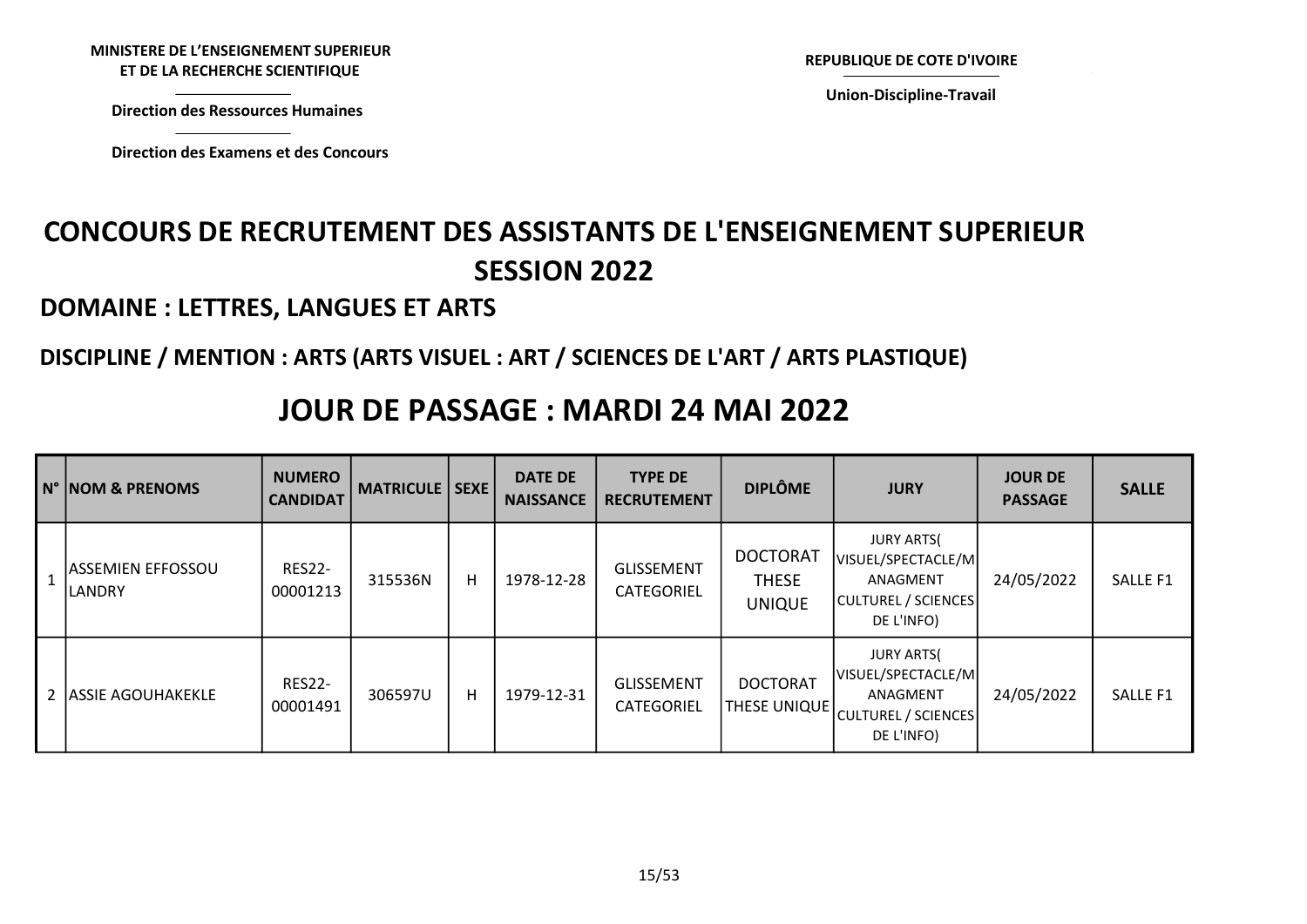|                | N° NOM & PRENOMS                                     | <b>NUMERO</b><br><b>CANDIDAT</b> | <b>MATRICULE</b> | $ $ SEXE | <b>DATE DE</b><br><b>NAISSANCE</b> | <b>TYPE DE</b><br><b>RECRUTEMENT</b> | <b>DIPLÔME</b>                         | <b>JURY</b>                                                                                     | <b>JOUR DE</b><br><b>PASSAGE</b> | <b>SALLE</b> |
|----------------|------------------------------------------------------|----------------------------------|------------------|----------|------------------------------------|--------------------------------------|----------------------------------------|-------------------------------------------------------------------------------------------------|----------------------------------|--------------|
|                | 3   BAMBA Mamadou                                    | <b>RES22-</b><br>00000926        | 315537P          | H        | 1978-01-01                         | <b>GLISSEMENT</b><br>CATEGORIEL      | <b>DOCTORAT</b><br>THESE UNIQUE        | <b>JURY ARTS(</b><br>VISUEL/SPECTACLE/M<br>ANAGMENT<br><b>CULTUREL / SCIENCES</b><br>DE L'INFO) | 24/05/2022                       | SALLE F1     |
| 4              | IRIÉ HERMANN ANGES-<br>FABRICE                       | <b>RES22-</b><br>00000890        | 293414P          | H        | 1974-07-09                         | <b>GLISSEMENT</b><br>CATEGORIEL      | <b>DOCTORAT</b><br>THESE UNIQUE        | <b>JURY ARTS(</b><br>VISUEL/SPECTACLE/M<br>ANAGMENT<br><b>CULTUREL / SCIENCES</b><br>DE L'INFO) | 24/05/2022                       | SALLE F1     |
|                | 5 JIRIE BI BOUYE ANDRE ALEX                          | <b>RES22-</b><br>00000815        |                  | Н        | 1983-12-07                         | <b>RECRUTEMENT</b><br>NOUVEAU        | <b>DOCTORAT</b><br>THESE UNIQUE        | <b>JURY ARTS(</b><br>VISUEL/SPECTACLE/M<br>ANAGMENT<br><b>CULTUREL / SCIENCES</b><br>DE L'INFO) | 24/05/2022                       | SALLE F1     |
| 6              | <b>KOUASSI HONORAT</b><br><b>HERMANN APPOLINAIRE</b> | <b>RES22-</b><br>00001836        | 324720B          | н        | 1978-05-15                         | <b>GLISSEMENT</b><br>CATEGORIEL      | <b>DOCTORAT</b><br>THESE UNIQUE        | <b>JURY ARTS(</b><br>VISUEL/SPECTACLE/M<br>ANAGMENT<br><b>CULTUREL / SCIENCES</b><br>DE L'INFO) | 24/05/2022                       | SALLE F1     |
| $\overline{7}$ | KROU EPSE AMANI EBA<br><b>ELISABETH</b>              | <b>RES22-</b><br>00001007        |                  | F        | 1984-03-07                         | RECRUTEMENT<br>NOUVEAU               | <b>DOCTORAT</b><br>THESE UNIQUE        | <b>JURY ARTS(</b><br>VISUEL/SPECTACLE/M<br>ANAGMENT<br><b>CULTUREL / SCIENCES</b><br>DE L'INFO) | 24/05/2022                       | SALLE F1     |
| 8              | <b>OUE GONSEU CASIMIR</b>                            | <b>RES22-</b><br>00000183        | 306585Y          | H        | 1975-03-04                         | <b>GLISSEMENT</b><br>CATEGORIEL      | <b>DOCTORAT</b><br><b>THESE UNIQUE</b> | <b>JURY ARTS(</b><br>VISUEL/SPECTACLE/M<br>ANAGMENT<br><b>CULTUREL / SCIENCES</b><br>DE L'INFO) | 24/05/2022                       | SALLE F1     |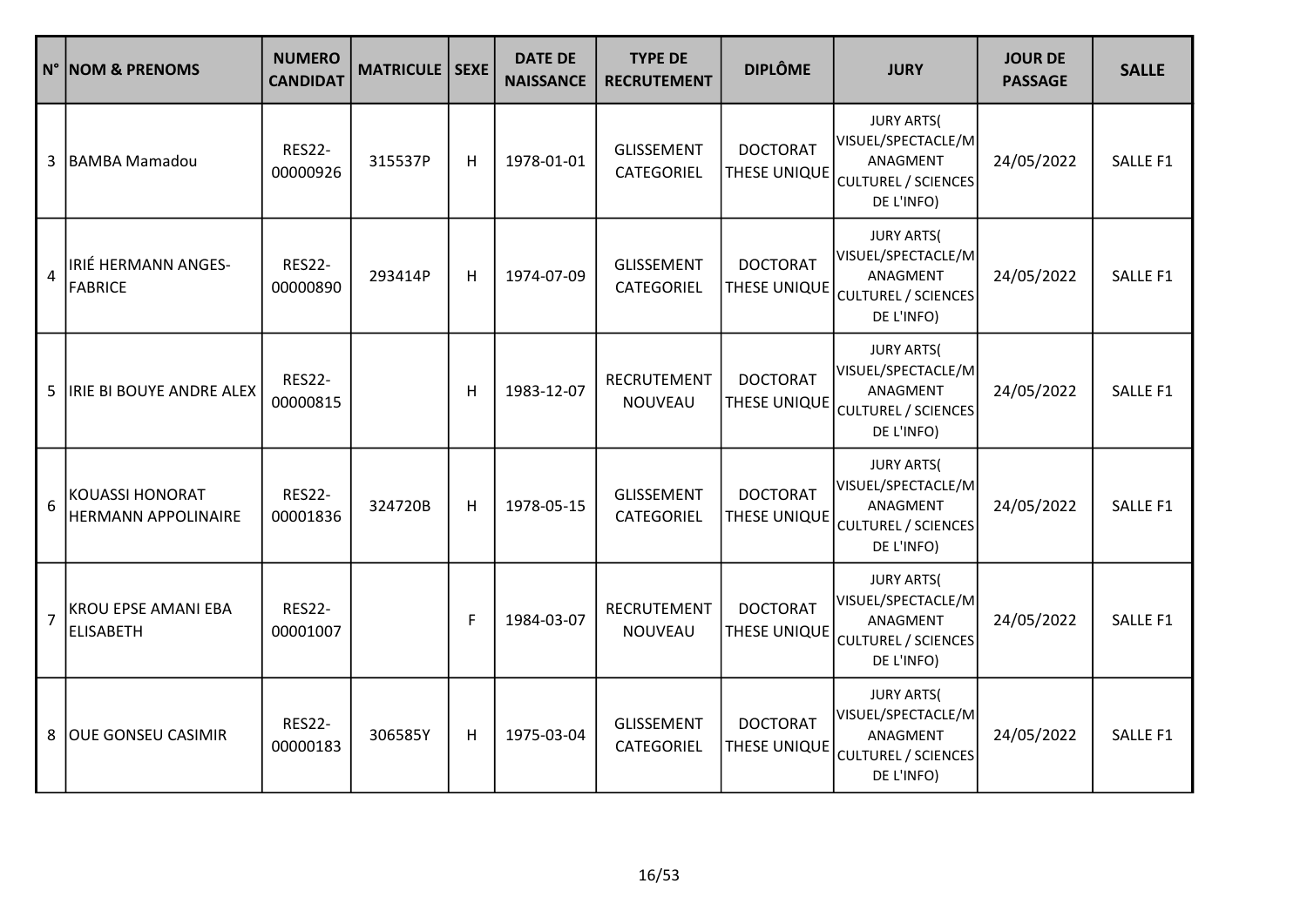| IN° NOM & PRENOMS     | <b>NUMERO</b><br><b>CANDIDAT</b> | MATRICULE   SEXE |   | <b>DATE DE</b><br><b>NAISSANCE</b> | <b>TYPE DE</b><br><b>RECRUTEMENT</b>   | <b>DIPLÔME</b>                  | <b>JURY</b>                                                                              | <b>JOUR DE</b><br><b>PASSAGE</b> | <b>SALLE</b> |
|-----------------------|----------------------------------|------------------|---|------------------------------------|----------------------------------------|---------------------------------|------------------------------------------------------------------------------------------|----------------------------------|--------------|
| 9 TAYORO GNÉWA GÉRARD | <b>RES22-</b><br>00001849        | 266686C          | н | 1966-08-19                         | <b>GLISSEMENT</b><br><b>CATEGORIEL</b> | <b>DOCTORAT</b><br>THESE UNIQUE | <b>JURY ARTS(</b><br>VISUEL/SPECTACLE/M<br>ANAGMENT<br>CULTUREL / SCIENCES<br>DE L'INFO) | 24/05/2022                       | SALLE F1     |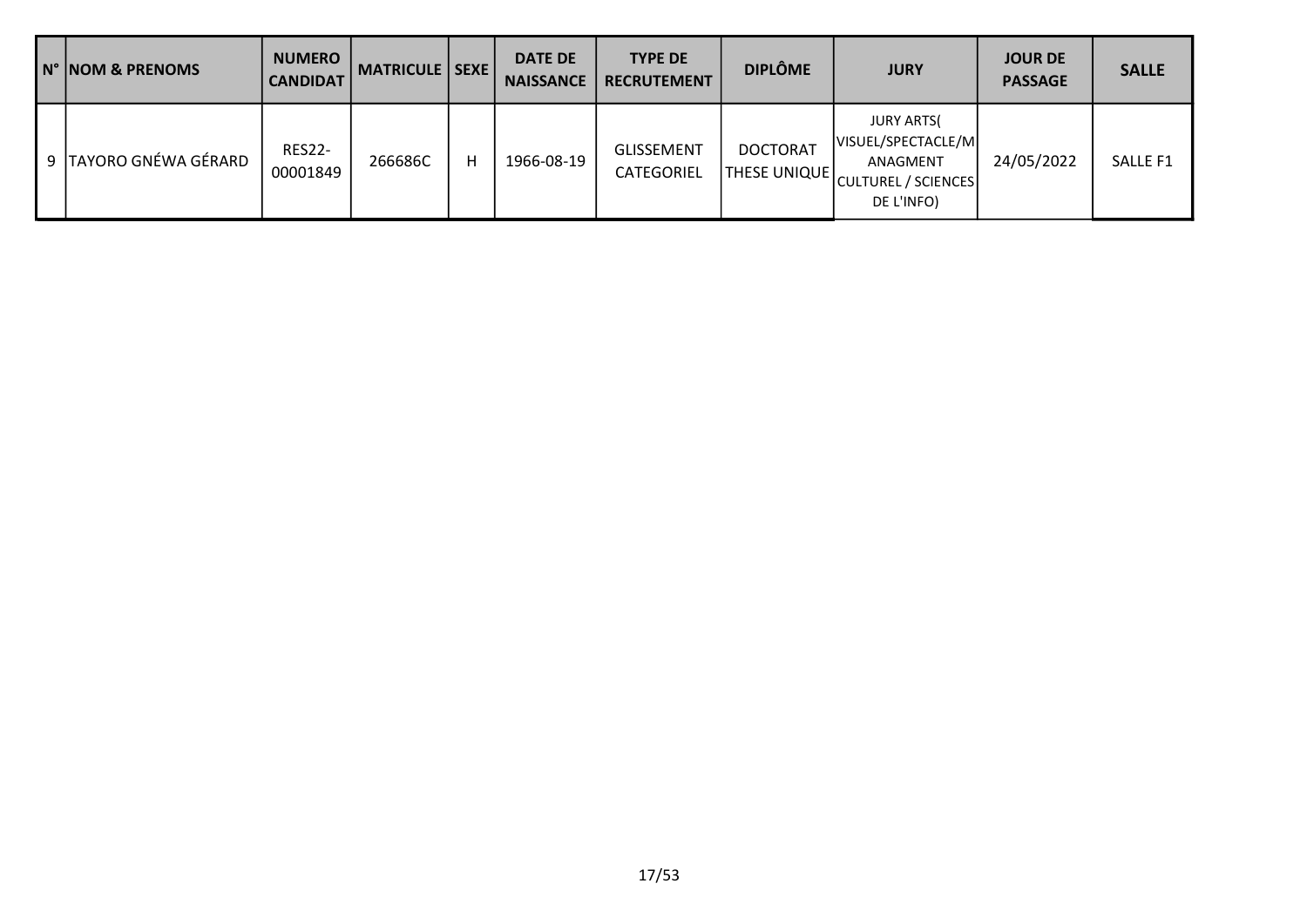REPUBLIQUE DE COTE D'IVOIRE<br>Union-Discipline-Travail

Union-Discipline-Travail

Direction des Ressources humaines

# CONCOURS DE RECRUTEMENT DES ASSISTANTS DE L'ENSEIGNEMENT SUPERIEUR SESSION 2022 NISTERE DE L'ENSEIGNEMENT SUPERIEUR<br>
ET DE LA RECHERCHE SCIENTIFIQUE<br>
Direction des Ressources humaines<br>
Direction des Examens et des Concours<br>
NCOURS DE RECRUTEMENT DES ASSISTANTS DE L'ENSEIC<br>
SESSION 2022

#### DOMAINE : LETTRES, LANGUES ET ARTS

### DISCIPLINE / MENTION : ARTS (MANAGEMENT CULTUREL ET TOURISME : ACTION CULTURELLE/TOURISME/ENTREPRENARIAT CULTUREL ET ARTISTIQUE)

|                | N° NOM & PRENOMS                      | <b>NUMERO</b><br><b>CANDIDAT</b> | <b>MATRICULE</b> | SEXE | <b>DATE DE</b><br><b>NAISSANCE</b> | <b>TYPE DE</b><br><b>RECRUTEMENT</b> | <b>DIPLÔME</b>                                   | <b>JURY</b>                                                                                         | <b>JOUR DE PASSAGE</b> | <b>SALLE</b>    |
|----------------|---------------------------------------|----------------------------------|------------------|------|------------------------------------|--------------------------------------|--------------------------------------------------|-----------------------------------------------------------------------------------------------------|------------------------|-----------------|
|                | IKOSSONOU YAO<br>IBADOU NOEL          | <b>RES22-</b><br>00000055        | 346950Q          | H    | 1981-12-31                         | <b>GLISSEMENT</b><br>CATEGORIEL      | <b>DOCTORAT</b><br><b>THESE</b><br><b>UNIQUE</b> | <b>JURY ARTS(</b><br>VISUEL/SPECTACLE/MANA<br><b>GMENT CULTUREL /</b><br><b>SCIENCES DE L'INFO)</b> | 25/05/2022             | SALLE F1        |
| $\overline{2}$ | IN'GUESSAN KOUASSI<br><b>IBERNARD</b> | <b>RES22-</b><br>00001017        | 238081V          | H    | 1965-05-07                         | <b>GLISSEMENT</b><br>CATEGORIEL      | <b>DOCTORAT</b><br><b>THESE</b><br><b>UNIQUE</b> | <b>JURY ARTS</b><br>VISUEL/SPECTACLE/MANA<br><b>GMENT CULTUREL /</b><br><b>SCIENCES DE L'INFO)</b>  | 25/05/2022             | SALLE F1        |
|                | 3 TANOH LEVERGORE                     | <b>RES22-</b><br>00001290        | 279 103 R        | H    | 1969-04-10                         | <b>GLISSEMENT</b><br>CATEGORIEL      | <b>DOCTORAT</b><br><b>THESE</b><br><b>UNIQUE</b> | <b>JURY ARTS</b><br>VISUEL/SPECTACLE/MANA<br><b>GMENT CULTUREL /</b><br><b>SCIENCES DE L'INFO)</b>  | 25/05/2022             | <b>SALLE F1</b> |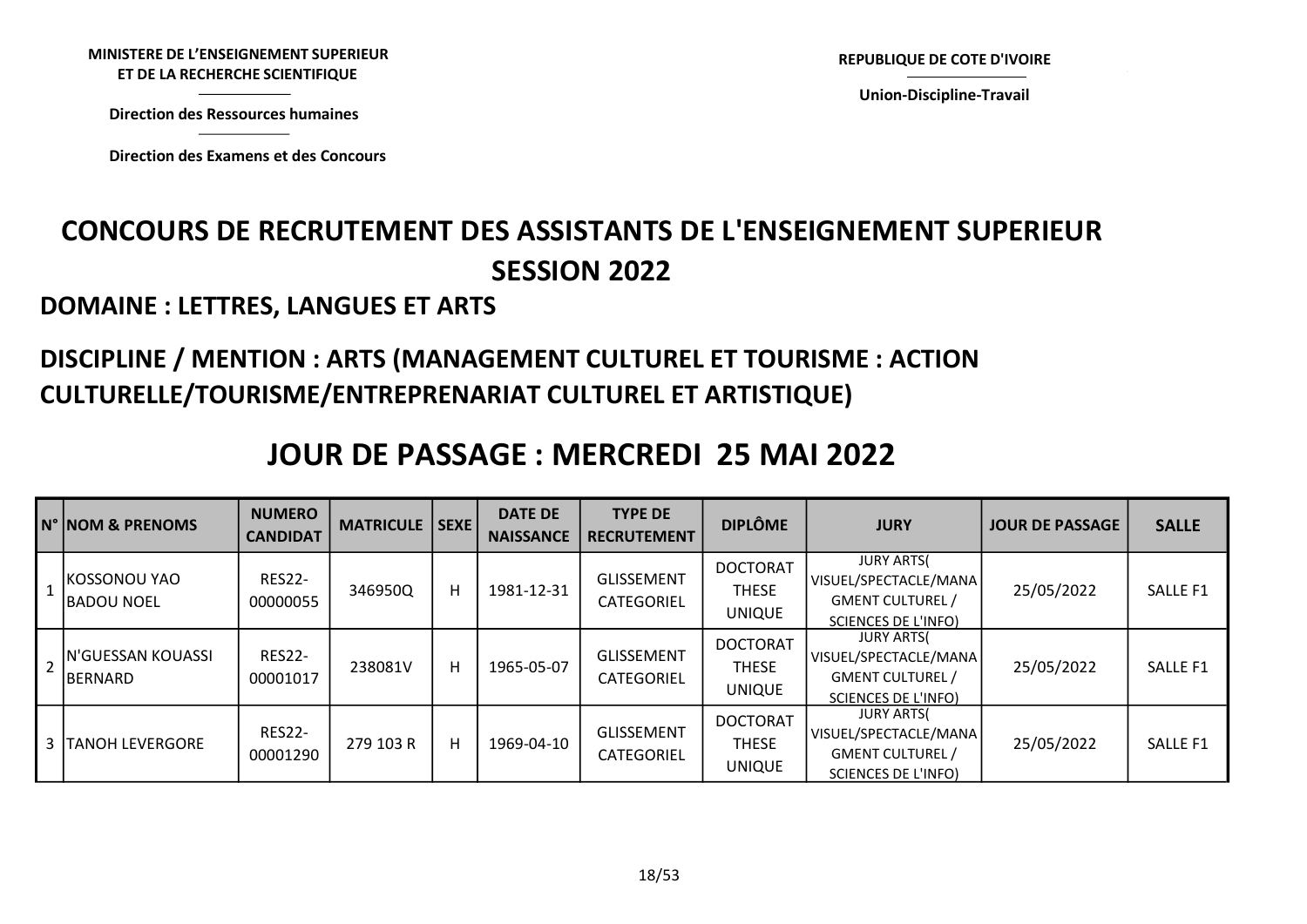| IN° NOM & PRENOMS       | <b>NUMERO</b><br><b>CANDIDAT</b> | <b>MATRICULE   SEXE  </b> |   | <b>DATE DE</b><br><b>NAISSANCE</b> | <b>TYPE DE</b><br><b>RECRUTEMENT</b> | <b>DIPLÔME</b>                            | <b>JURY</b>                                                                                    | <b>JOUR DE PASSAGE</b> | <b>SALLE</b>    |
|-------------------------|----------------------------------|---------------------------|---|------------------------------------|--------------------------------------|-------------------------------------------|------------------------------------------------------------------------------------------------|------------------------|-----------------|
| 4   TOURE Kiklan Desire | <b>RES22-</b><br>00001111        | 334710B                   | н | 1978-09-18                         | <b>GLISSEMENT</b><br>CATEGORIEL      | <b>DOCTORAT</b><br><b>THESE</b><br>UNIQUE | <b>JURY ARTS(</b><br> VISUEL/SPECTACLE/MANA <br><b>GMENT CULTUREL /</b><br>SCIENCES DE L'INFO) | 25/05/2022             | <b>SALLE F1</b> |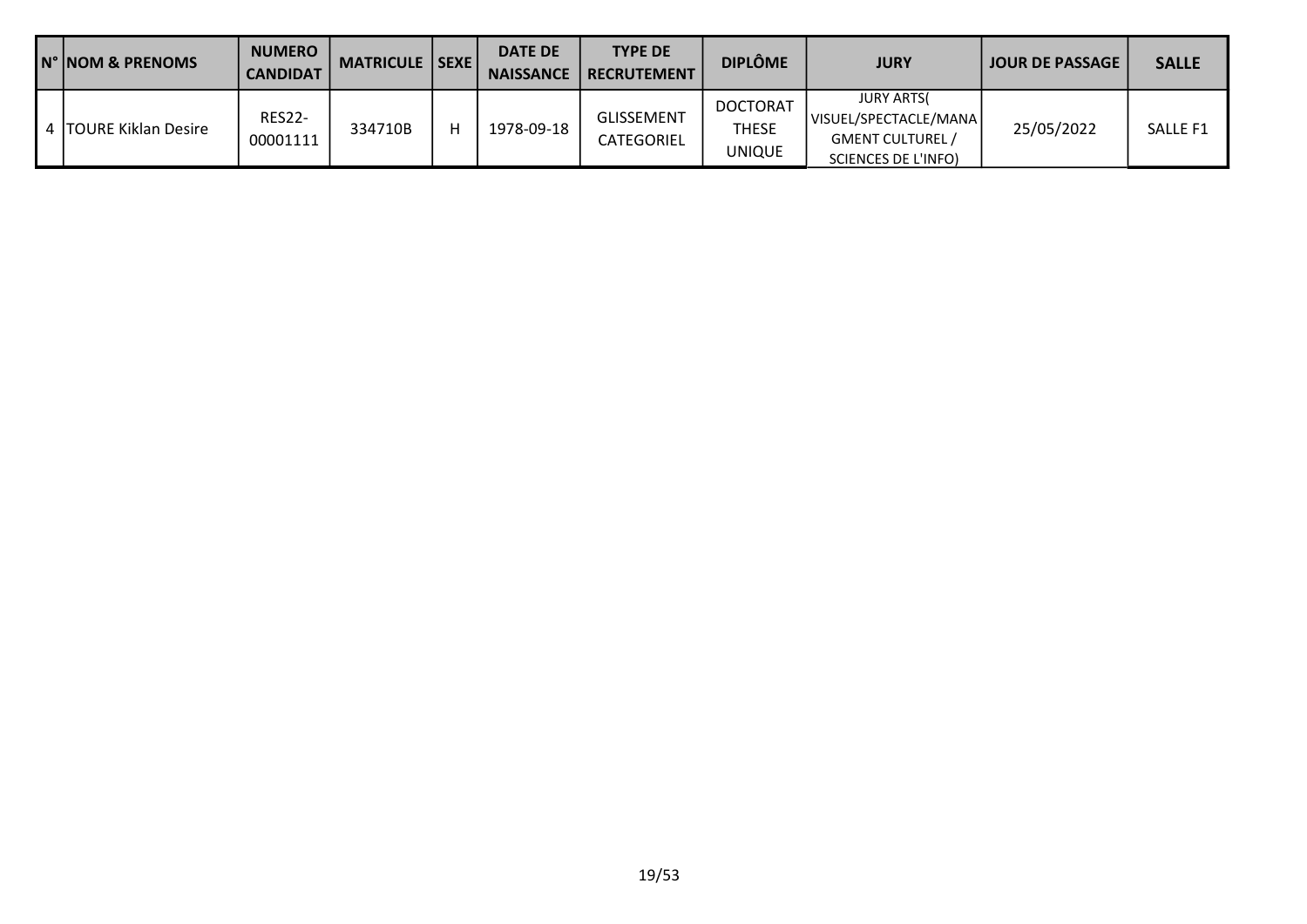REPUBLIQUE DE COTE D'IVOIRE<br>Union-Discipline-Travail

Direction des Ressources humaines

Union-Discipline-Travail

# CONCOURS DE RECRUTEMENT DES ASSISTANTS DE L'ENSEIGNEMENT SUPERIEUR NISTERE DE L'ENSEIGNEMENT SUPERIEUR<br>
ET DE LA RECHERCHE SCIENTIFIQUE<br>
Direction des Ressources humaines<br>
Direction des Examens et des Concours<br>
CONCOURS DE RECRUTEMENT DES ASSISTANTS DE L'EN<br>
SI IDERIELIR

#### DOMAINE : LETTRES, LANGUES ET ARTS

#### DISCIPLINE / MENTION : ARTS (PATRIMOINE / SCIENCES DE L'INFORMATION DOCUMENTAIRE )

|                | IN° NOM & PRENOMS                              | <b>NUMERO</b><br><b>CANDIDAT</b> | <b>MATRICULE   SEXE  </b> |   | <b>DATE DE</b><br><b>NAISSANCE</b> | <b>TYPE DE</b><br><b>RECRUTEMENT</b> | <b>DIPLÔME</b>                            | <b>JURY</b>                                                                                         | <b>JOUR DE</b><br><b>PASSAGE</b> | <b>SALLE</b>        |
|----------------|------------------------------------------------|----------------------------------|---------------------------|---|------------------------------------|--------------------------------------|-------------------------------------------|-----------------------------------------------------------------------------------------------------|----------------------------------|---------------------|
|                | BILE N'GUESSAN RICHARD                         | <b>RES22-</b><br>00000744        | 456951U                   | H | 1978-03-13                         | <b>GLISSEMENT</b><br>CATEGORIEL      | <b>DOCTORAT</b><br>THESE<br><b>UNIQUE</b> | <b>JURY ARTS(</b><br>VISUEL/SPECTACLE/MAN<br><b>AGMENT CULTUREL /</b><br><b>SCIENCES DE L'INFO)</b> | 25/05/2022                       | SALLE <sub>F1</sub> |
| $\overline{2}$ | <b>BLA EPSE ABRO N'DRE</b><br><b>HENRIETTE</b> | <b>RES22-</b><br>00000282        | 279106L                   | F | 1975-10-12                         | <b>GLISSEMENT</b><br>CATEGORIEL      | <b>DOCTORAT</b><br>THESE<br><b>UNIQUE</b> | <b>JURY ARTS</b><br>VISUEL/SPECTACLE/MAN<br><b>AGMENT CULTUREL /</b><br><b>SCIENCES DE L'INFO)</b>  | 25/05/2022                       | SALLE F1            |
|                | 3 ESSAN BOMBO SUZANNE                          | <b>RES22-</b><br>00000231        | 291 084 N                 | F | 1976-12-10                         | <b>GLISSEMENT</b><br>CATEGORIEL      | <b>DOCTORAT</b><br>THESE<br><b>UNIQUE</b> | <b>JURY ARTS</b><br>VISUEL/SPECTACLE/MAN<br><b>AGMENT CULTUREL /</b><br><b>SCIENCES DE L'INFO)</b>  | 25/05/2022                       | SALLE F1            |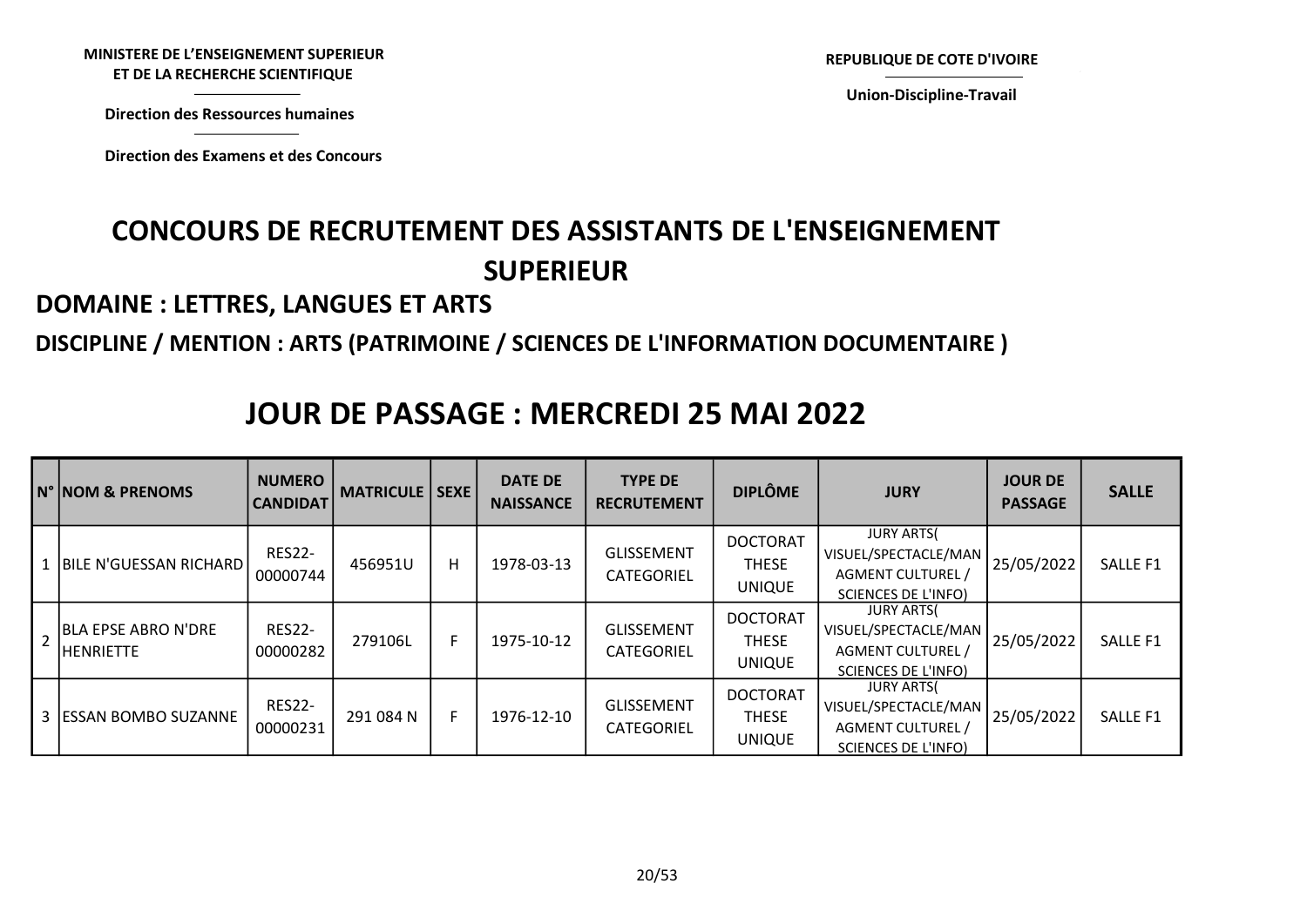|           | N° NOM & PRENOMS                                  | <b>NUMERO</b><br><b>CANDIDAT</b> | <b>MATRICULE</b> | <b>SEXE</b> | <b>DATE DE</b><br><b>NAISSANCE</b> | <b>TYPE DE</b><br><b>RECRUTEMENT</b>   | <b>DIPLÔME</b>                                   | <b>JURY</b>                                                                                         | <b>JOUR DE</b><br><b>PASSAGE</b> | <b>SALLE</b>    |
|-----------|---------------------------------------------------|----------------------------------|------------------|-------------|------------------------------------|----------------------------------------|--------------------------------------------------|-----------------------------------------------------------------------------------------------------|----------------------------------|-----------------|
| $\vert$ 4 | <b>KABRAN Akoua Felicite</b><br>Epse KASSY        | <b>RES22-</b><br>00001682        |                  | Н           | 1976-12-08                         | <b>CONTRAT</b>                         | <b>DOCTORAT</b><br>(par<br>équivalence)          | <b>JURY ARTS(</b><br>VISUEL/SPECTACLE/MAN<br><b>AGMENT CULTUREL /</b><br><b>SCIENCES DE L'INFO)</b> | 25/05/2022                       | SALLE F1        |
|           | 5  KPAN Ernest                                    | <b>RES22-</b><br>00001437        | 306986S          | H           | 1977-12-29                         | <b>GLISSEMENT</b><br><b>CATEGORIEL</b> | <b>DOCTORAT</b><br><b>THESE</b><br><b>UNIQUE</b> | <b>JURY ARTS(</b><br>VISUEL/SPECTACLE/MAN<br><b>AGMENT CULTUREL /</b><br><b>SCIENCES DE L'INFO)</b> | 25/05/2022                       | <b>SALLE F1</b> |
| 6         | IN'GORAN ANDROMY<br><b>THOMAS</b>                 | <b>RES22-</b><br>00001152        | 338135 T         | H           | 1974-07-01                         | <b>GLISSEMENT</b><br>CATEGORIEL        | <b>DOCTORAT</b><br><b>THESE</b><br><b>UNIQUE</b> | <b>JURY ARTS(</b><br>VISUEL/SPECTACLE/MAN<br><b>AGMENT CULTUREL /</b><br><b>SCIENCES DE L'INFO)</b> | 25/05/2022                       | SALLE F1        |
| 7         | <b>JOUATTARA ADAMA</b>                            | <b>RES22-</b><br>00001269        | 346995S          | Н           | 1982-01-14                         | <b>GLISSEMENT</b><br>CATEGORIEL        | <b>DOCTORAT</b><br><b>THESE</b><br><b>UNIQUE</b> | <b>JURY ARTS(</b><br>VISUEL/SPECTACLE/MAN<br><b>AGMENT CULTUREL /</b><br><b>SCIENCES DE L'INFO)</b> | 25/05/2022                       | <b>SALLE F1</b> |
| 8         | <b>OUATTARA ÉPOUSE</b><br><b>COULIBALY Cecile</b> | <b>RES22-</b><br>00000771        | 245353Q          | F           | 1964-01-15                         | <b>GLISSEMENT</b><br>CATEGORIEL        | <b>DOCTORAT</b><br><b>THESE</b><br><b>UNIQUE</b> | <b>JURY ARTS(</b><br>VISUEL/SPECTACLE/MAN<br><b>AGMENT CULTUREL /</b><br><b>SCIENCES DE L'INFO)</b> | 25/05/2022                       | <b>SALLE F1</b> |
|           | 9   PITY Gnanago Barthelemy                       | <b>RES22-</b><br>00001926        | 245226H          | H           | 1966-12-14                         | <b>GLISSEMENT</b><br>CATEGORIEL        | <b>DOCTORAT</b><br><b>THESE</b><br><b>UNIQUE</b> | <b>JURY ARTS(</b><br>VISUEL/SPECTACLE/MAN<br><b>AGMENT CULTUREL /</b><br><b>SCIENCES DE L'INFO)</b> | 25/05/2022                       | SALLE F1        |
|           | 10 SIALOU MADELEINE                               | <b>RES22-</b><br>00000613        | 293 117 M        | F           | 1975-05-20                         | <b>GLISSEMENT</b><br><b>CATEGORIEL</b> | <b>DOCTORAT</b><br><b>THESE</b><br><b>UNIQUE</b> | <b>JURY ARTS(</b><br>VISUEL/SPECTACLE/MAN<br>AGMENT CULTUREL /<br><b>SCIENCES DE L'INFO)</b>        | 25/05/2022                       | SALLE F1        |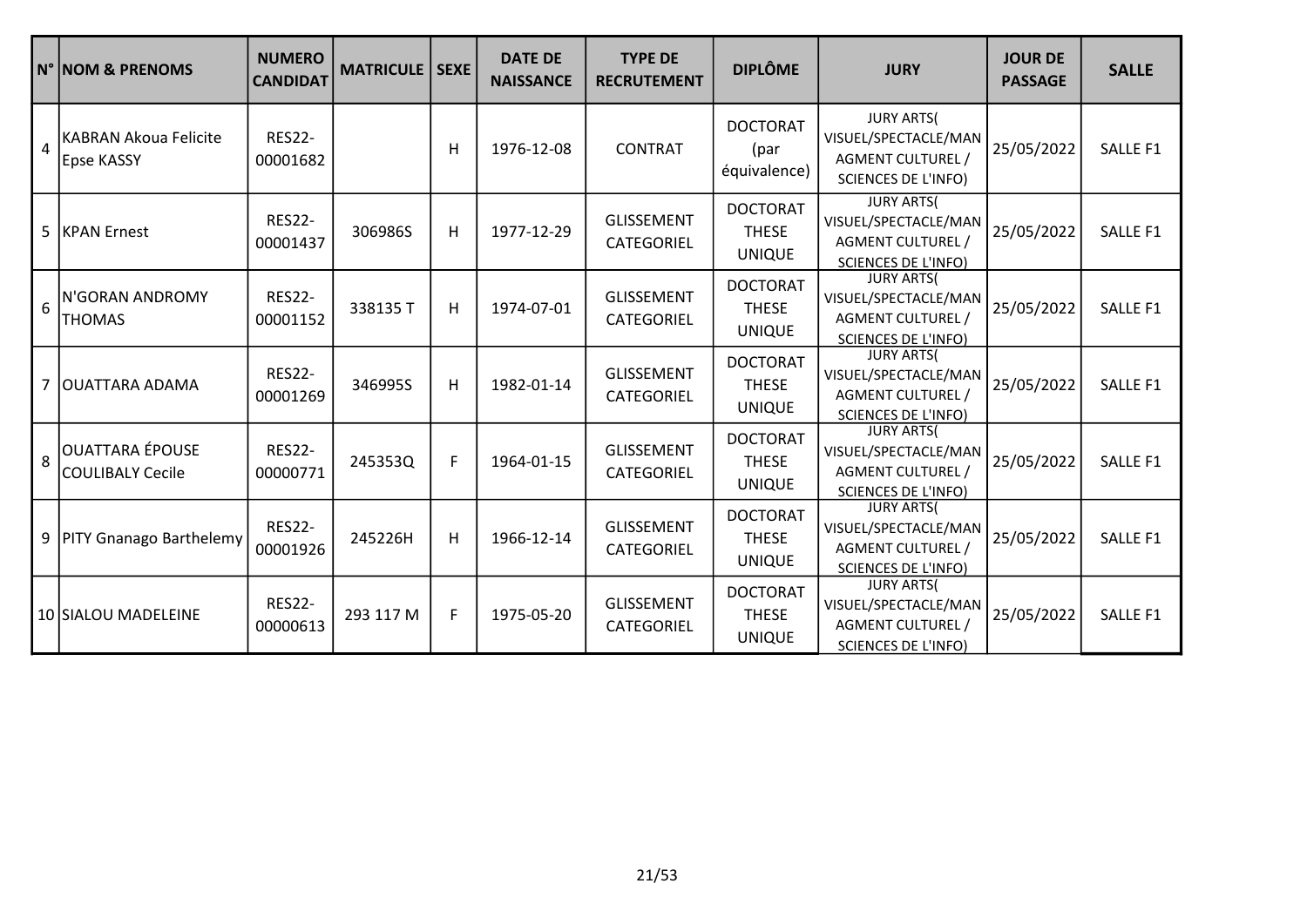Union-Discipline-Travail

Direction des Ressources humaines

# CONCOURS DE RECRUTEMENT DES ASSISTANTS DE L'ENSEIGNEMENT SUPERIEUR SESSION 2022 NISTERE DE L'ENSEIGNEMENT SUPERIEUR<br>
ET DE LA RECHERCHE SCIENTIFIQUE<br>
Direction des Ressources humaines<br>
Direction des Examens et des Concours<br>
ICOURS DE RECRUTEMENT DES ASSISTANTS DE L'ENSEIG<br>
SESSION 2022

#### DOMAINE : LETTRES, LANGUES ET ARTS

#### DISCIPLINE / MENTION : COMMUNICATION (COMMUNICATION / MANAGEMENT / SCIENCES DE LA COMMUNICATION / SCIENCES DU LANGAGE ET DE LA COMMUNICATION /TECHNIQUES D'EXPRESSION ET DE COMMUNICATION)

# TYPE DE JOUR DE PASSAGE : MARDI 24 MAI 2022

|                | IN° NOM & PRENOMS                              | <b>NUMERO</b><br><b>CANDIDAT</b> | <b>MATRICULE</b> | <b>SEXE</b> | <b>DATE DE</b><br><b>NAISSANCE</b> | <b>TYPE DE</b><br><b>RECRUTEMENT</b> | <b>DIPLÔME</b>                  | <b>JURY</b>                         | <b>JOUR DE</b><br><b>PASSAGE</b> | <b>SALLE</b>              |
|----------------|------------------------------------------------|----------------------------------|------------------|-------------|------------------------------------|--------------------------------------|---------------------------------|-------------------------------------|----------------------------------|---------------------------|
|                | <b>JADOU ETTIEN FRANCK</b><br><b>ISTEPHANE</b> | <b>RES22-</b><br>00001301        |                  | Н           | 1989-02-11                         | RECRUTEMENT<br><b>NOUVEAU</b>        | <b>DOCTORAT</b><br>THESE UNIQUE | <b>JURY</b><br><b>COMMUNICATION</b> | 24/05/2022                       | <b>SALLE</b><br>D'ANGLAIS |
|                | <b>AGBA EPOUSE GBLIGA</b><br>IDJOMAN CYNTHIA   | <b>RES22-</b><br>00001273        |                  | F           | 1987-11-20                         | RECRUTEMENT<br><b>NOUVEAU</b>        | <b>DOCTORAT</b><br>THESE UNIQUE | <b>JURY</b><br><b>COMMUNICATION</b> | 24/05/2022                       | SALLE<br>D'ANGLAIS        |
| $\overline{3}$ | AGOH Mognyssan<br>Sandrine                     | <b>RES22-</b><br>00000226        |                  | F           | 1986-10-18                         | RECRUTEMENT<br><b>NOUVEAU</b>        | <b>DOCTORAT</b><br>3eme CYCLE   | <b>JURY</b><br><b>COMMUNICATION</b> | 24/05/2022                       | SALLE<br>D'ANGLAIS        |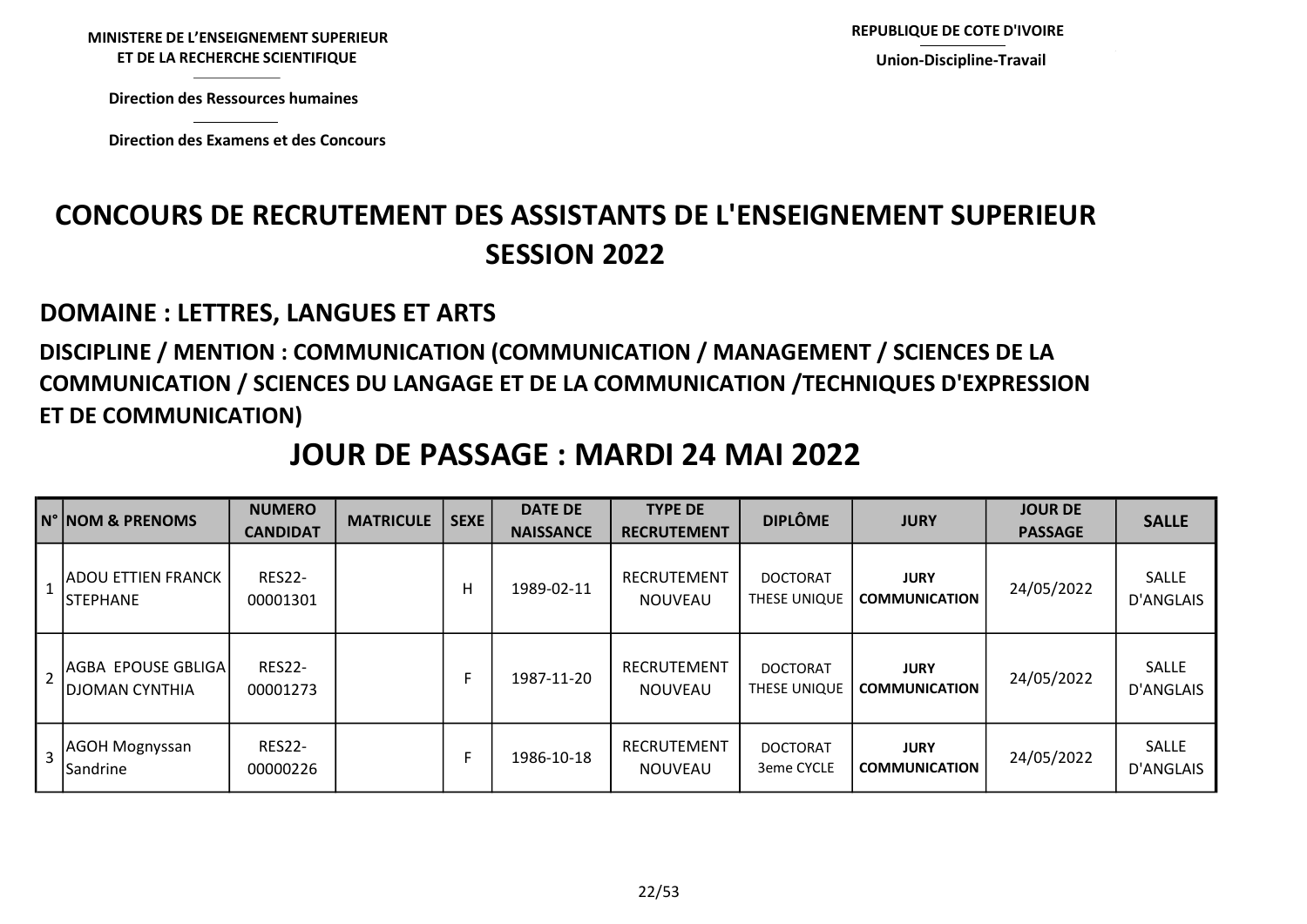|                | N° NOM & PRENOMS                                              | <b>NUMERO</b><br><b>CANDIDAT</b> | <b>MATRICULE</b> | <b>SEXE</b> | <b>DATE DE</b><br><b>NAISSANCE</b> | <b>TYPE DE</b><br><b>RECRUTEMENT</b> | <b>DIPLÔME</b>                  | <b>JURY</b>                         | <b>JOUR DE</b><br><b>PASSAGE</b> | <b>SALLE</b>              |
|----------------|---------------------------------------------------------------|----------------------------------|------------------|-------------|------------------------------------|--------------------------------------|---------------------------------|-------------------------------------|----------------------------------|---------------------------|
| 4              | AHIZI ANADO JEAN<br>MICHEL                                    | <b>RES22-</b><br>00000860        |                  | H           | 1977-03-30                         | <b>RECRUTEMENT</b><br>NOUVEAU        | <b>DOCTORAT</b><br>THESE UNIQUE | <b>JURY</b><br><b>COMMUNICATION</b> | 24/05/2022                       | SALLE<br>D'ANGLAIS        |
| 5              | <b>ANNET N'DAH ERIC</b>                                       | <b>RES22-</b><br>00001432        |                  | H           | 1984-09-10                         | <b>RECRUTEMENT</b><br><b>NOUVEAU</b> | <b>DOCTORAT</b><br>THESE UNIQUE | <b>JURY</b><br><b>COMMUNICATION</b> | 24/05/2022                       | SALLE<br>D'ANGLAIS        |
| 6              | AZOBE ÉPOUSE KEDI<br><b>SYLVIE</b>                            | <b>RES22-</b><br>00000508        |                  | F           | 1986-11-20                         | RECRUTEMENT<br><b>NOUVEAU</b>        | <b>DOCTORAT</b><br>THESE UNIQUE | <b>JURY</b><br><b>COMMUNICATION</b> | 24/05/2022                       | SALLE<br><b>D'ANGLAIS</b> |
| $\overline{7}$ | <b>BONGBA EPPIE</b><br>HUGUES PAMPHILE                        | <b>RES22-</b><br>00001475        |                  | H           | 1987-03-10                         | RECRUTEMENT<br>NOUVEAU               | <b>DOCTORAT</b><br>THESE UNIQUE | <b>JURY</b><br><b>COMMUNICATION</b> | 24/05/2022                       | SALLE<br>D'ANGLAIS        |
|                | <b>COULIBALY</b><br>8 Donissongou<br>Souleymane               | <b>RES22-</b><br>00000417        |                  | H           | 1985-07-07                         | <b>RECRUTEMENT</b><br><b>NOUVEAU</b> | <b>DOCTORAT</b><br>THESE UNIQUE | <b>JURY</b><br><b>COMMUNICATION</b> | 24/05/2022                       | SALLE<br>D'ANGLAIS        |
| 9              | DAGNOGO<br>KADOHOFANAN<br><b>FATOUMATA</b><br><b>OUATTARA</b> | <b>RES22-</b><br>00000398        | 446080Z          | F           | 1984-01-01                         | <b>GLISSEMENT</b><br>CATEGORIEL      | <b>DOCTORAT</b><br>THESE UNIQUE | <b>JURY</b><br><b>COMMUNICATION</b> | 24/05/2022                       | SALLE<br>D'ANGLAIS        |
|                | 10 DALLY DJOHORE GUY-<br><b>IVES</b>                          | <b>RES22-</b><br>00000149        |                  | H           | 1978-05-06                         | RECRUTEMENT<br>NOUVEAU               | <b>DOCTORAT</b><br>THESE UNIQUE | <b>JURY</b><br><b>COMMUNICATION</b> | 24/05/2022                       | SALLE<br><b>D'ANGLAIS</b> |
| 11             | <b>GBODJE GAHOUN</b><br><b>BRICE AUBAIN</b>                   | <b>RES22-</b><br>00000330        |                  | H           | 1985-07-18                         | <b>RECRUTEMENT</b><br>NOUVEAU        | <b>DOCTORAT</b><br>THESE UNIQUE | <b>JURY</b><br><b>COMMUNICATION</b> | 24/05/2022                       | SALLE<br>D'ANGLAIS        |
| <b>12</b>      | <b>GNAKO TOPRA GUY-</b><br>VENANCE                            | <b>RES22-</b><br>00000777        | 286981R          | H           | 1977-12-24                         | <b>GLISSEMENT</b><br>CATEGORIEL      | <b>DOCTORAT</b><br>THESE UNIQUE | <b>JURY</b><br><b>COMMUNICATION</b> | 24/05/2022                       | SALLE<br>D'ANGLAIS        |
| <b>13</b>      | KOFFI KOMENAN<br><b>SIMON PIERRE</b>                          | <b>RES22-</b><br>00000161        | 301007B          | H           | 1980-07-15                         | <b>GLISSEMENT</b><br>CATEGORIEL      | <b>DOCTORAT</b><br>THESE UNIQUE | <b>JURY</b><br><b>COMMUNICATION</b> | 24/05/2022                       | SALLE<br><b>D'ANGLAIS</b> |
|                | 14 KOFFI KONAN GERVAIS                                        | <b>RES22-</b><br>00000124        | 246304R          | н           | 1968-06-19                         | <b>GLISSEMENT</b><br>CATEGORIEL      | <b>DOCTORAT</b><br>THESE UNIQUE | <b>JURY</b><br><b>COMMUNICATION</b> | 24/05/2022                       | SALLE<br>D'ANGLAIS        |
|                | 15 KOFFI KOUAME                                               | <b>RES22-</b><br>00000628        | 233795Y          | H           | 1964-08-09                         | <b>GLISSEMENT</b><br>CATEGORIEL      | <b>DOCTORAT</b><br>THESE UNIQUE | <b>JURY</b><br><b>COMMUNICATION</b> | 24/05/2022                       | SALLE<br>D'ANGLAIS        |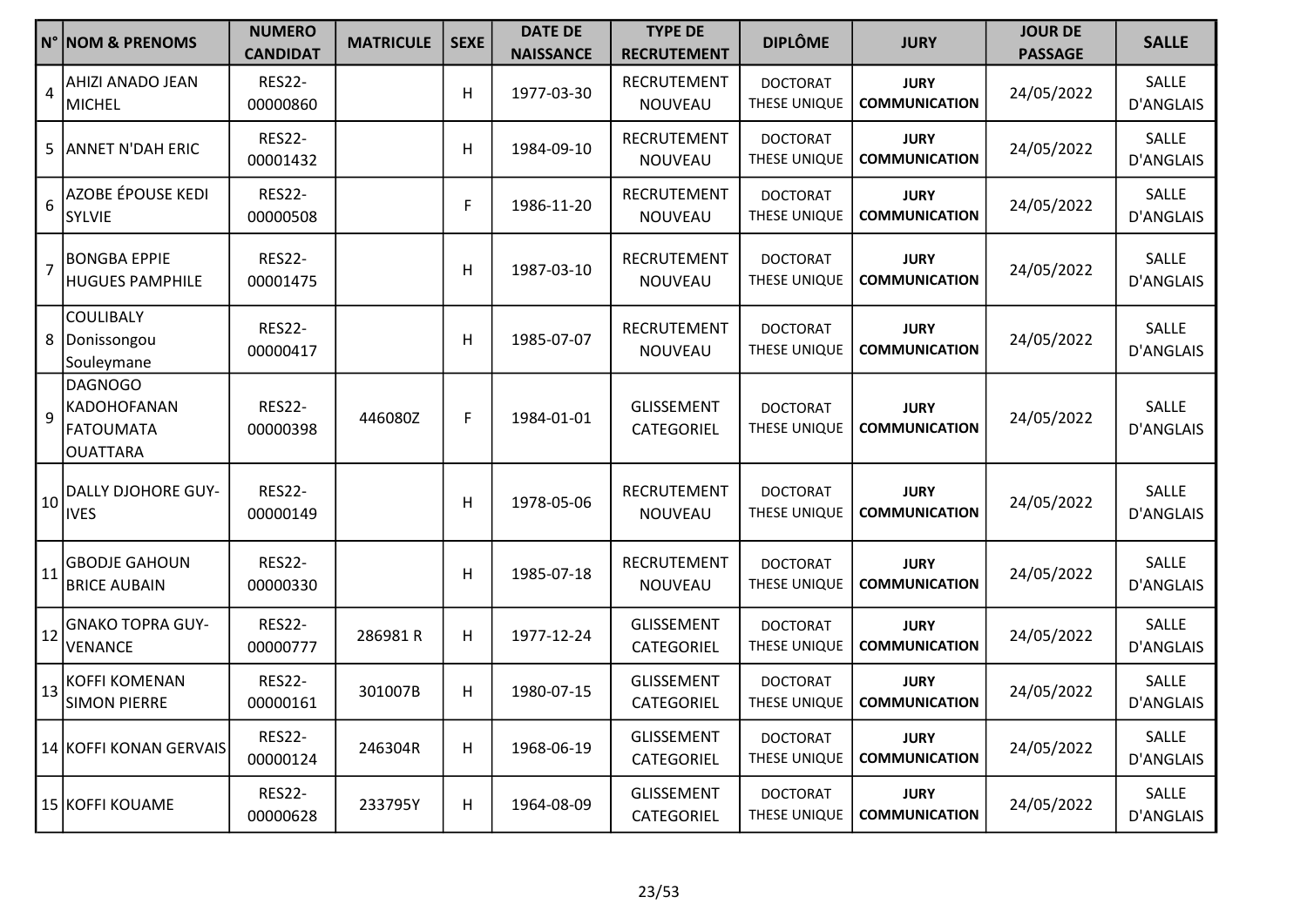|    | <b>N° NOM &amp; PRENOMS</b>                     | <b>NUMERO</b><br><b>CANDIDAT</b> | <b>MATRICULE</b> | <b>SEXE</b> | <b>DATE DE</b><br><b>NAISSANCE</b> | <b>TYPE DE</b><br><b>RECRUTEMENT</b> | <b>DIPLÔME</b>                  | <b>JURY</b>                         | <b>JOUR DE</b><br><b>PASSAGE</b> | <b>SALLE</b>                     |
|----|-------------------------------------------------|----------------------------------|------------------|-------------|------------------------------------|--------------------------------------|---------------------------------|-------------------------------------|----------------------------------|----------------------------------|
| 16 | KOFFI KOUASSI KAN<br><b>GILLES</b>              | <b>RES22-</b><br>00000846        |                  | н           | 1978-12-11                         | <b>RECRUTEMENT</b><br><b>NOUVEAU</b> | <b>DOCTORAT</b><br>THESE UNIQUE | <b>JURY</b><br><b>COMMUNICATION</b> | 24/05/2022                       | SALLE<br><b>D'ANGLAIS</b>        |
|    | 17 KOFFI Yao Maurice                            | <b>RES22-</b><br>00000543        |                  | н           | 1983-01-01                         | RECRUTEMENT<br><b>NOUVEAU</b>        | <b>DOCTORAT</b><br>THESE UNIQUE | <b>JURY</b><br><b>COMMUNICATION</b> | 24/05/2022                       | <b>SALLE</b><br><b>D'ANGLAIS</b> |
| 18 | KOLE Mahesse<br>Stephanie                       | <b>RES22-</b><br>00001300        |                  |             | 1987-04-15                         | <b>RECRUTEMENT</b><br><b>NOUVEAU</b> | <b>DOCTORAT</b><br>THESE UNIQUE | <b>JURY</b><br><b>COMMUNICATION</b> | 24/05/2022                       | SALLE<br>D'ANGLAIS               |
| 19 | N'GUESSAN Kouakou<br>Kan Jean-michel            | <b>RES22-</b><br>00000137        |                  | н           | 1986-09-29                         | <b>RECRUTEMENT</b><br>NOUVEAU        | <b>DOCTORAT</b><br>THESE UNIQUE | <b>JURY</b><br><b>COMMUNICATION</b> | 24/05/2022                       | <b>SALLE</b><br>D'ANGLAIS        |
| 20 | <b>N'DRIN N'GUESSAN</b><br><b>FABIENNE ZITA</b> | <b>RES22-</b><br>00001187        |                  |             | 1983-01-29                         | <b>RECRUTEMENT</b><br>NOUVEAU        | <b>DOCTORAT</b><br>THESE UNIQUE | <b>JURY</b><br><b>COMMUNICATION</b> | 24/05/2022                       | SALLE<br><b>D'ANGLAIS</b>        |

|                | N°   NOM & PRENOMS                                | <b>NUMERO</b><br><b>CANDIDAT</b> | <b>MATRICULE</b> | <b>SEXE</b> | <b>DATE DE</b><br><b>NAISSANCE</b> | <b>TYPE DE</b><br><b>RECRUTEMENT</b> | <b>DIPLÔME</b>                  | <b>JURY</b>                         | <b>JOUR DE</b><br><b>PASSAGE</b> | <b>SALLE</b>       |
|----------------|---------------------------------------------------|----------------------------------|------------------|-------------|------------------------------------|--------------------------------------|---------------------------------|-------------------------------------|----------------------------------|--------------------|
|                | 1   N'GAZA EKORA                                  | <b>RES22-</b><br>00001102        |                  | F           | 1973-01-11                         | <b>CONTRAT</b>                       | <b>DOCTORAT</b><br>THESE UNIQUE | <b>JURY</b><br><b>COMMUNICATION</b> | 25/05/2022                       | SALLE<br>D'ANGLAIS |
| $\overline{2}$ | <b>N'GUESSAN DEDOU</b><br><b>GRUZSHCA FERRAND</b> | <b>RES22-</b><br>00000994        |                  | H           | 1981-10-16                         | <b>RECRUTEMENT</b><br><b>NOUVEAU</b> | <b>DOCTORAT</b><br>THESE UNIQUE | <b>JURY</b><br><b>COMMUNICATION</b> | 25/05/2022                       | SALLE<br>D'ANGLAIS |
| $\overline{3}$ | IN'GUESSAN KOFFI<br><b>GILLES OLIVIER</b>         | <b>RES22-</b><br>00001870        |                  | H           | 1981-10-24                         | RECRUTEMENT<br><b>NOUVEAU</b>        | <b>DOCTORAT</b><br>THESE UNIQUE | <b>JURY</b><br><b>COMMUNICATION</b> | 25/05/2022                       | SALLE<br>D'ANGLAIS |
| 4              | <b>N'ZUE KOUADIO</b><br>IOLIVIER                  | <b>RES22-</b><br>00000799        |                  | H           | 1987-12-29                         | <b>RECRUTEMENT</b><br><b>NOUVEAU</b> | <b>DOCTORAT</b><br>THESE UNIQUE | <b>JURY</b><br><b>COMMUNICATION</b> | 25/05/2022                       | SALLE<br>D'ANGLAIS |
|                | 5 N'ZUE YAO SYLVAIN                               | <b>RES22-</b><br>00000770        |                  | H           | 1979-02-12                         | RECRUTEMENT<br><b>NOUVEAU</b>        | <b>DOCTORAT</b><br>THESE UNIQUE | <b>JURY</b><br><b>COMMUNICATION</b> | 25/05/2022                       | SALLE<br>D'ANGLAIS |
|                | 6   ORO BLAI SYLVAIN                              | <b>RES22-</b><br>00000674        |                  | H           | 1972-08-05                         | <b>CONTRAT</b>                       | <b>DOCTORAT</b><br>THESE UNIQUE | <b>JURY</b><br><b>COMMUNICATION</b> | 25/05/2022                       | SALLE<br>D'ANGLAIS |
| $\overline{7}$ | <b>OURA KAN KOFFI</b><br> CHARLES-AUBIN           | <b>RES22-</b><br>00000314        |                  | H           | 1974-03-02                         | <b>CONTRAT</b>                       | <b>DOCTORAT</b><br>THESE UNIQUE | <b>JURY</b><br><b>COMMUNICATION</b> | 25/05/2022                       | SALLE<br>D'ANGLAIS |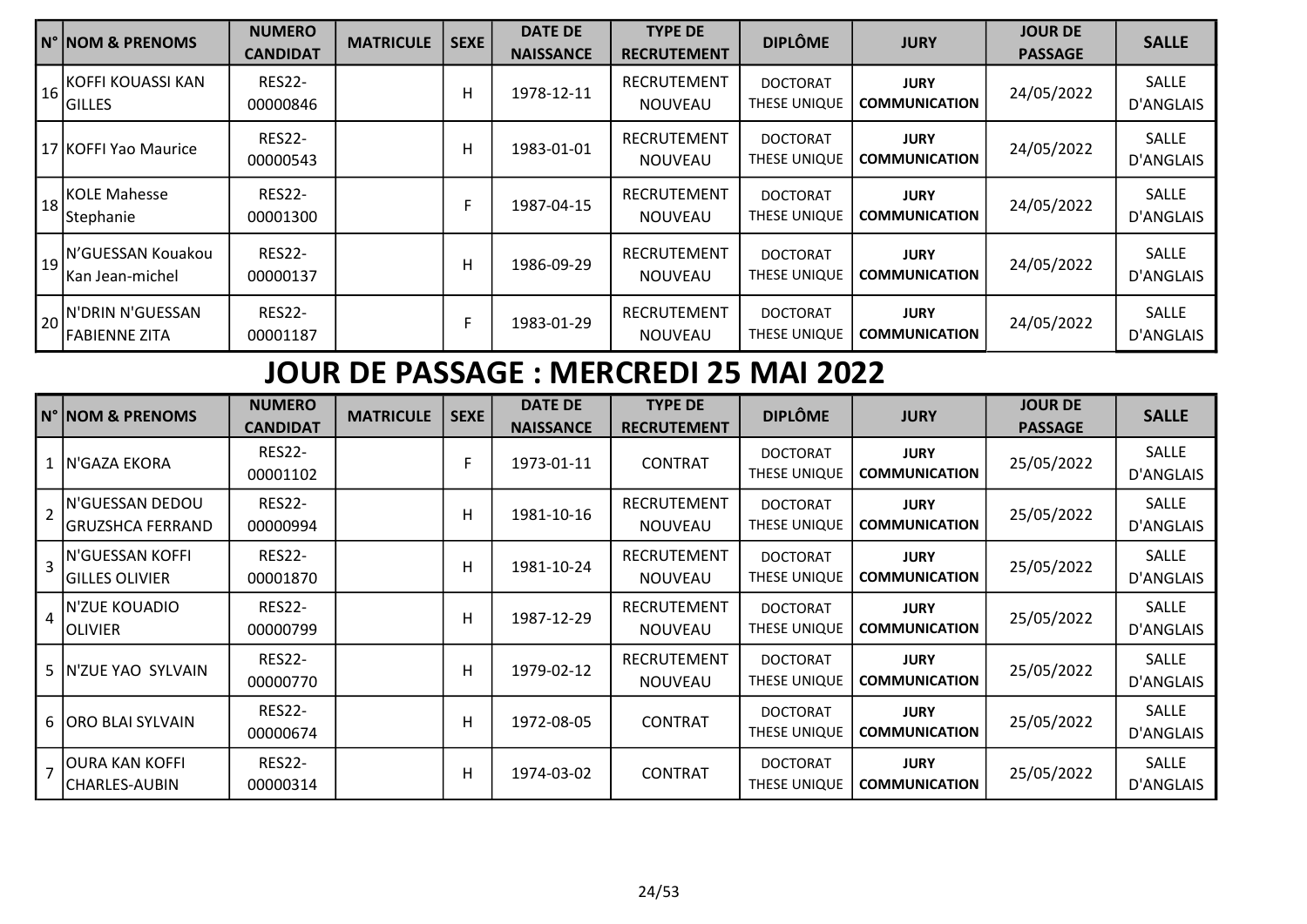|    | <b>N° NOM &amp; PRENOMS</b>               | <b>NUMERO</b><br><b>CANDIDAT</b> | <b>MATRICULE</b> | <b>SEXE</b> | <b>DATE DE</b><br><b>NAISSANCE</b> | <b>TYPE DE</b><br><b>RECRUTEMENT</b> | <b>DIPLÔME</b>                  | <b>JURY</b>                         | <b>JOUR DE</b><br><b>PASSAGE</b> | <b>SALLE</b>                     |
|----|-------------------------------------------|----------------------------------|------------------|-------------|------------------------------------|--------------------------------------|---------------------------------|-------------------------------------|----------------------------------|----------------------------------|
|    | 8 PALÉ Titi Eri Aramatou                  | <b>RES22-</b><br>00001362        |                  |             | 1977-06-04                         | RECRUTEMENT<br><b>NOUVEAU</b>        | <b>DOCTORAT</b><br>THESE UNIQUE | <b>JURY</b><br><b>COMMUNICATION</b> | 25/05/2022                       | SALLE<br><b>D'ANGLAIS</b>        |
| 9  | <b>SILUE NONFARA</b><br><b>ALIATOU</b>    | <b>RES22-</b><br>00001811        |                  |             | 1985-07-10                         | RECRUTEMENT<br><b>NOUVEAU</b>        | <b>DOCTORAT</b><br>THESE UNIQUE | <b>JURY</b><br><b>COMMUNICATION</b> | 25/05/2022                       | SALLE<br><b>D'ANGLAIS</b>        |
|    | 10 TUO Ardjouma                           | <b>RES22-</b><br>00000084        |                  | н           | 1987-07-08                         | RECRUTEMENT<br><b>NOUVEAU</b>        | <b>DOCTORAT</b><br>THESE UNIQUE | <b>JURY</b><br><b>COMMUNICATION</b> | 25/05/2022                       | <b>SALLE</b><br><b>D'ANGLAIS</b> |
| 11 | YAO KOUAKOU<br><b>GUILLAUME</b>           | <b>RES22-</b><br>00000501        |                  | H           | 1985-02-13                         | RECRUTEMENT<br><b>NOUVEAU</b>        | <b>DOCTORAT</b><br>THESE UNIQUE | <b>JURY</b><br><b>COMMUNICATION</b> | 25/05/2022                       | SALLE<br><b>D'ANGLAIS</b>        |
| 12 | <b>YAO TOURE JEAN-</b><br><b>BAPTISTE</b> | <b>RES22-</b><br>00000353        |                  | H           | 1987-05-05                         | RECRUTEMENT<br><b>NOUVEAU</b>        | <b>DOCTORAT</b><br>THESE UNIQUE | <b>JURY</b><br><b>COMMUNICATION</b> | 25/05/2022                       | SALLE<br><b>D'ANGLAIS</b>        |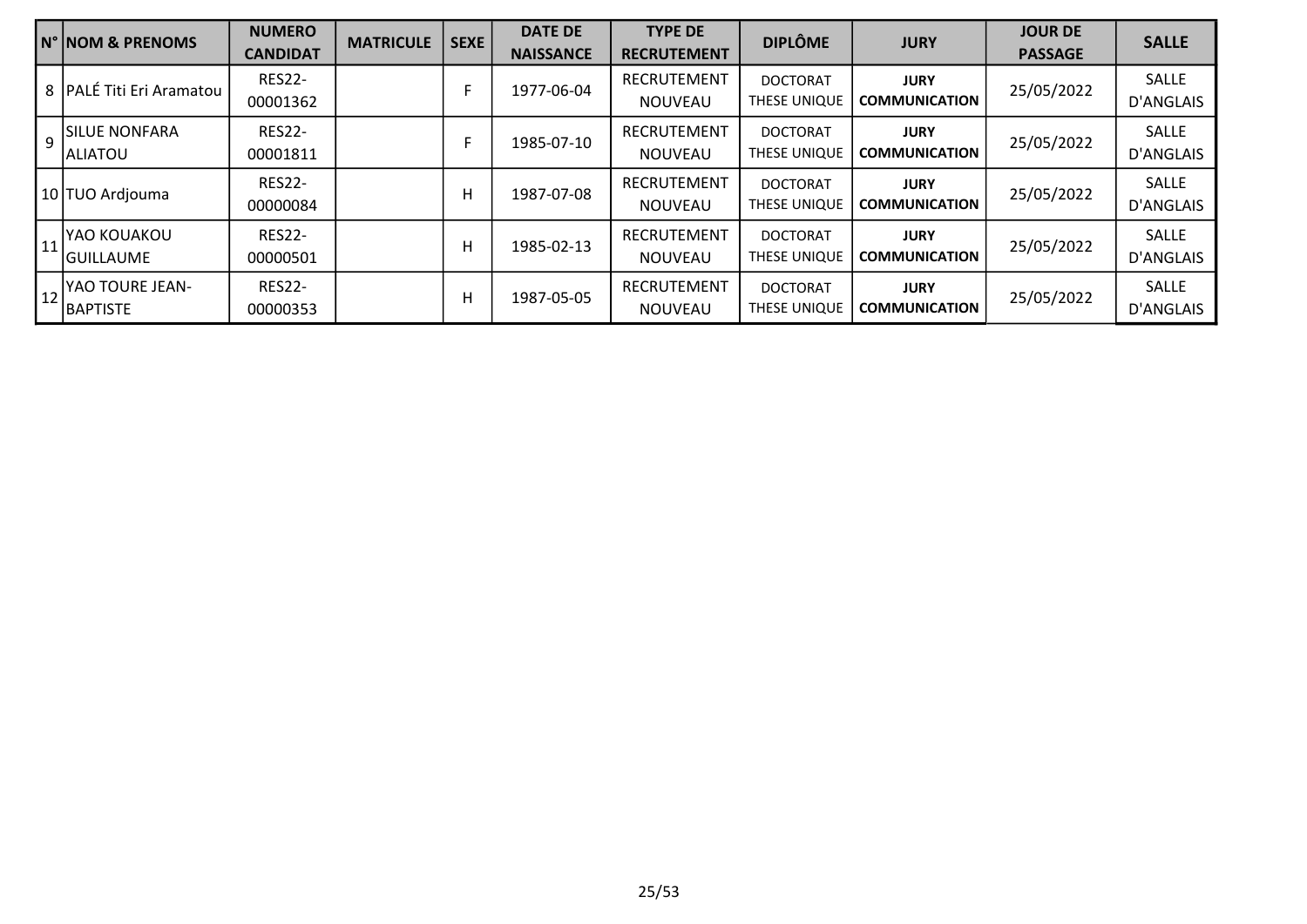Union-Discipline-Travail

Direction des Ressources humaines

# CONCOURS DE RECRUTEMENT DES ASSISTANTS DE L'ENSEIGNEMENT SUPERIEUR SESSION 2022 NISTERE DE L'ENSEIGNEMENT SUPERIEUR<br>
ET DE LA RECHERCHE SCIENTIFIQUE<br>
Direction des Ressources humaines<br>
Direction des Examens et des Concours<br>
COURS DE RECRUTEMENT DES ASSISTANTS DE L'ENSEIGN<br>
SESSION 2022

#### DOMAINE : LETTRES, LANGUES ET ARTS DISCIPLINE / MENTION : SCIENCES DU LANGAGE

### JOUR DE PASSAGE : MARDI 24 MAI 2022

|                | N° NOM & PRENOMS                        | <b>NUMERO</b><br><b>CANDIDAT</b> | <b>MATRICULE</b> | <b>SEXE</b> | <b>DATE DE</b><br><b>NAISSANCE</b> | <b>TYPE DE</b><br><b>RECRUTEMENT</b> | <b>DIPLÔME</b>                         | <b>JURY</b>                               | <b>JOUR DE</b><br><b>PASSAGE</b> | <b>SALLE</b>              |
|----------------|-----------------------------------------|----------------------------------|------------------|-------------|------------------------------------|--------------------------------------|----------------------------------------|-------------------------------------------|----------------------------------|---------------------------|
|                | IADJOUMANI KOUADIO<br><b>ERIC</b>       | <b>RES22-</b><br>00000546        |                  | н           | 1987-05-18                         | <b>RECRUTEMENT</b><br><b>NOUVEAU</b> | <b>DOCTORAT</b><br><b>THESE UNIQUE</b> | <b>JURY SCIENCES</b><br><b>DU LANGAGE</b> | 24/05/2022                       | <b>SALLE</b><br>D'ANGLAIS |
| $\vert$ 2      | AGNISSONI Kouassi<br>Sidoine            | <b>RES22-</b><br>00000601        |                  | н           | 1989-12-04                         | <b>RECRUTEMENT</b><br><b>NOUVEAU</b> | <b>DOCTORAT</b><br>THESE UNIQUE        | <b>JURY SCIENCES</b><br><b>DU LANGAGE</b> | 24/05/2022                       | <b>SALLE</b><br>D'ANGLAIS |
| $\overline{3}$ | <b>JAHATE TAMALA</b><br>ILOUISE         | <b>RES22-</b><br>00000146        |                  | F           | 1981-01-18                         | <b>RECRUTEMENT</b><br><b>NOUVEAU</b> | <b>DOCTORAT</b><br><b>THESE UNIQUE</b> | <b>JURY SCIENCES</b><br><b>DU LANGAGE</b> | 24/05/2022                       | SALLE<br>D'ANGLAIS        |
|                | <b>JAKO Hermann Xavier</b><br>Maxime    | <b>RES22-</b><br>00000517        |                  | H           | 1977-05-11                         | RECRUTEMENT<br><b>NOUVEAU</b>        | <b>DOCTORAT</b><br><b>THESE UNIQUE</b> | <b>JURY SCIENCES</b><br><b>DU LANGAGE</b> | 24/05/2022                       | <b>SALLE</b><br>D'ANGLAIS |
| 5              | <b>ALLA N'GUESSAN</b><br>EDMONDE-ANDRÉA | <b>RES22-</b><br>00000349        |                  | F           | 1990-11-20                         | <b>RECRUTEMENT</b><br><b>NOUVEAU</b> | <b>DOCTORAT</b><br><b>THESE UNIQUE</b> | <b>JURY SCIENCES</b><br><b>DU LANGAGE</b> | 24/05/2022                       | <b>SALLE</b><br>D'ANGLAIS |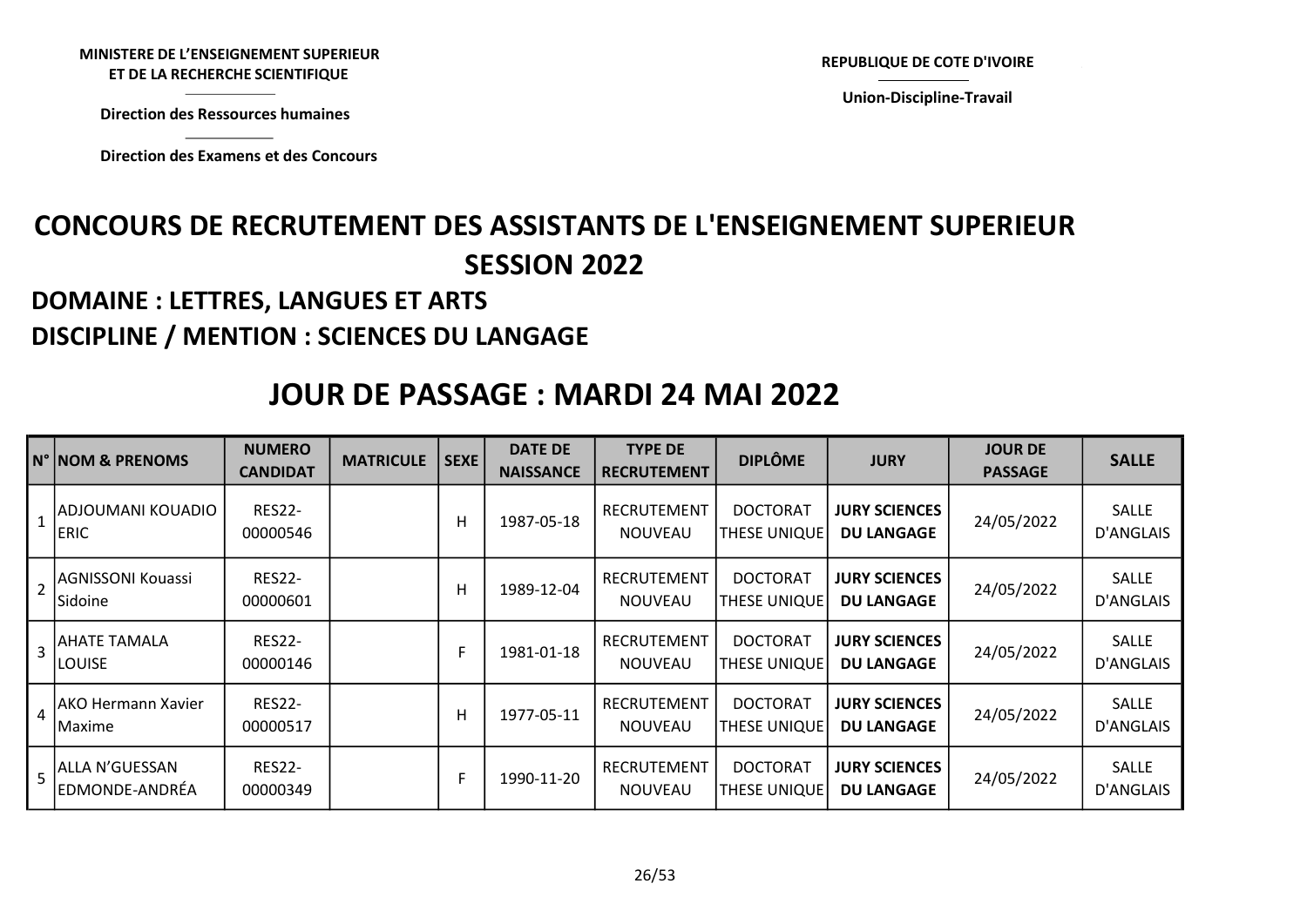|                | N°   NOM & PRENOMS                      | <b>NUMERO</b><br><b>CANDIDAT</b> | <b>MATRICULE</b> | <b>SEXE</b> | <b>DATE DE</b><br><b>NAISSANCE</b> | <b>TYPE DE</b><br><b>RECRUTEMENT</b> | <b>DIPLÔME</b>                  | <b>JURY</b>                               | <b>JOUR DE</b><br><b>PASSAGE</b> | <b>SALLE</b>                     |
|----------------|-----------------------------------------|----------------------------------|------------------|-------------|------------------------------------|--------------------------------------|---------------------------------|-------------------------------------------|----------------------------------|----------------------------------|
| 6              | <b>AMADOU KOFFI</b><br><b>IBRAHIM</b>   | <b>RES22-</b><br>00001953        |                  | H           | 1986-12-26                         | RECRUTEMENT<br>NOUVEAU               | <b>DOCTORAT</b><br>THESE UNIQUE | <b>JURY SCIENCES</b><br><b>DU LANGAGE</b> | 24/05/2022                       | SALLE<br>D'ANGLAIS               |
| $\overline{7}$ | <b>APIA N'GUESSAN</b><br><b>EDMOND</b>  | <b>RES22-</b><br>00001331        | 335563V          | H           | 1972-12-20                         | GLISSEMENT<br>CATEGORIEL             | <b>DOCTORAT</b><br>THESE UNIQUE | <b>JURY SCIENCES</b><br><b>DU LANGAGE</b> | 24/05/2022                       | SALLE<br>D'ANGLAIS               |
| 8              | <b>BALA ADAMAN</b>                      | <b>RES22-</b><br>00001032        |                  | H           | 1981-01-29                         | RECRUTEMENT<br><b>NOUVEAU</b>        | <b>DOCTORAT</b><br>THESE UNIQUE | <b>JURY SCIENCES</b><br><b>DU LANGAGE</b> | 24/05/2022                       | <b>SALLE</b><br><b>D'ANGLAIS</b> |
| $\overline{9}$ | <b>BINI KOUAME</b><br><b>EMMANUEL</b>   | <b>RES22-</b><br>00001606        |                  | H           | 1979-03-03                         | RECRUTEMENT<br><b>NOUVEAU</b>        | <b>DOCTORAT</b><br>THESE UNIQUE | <b>JURY SCIENCES</b><br><b>DU LANGAGE</b> | 24/05/2022                       | SALLE<br>D'ANGLAIS               |
| 10             | <b>DADI ZIRIGNON</b><br><b>FLORENCE</b> | <b>RES22-</b><br>00000864        |                  | F           | 1974-12-23                         | <b>CONTRAT</b>                       | <b>DOCTORAT</b><br>THESE UNIQUE | <b>JURY SCIENCES</b><br><b>DU LANGAGE</b> | 24/05/2022                       | <b>SALLE</b><br>D'ANGLAIS        |
| 11             | DJOMAN Koko Nina<br>Madona Désirée      | <b>RES22-</b><br>00001209        |                  | F           | 1991-03-12                         | <b>RECRUTEMENT</b><br><b>NOUVEAU</b> | <b>DOCTORAT</b><br>THESE UNIQUE | <b>JURY SCIENCES</b><br><b>DU LANGAGE</b> | 24/05/2022                       | <b>SALLE</b><br>D'ANGLAIS        |
|                | 12 DOUMBIA MOUSSA                       | <b>RES22-</b><br>00000383        |                  | H           | 1988-10-08                         | <b>RECRUTEMENT</b><br>NOUVEAU        | <b>DOCTORAT</b><br>THESE UNIQUE | <b>JURY SCIENCES</b><br><b>DU LANGAGE</b> | 24/05/2022                       | SALLE<br>D'ANGLAIS               |
| 13             | <b>EHOUSSOU GNAMIEN</b><br>YAO SABINE   | <b>RES22-</b><br>00000741        |                  | F           | 1987-06-26                         | RECRUTEMENT<br>NOUVEAU               | <b>DOCTORAT</b><br>THESE UNIQUE | <b>JURY SCIENCES</b><br><b>DU LANGAGE</b> | 24/05/2022                       | <b>SALLE</b><br>D'ANGLAIS        |
| 14             | <b>KAMENAN Gnamian</b><br>Marius-joel   | <b>RES22-</b><br>00001084        |                  | H           | 1982-08-31                         | <b>RECRUTEMENT</b><br>NOUVEAU        | <b>DOCTORAT</b><br>THESE UNIQUE | <b>JURY SCIENCES</b><br><b>DU LANGAGE</b> | 24/05/2022                       | <b>SALLE</b><br>D'ANGLAIS        |
| 15             | KESSIE Kokoa Diane-<br>laure            | <b>RES22-</b><br>00001275        |                  | F           | 1983-02-27                         | <b>RECRUTEMENT</b><br>NOUVEAU        | <b>DOCTORAT</b><br>THESE UNIQUE | <b>JURY SCIENCES</b><br><b>DU LANGAGE</b> | 24/05/2022                       | SALLE<br><b>D'ANGLAIS</b>        |
|                | 16 KOFFI DJANHAN ERIC                   | <b>RES22-</b><br>00001046        |                  | H           | 1985-08-31                         | <b>RECRUTEMENT</b><br>NOUVEAU        | <b>DOCTORAT</b><br>THESE UNIQUE | <b>JURY SCIENCES</b><br><b>DU LANGAGE</b> | 24/05/2022                       | SALLE<br>D'ANGLAIS               |
|                | 17 KOFFI KOFFI                          | <b>RES22-</b><br>00001430        |                  | H           | 1987-12-07                         | <b>RECRUTEMENT</b><br>NOUVEAU        | <b>DOCTORAT</b><br>THESE UNIQUE | <b>JURY SCIENCES</b><br><b>DU LANGAGE</b> | 24/05/2022                       | SALLE<br>D'ANGLAIS               |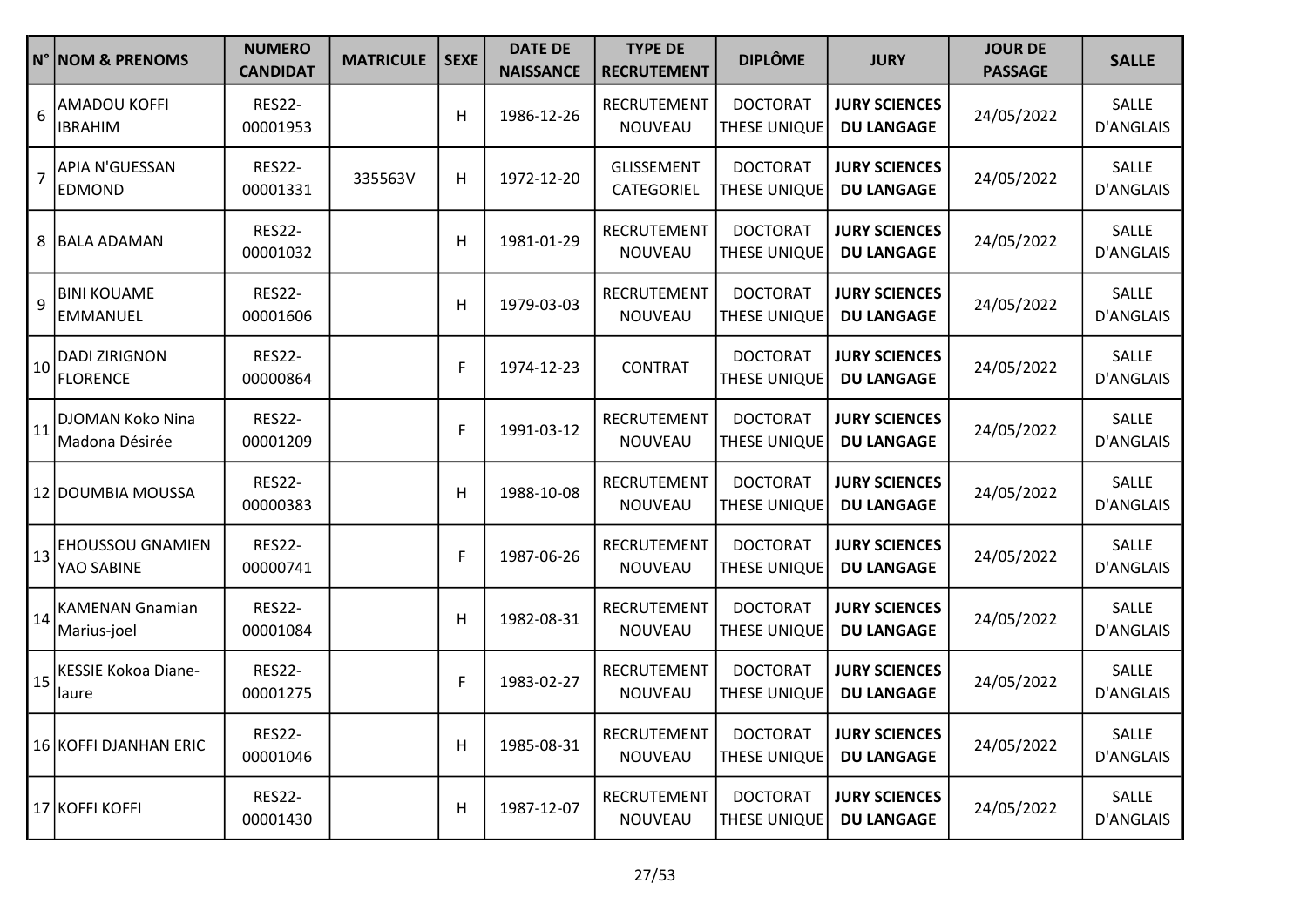|    | N° NOM & PRENOMS                                                          | <b>NUMERO</b><br><b>CANDIDAT</b> | <b>MATRICULE</b> | SEXE | <b>DATE DE</b><br><b>NAISSANCE</b> | <b>TYPE DE</b><br><b>RECRUTEMENT</b> | <b>DIPLÔME</b>                         | <b>JURY</b>                               | <b>JOUR DE</b><br><b>PASSAGE</b> | <b>SALLE</b>              |
|----|---------------------------------------------------------------------------|----------------------------------|------------------|------|------------------------------------|--------------------------------------|----------------------------------------|-------------------------------------------|----------------------------------|---------------------------|
| 18 | KOFFI MAMBO<br> ADJOUA BEATRICE                                           | <b>RES22-</b><br>00001104        |                  | -    | 1982-03-02                         | <b>RECRUTEMENT</b><br><b>NOUVEAU</b> | <b>DOCTORAT</b><br><b>THESE UNIQUE</b> | <b>JURY SCIENCES</b><br><b>DU LANGAGE</b> | 24/05/2022                       | SALLE<br>D'ANGLAIS        |
|    | $\left\lfloor \frac{19}{19} \right\rfloor$ KONAN KOUADIO<br><b>MICHEL</b> | <b>RES22-</b><br>00001800        |                  | н    | 1975-12-25                         | <b>CONTRAT</b>                       | <b>DOCTORAT</b><br><b>THESE UNIQUE</b> | <b>JURY SCIENCES</b><br><b>DU LANGAGE</b> | 24/05/2022                       | SALLE<br>D'ANGLAIS        |
|    | 1 <sub>20</sub> KONAN Yannick<br><b>IRomain</b>                           | <b>RES22-</b><br>00000066        |                  | н    | 1985-12-28                         | RECRUTEMENT<br><b>NOUVEAU</b>        | <b>DOCTORAT</b><br><b>THESE UNIQUE</b> | <b>JURY SCIENCES</b><br><b>DU LANGAGE</b> | 24/05/2022                       | <b>SALLE</b><br>D'ANGLAIS |

|                | N°   NOM & PRENOMS                                 | <b>NUMERO</b><br><b>CANDIDAT</b> | <b>MATRICULE</b> | <b>SEXE</b> | <b>DATE DE</b><br><b>NAISSANCE</b> | <b>TYPE DE</b><br><b>RECRUTEMENT</b> | <b>DIPLÔME</b>                         | <b>JURY</b>                               | <b>JOUR DE</b><br><b>PASSAGE</b> | <b>SALLE</b>              |
|----------------|----------------------------------------------------|----------------------------------|------------------|-------------|------------------------------------|--------------------------------------|----------------------------------------|-------------------------------------------|----------------------------------|---------------------------|
|                | KOUA OTCHOUMOU<br>1 AFFOUE ALIX<br><b>MANUELLA</b> | <b>RES22-</b><br>00001289        |                  | F           | 1990-07-14                         | RECRUTEMENT<br><b>NOUVEAU</b>        | <b>DOCTORAT</b><br>THESE UNIQUE        | <b>JURY SCIENCES</b><br><b>DU LANGAGE</b> | 25/05/2022                       | <b>SALLE</b><br>D'ANGLAIS |
| $\overline{2}$ | KOUABENAN ANANI<br>MICHAEL                         | <b>RES22-</b><br>00001688        |                  | H           | 1989-01-01                         | <b>RECRUTEMENT</b><br>NOUVEAU        | <b>DOCTORAT</b><br>THESE UNIQUE        | <b>JURY SCIENCES</b><br><b>DU LANGAGE</b> | 25/05/2022                       | <b>SALLE</b><br>D'ANGLAIS |
| $\overline{3}$ | KOUADIO KRA<br><b>VINCENT</b>                      | <b>RES22-</b><br>00001753        |                  | Н           | 1982-04-18                         | <b>RECRUTEMENT</b><br><b>NOUVEAU</b> | <b>DOCTORAT</b><br><b>THESE UNIQUE</b> | <b>JURY SCIENCES</b><br><b>DU LANGAGE</b> | 25/05/2022                       | <b>SALLE</b><br>D'ANGLAIS |
| 4              | <b>KPAMI BONI CARLOS</b><br>MOZER                  | <b>RES22-</b><br>00000722        |                  | Н           | 1990-09-10                         | <b>RECRUTEMENT</b><br><b>NOUVEAU</b> | <b>DOCTORAT</b><br>THESE UNIQUE        | <b>JURY SCIENCES</b><br><b>DU LANGAGE</b> | 25/05/2022                       | <b>SALLE</b><br>D'ANGLAIS |
| 5              | KROUWA Stephanie<br>Tanoa                          | <b>RES22-</b><br>00001123        |                  | F           | 1989-08-15                         | <b>RECRUTEMENT</b><br><b>NOUVEAU</b> | <b>DOCTORAT</b><br>THESE UNIQUE        | <b>JURY SCIENCES</b><br><b>DU LANGAGE</b> | 25/05/2022                       | SALLE<br>D'ANGLAIS        |
| 6              | <b>N'GORAN Konan</b><br>Fortuna Arnaud             | <b>RES22-</b><br>00000191        |                  | Н           | 1982-12-08                         | <b>RECRUTEMENT</b><br><b>NOUVEAU</b> | <b>DOCTORAT</b><br>THESE UNIQUE        | <b>JURY SCIENCES</b><br><b>DU LANGAGE</b> | 25/05/2022                       | <b>SALLE</b><br>D'ANGLAIS |
|                | 7   N'GOU Kessi Marius                             | <b>RES22-</b><br>00000841        |                  | Н           | 1981-12-06                         | <b>RECRUTEMENT</b><br><b>NOUVEAU</b> | <b>DOCTORAT</b><br><b>THESE UNIQUE</b> | <b>JURY SCIENCES</b><br><b>DU LANGAGE</b> | 25/05/2022                       | <b>SALLE</b><br>D'ANGLAIS |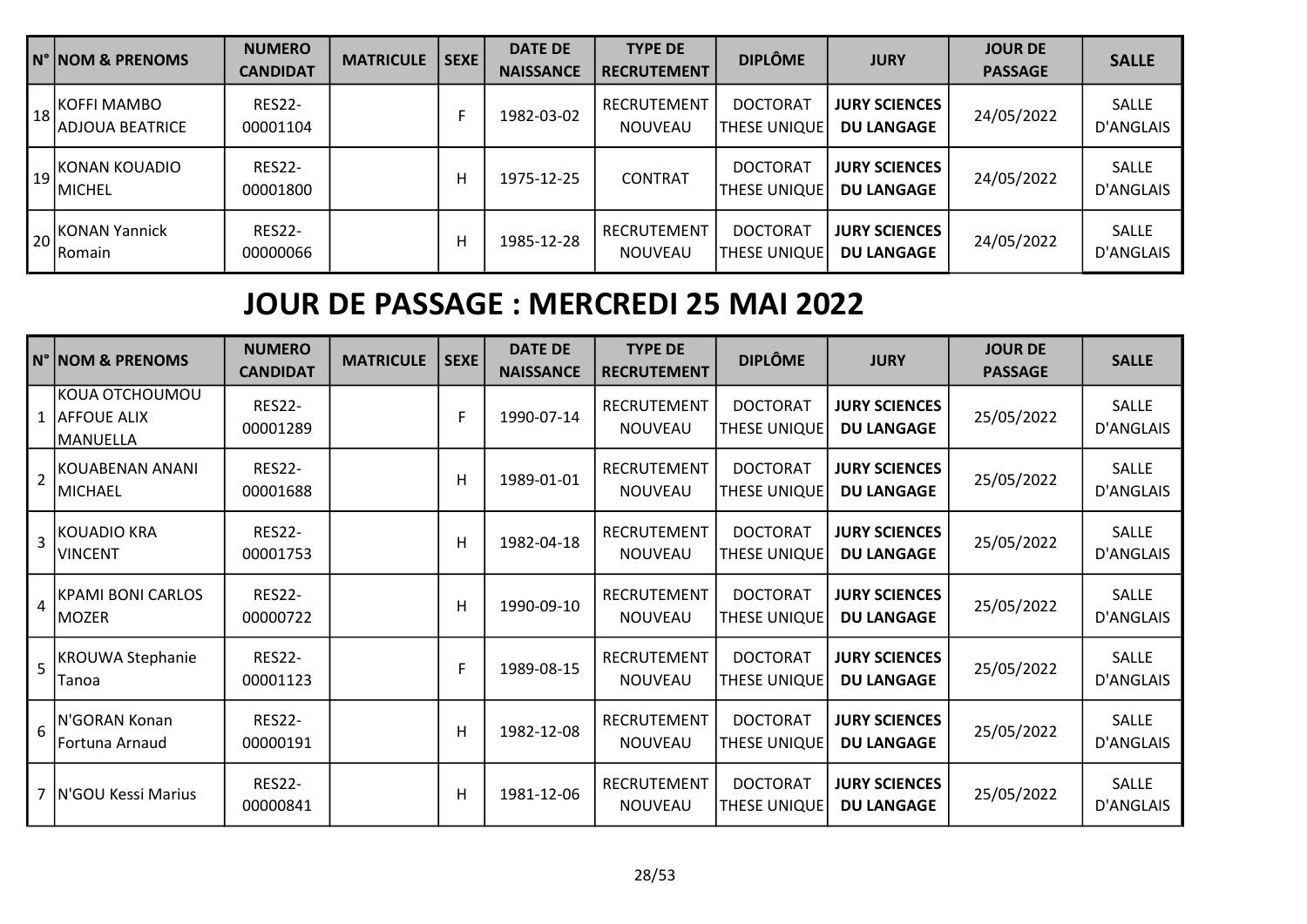|                | <b>N° NOM &amp; PRENOMS</b>         | <b>NUMERO</b><br><b>CANDIDAT</b> | <b>MATRICULE</b> | <b>SEXE</b> | <b>DATE DE</b><br><b>NAISSANCE</b> | <b>TYPE DE</b><br><b>RECRUTEMENT</b> | <b>DIPLÔME</b>                  | <b>JURY</b>                               | <b>JOUR DE</b><br><b>PASSAGE</b> | <b>SALLE</b>              |
|----------------|-------------------------------------|----------------------------------|------------------|-------------|------------------------------------|--------------------------------------|---------------------------------|-------------------------------------------|----------------------------------|---------------------------|
| 8              | <b>IN'GUESSAN KONAN</b><br>IBERTIEL | <b>RES22-</b><br>00001469        |                  | н           | 1986-12-31                         | <b>RECRUTEMENT</b><br><b>NOUVEAU</b> | <b>DOCTORAT</b><br>THESE UNIQUE | <b>JURY SCIENCES</b><br><b>DU LANGAGE</b> | 25/05/2022                       | <b>SALLE</b><br>D'ANGLAIS |
| $\overline{q}$ | N'GUESSAN KOUASSI<br>IGUILLAUME     | <b>RES22-</b><br>00001950        |                  | н           | 1987-01-05                         | <b>RECRUTEMENT</b><br><b>NOUVEAU</b> | <b>DOCTORAT</b><br>THESE UNIQUE | <b>JURY SCIENCES</b><br><b>DU LANGAGE</b> | 25/05/2022                       | SALLE<br>D'ANGLAIS        |
|                | 10 TIOTE BRAHIMA                    | <b>RES22-</b><br>00000798        |                  | H           | 1980-12-04                         | <b>RECRUTEMENT</b><br><b>NOUVEAU</b> | <b>DOCTORAT</b><br>THESE UNIQUE | <b>JURY SCIENCES</b><br><b>DU LANGAGE</b> | 25/05/2022                       | SALLE<br>D'ANGLAIS        |
|                | 11 TOURE Karidja                    | <b>RES22-</b><br>00000150        |                  | F           | 1979-01-01                         | <b>RECRUTEMENT</b><br><b>NOUVEAU</b> | <b>DOCTORAT</b><br>THESE UNIQUE | <b>JURY SCIENCES</b><br><b>DU LANGAGE</b> | 25/05/2022                       | <b>SALLE</b><br>D'ANGLAIS |
|                | 12 YAO KOFFI ALFRED                 | <b>RES22-</b><br>00001681        |                  | H.          | 1989-01-01                         | <b>RECRUTEMENT</b><br><b>NOUVEAU</b> | <b>DOCTORAT</b><br>THESE UNIQUE | <b>JURY SCIENCES</b><br><b>DU LANGAGE</b> | 25/05/2022                       | SALLE<br>D'ANGLAIS        |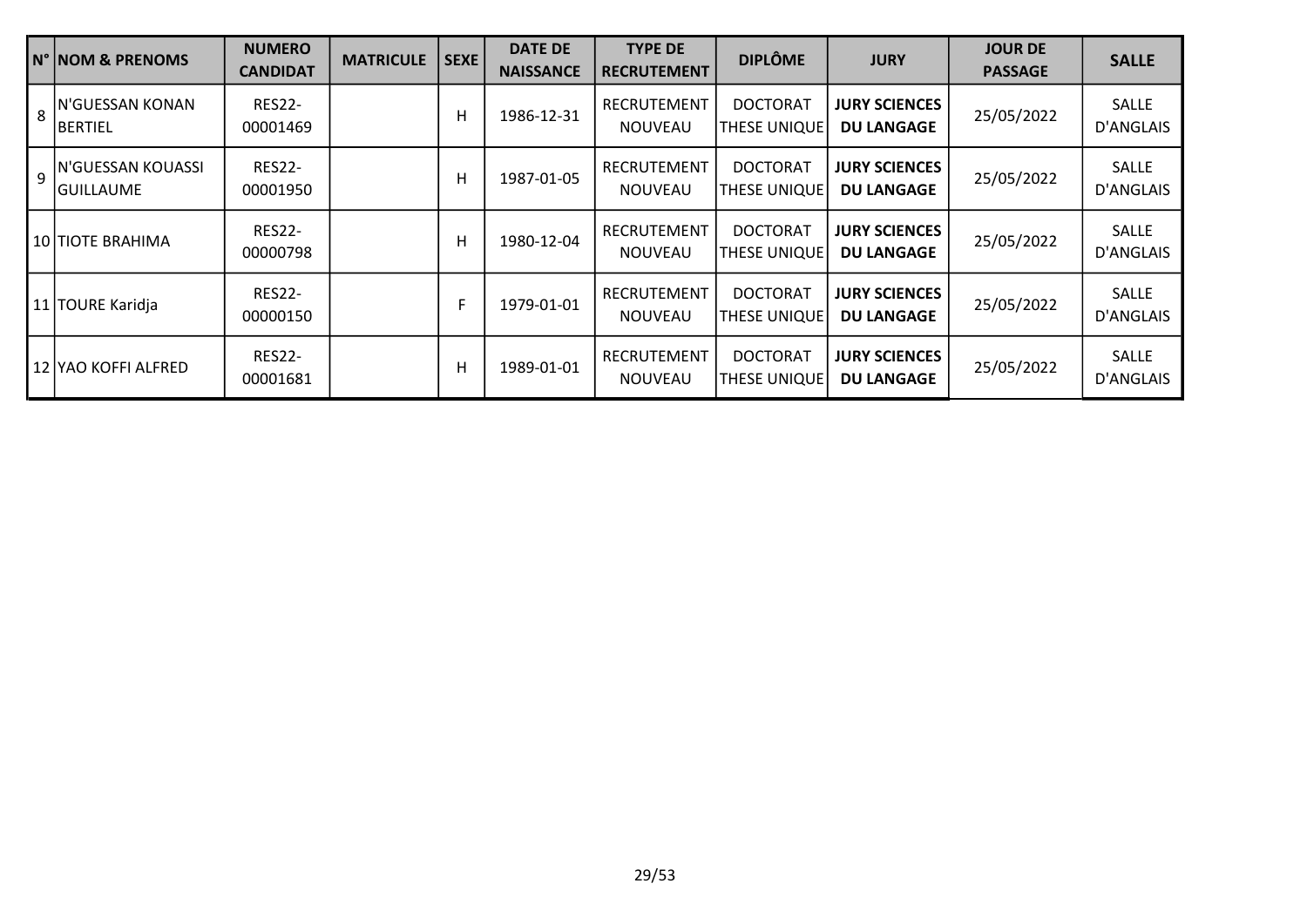SCIENTIFIC DE L'ANGUERRO DE L'ANGUERRO DE L'ANGUERRO DE L'ANGUERRO DE L'ANGUERRO DE L'ANGUERRO DE L'ANGUERRO D<br>SI ANGUERRO DE L'ANGUERRO DE L'ANGUERRO DE L'ANGUERRO DE L'ANGUERRO DE L'ANGUERRO DE L'ANGUERRO DE L'ANGUERRO

humaines

Direction des Ressources Direction des Ressources Humaines

Direction des Examens et des

Union-Discipline-Travail

# CONCOURS DE RECRUTEMENT DES ASSISTANTS DE L'ENSEIGNEMENT SUPERIEUR NISTERE DE L'ENSEIGNEMENT SUPERIEUR<br>
ET DE LA RECHERCHE SCIENTIFIQUE<br>
Direction des Ressources Humaines<br>
Direction des Examens et des Concours<br>
CONCOURS DE RECRUTEMENT DES ASSISTANTS DE L'EN<br>
SLIPERIELIR

#### DOMAINE : LETTRES, LANGUES ET ARTS

#### DISCIPLINE / MENTION : LETTRES MODERNES (LETTRES MODERNES / TECHNIQUES D'EXPRESSION ET DE COMMUNICATION )

# JOUR DE PASSAGE : VENDREDI 20 MAI 2022 JURY (1) LETTRES MODERNES

| N° | <b>NOM &amp; PRENOMS</b>                       | <b>NUMERO</b><br><b>CANDIDAT</b> | <b>MATRICULE   SEXE  </b> |   | <b>DATE DE</b><br><b>NAISSANCE</b> | <b>TYPE DE</b><br><b>RECRUTEMENT</b>   | <b>DIPLÔME</b>                          | <b>JURY</b>                                   | <b>JOUR DE PASSAGE</b> | <b>SALLE</b>  |
|----|------------------------------------------------|----------------------------------|---------------------------|---|------------------------------------|----------------------------------------|-----------------------------------------|-----------------------------------------------|------------------------|---------------|
|    | <b>ABA LOBE MARIE-</b><br><b>FRANCE ETOILE</b> | <b>RES22-</b><br>00001239        | 434092D                   | F | 1987-08-15                         | <b>GLISSEMENT</b><br><b>CATEGORIEL</b> | <b>DOCTORAT</b><br><b>THESE UNIQUE!</b> | <b>JURY LETTRES</b><br><b>MODERNES</b><br>(1) | 20/05/2022             | <b>CEFIVE</b> |
|    | lABAKA Kouassi Gerard                          | <b>RES22-</b><br>00000162        |                           | н | 1985-12-05                         | RECRUTEMENT<br><b>NOUVEAU</b>          | <b>DOCTORAT</b><br><b>THESE UNIQUE</b>  | <b>JURY LETTRES</b><br><b>MODERNES</b><br>(1) | 20/05/2022             | <b>CEFIVE</b> |
|    | ABBE CHILLE DANIELLE<br><b>PRISCA</b>          | <b>RES22-</b><br>00000927        |                           |   | 1985-09-03                         | RECRUTEMENT<br><b>NOUVEAU</b>          | <b>DOCTORAT</b><br>THESE UNIQUE         | <b>JURY LETTRES</b><br><b>MODERNES</b><br>(1) | 20/05/2022             | <b>CEFIVE</b> |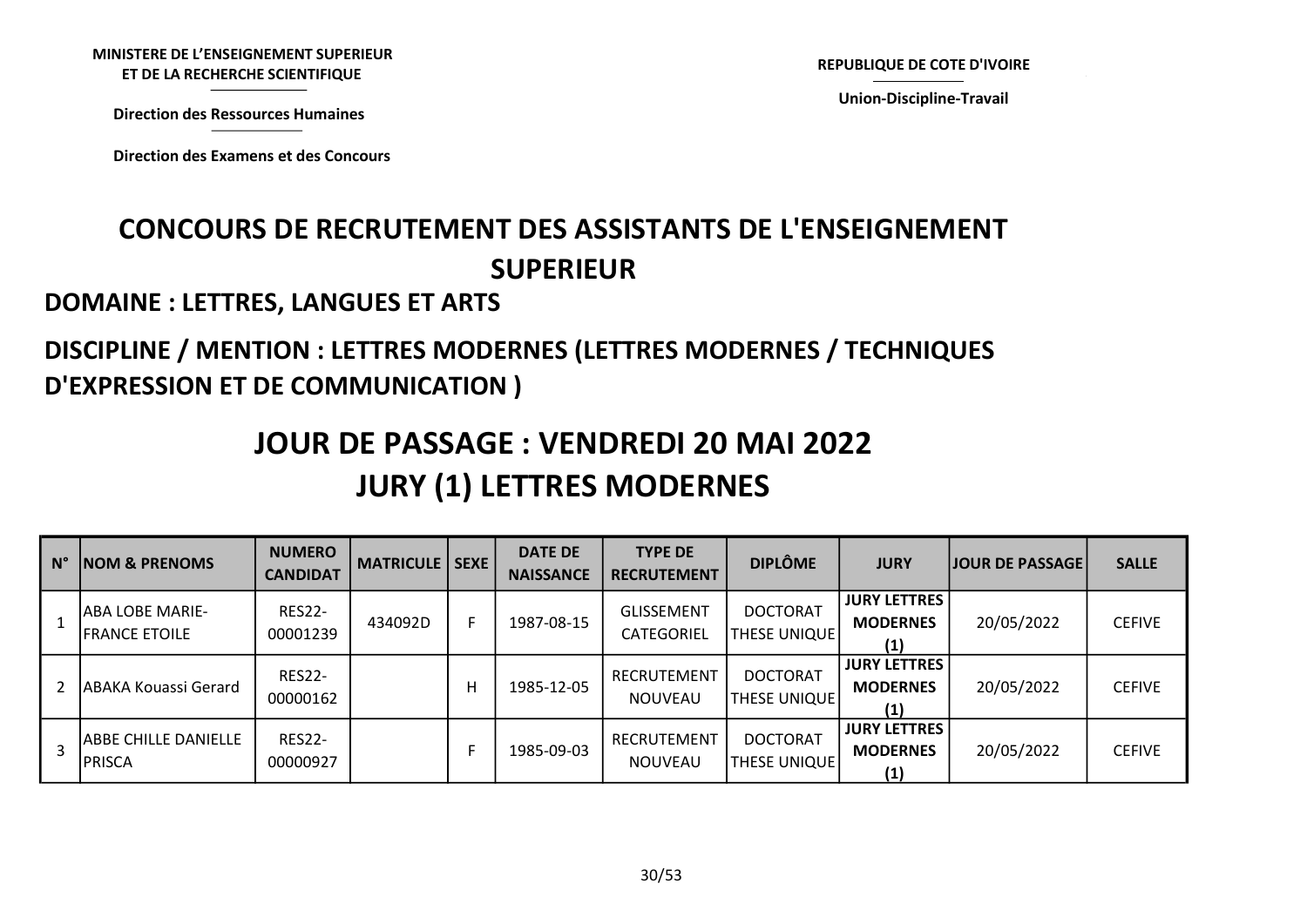| $N^{\circ}$    | <b>NOM &amp; PRENOMS</b>                          | <b>NUMERO</b><br><b>CANDIDAT</b> | <b>MATRICULE</b> | <b>SEXE</b> | <b>DATE DE</b><br><b>NAISSANCE</b> | <b>TYPE DE</b><br><b>RECRUTEMENT</b> | <b>DIPLÔME</b>                         | <b>JURY</b>                                   | <b>JOUR DE PASSAGE</b> | <b>SALLE</b>  |
|----------------|---------------------------------------------------|----------------------------------|------------------|-------------|------------------------------------|--------------------------------------|----------------------------------------|-----------------------------------------------|------------------------|---------------|
| 4              | <b>ABINDJE Atchori Justin</b>                     | <b>RES22-</b><br>00000269        | 356809J          | H           | 1978-08-28                         | <b>GLISSEMENT</b><br>CATEGORIEL      | <b>DOCTORAT</b><br>THESE UNIQUE        | <b>JURY LETTRES</b><br><b>MODERNES</b><br>(1) | 20/05/2022             | <b>CEFIVE</b> |
| 5              | <b>ABOYA EPOUSE</b><br><b>GNANZOU AYA SIDOINE</b> | <b>RES22-</b><br>00000775        |                  | F           | 1988-04-06                         | <b>RECRUTEMENT</b><br>NOUVEAU        | <b>DOCTORAT</b><br>THESE UNIQUE        | <b>JURY LETTRES</b><br><b>MODERNES</b><br>(1) | 20/05/2022             | <b>CEFIVE</b> |
| 6              | ADJIE KOUAKOU                                     | <b>RES22-</b><br>00000965        | 229926X          | H           | 1964-08-30                         | <b>GLISSEMENT</b><br>CATEGORIEL      | <b>DOCTORAT</b><br><b>THESE UNIQUE</b> | <b>JURY LETTRES</b><br><b>MODERNES</b><br>(1) | 20/05/2022             | <b>CEFIVE</b> |
| $\overline{7}$ | ADOU KOUAKOU<br>RAPHAEL                           | <b>RES22-</b><br>00001760        |                  | H           | 1989-10-12                         | RECRUTEMENT<br>NOUVEAU               | <b>DOCTORAT</b><br><b>THESE UNIQUE</b> | <b>JURY LETTRES</b><br><b>MODERNES</b><br>(1) | 20/05/2022             | <b>CEFIVE</b> |
| 8              | ADOU NÉE N'GUESSAN<br><b>AMENAN MARTIALE</b>      | <b>RES22-</b><br>00000328        |                  | F           | 1983-09-21                         | RECRUTEMENT<br>NOUVEAU               | <b>DOCTORAT</b><br><b>THESE UNIQUE</b> | <b>JURY LETTRES</b><br><b>MODERNES</b><br>(1) | 20/05/2022             | <b>CEFIVE</b> |
| 9              | AFFRO AGNIN SYLVAIN                               | <b>RES22-</b><br>00001799        |                  | H           | 1984-06-22                         | RECRUTEMENT<br>NOUVEAU               | <b>DOCTORAT</b><br>THESE UNIQUE        | <b>JURY LETTRES</b><br><b>MODERNES</b><br>(1) | 20/05/2022             | <b>CEFIVE</b> |
| 10             | AGOUA JEAN-ROSE DJO                               | <b>RES22-</b><br>00000076        | 279183G          | H           | 1969-01-27                         | <b>GLISSEMENT</b><br>CATEGORIEL      | <b>DOCTORAT</b><br>THESE UNIQUE        | <b>JURY LETTRES</b><br><b>MODERNES</b><br>(1) | 20/05/2022             | <b>CEFIVE</b> |
| 11             | AKA ADJO ANGE<br><b>VIVIANE</b>                   | <b>RES22-</b><br>00000671        |                  | F           | 1980-12-12                         | RECRUTEMENT<br>NOUVEAU               | <b>DOCTORAT</b><br>THESE UNIQUE        | <b>JURY LETTRES</b><br><b>MODERNES</b><br>(1) | 20/05/2022             | <b>CEFIVE</b> |
| 12             | AKA EDOUKOU<br><b>DOMINIQUE</b>                   | <b>RES22-</b><br>00000733        | 271173E          | H           | 1975-05-08                         | <b>GLISSEMENT</b><br>CATEGORIEL      | <b>DOCTORAT</b><br>THESE UNIQUE        | <b>JURY LETTRES</b><br><b>MODERNES</b><br>(1) | 20/05/2022             | <b>CEFIVE</b> |
| 13             | <b>AKA KOUASSI JEAN</b>                           | <b>RES22-</b><br>00001150        | 366818C          | H           | 1977-01-01                         | <b>GLISSEMENT</b><br>CATEGORIEL      | <b>DOCTORAT</b><br>THESE UNIQUE        | <b>JURY LETTRES</b><br><b>MODERNES</b><br>(1) | 20/05/2022             | <b>CEFIVE</b> |
|                | 14   AKADJE Aby Emmanuel                          | <b>RES22-</b><br>00000713        |                  | н           | 1977-03-17                         | RECRUTEMENT<br>NOUVEAU               | <b>DOCTORAT</b><br><b>THESE UNIQUE</b> | <b>JURY LETTRES</b><br><b>MODERNES</b><br>(1) | 20/05/2022             | <b>CEFIVE</b> |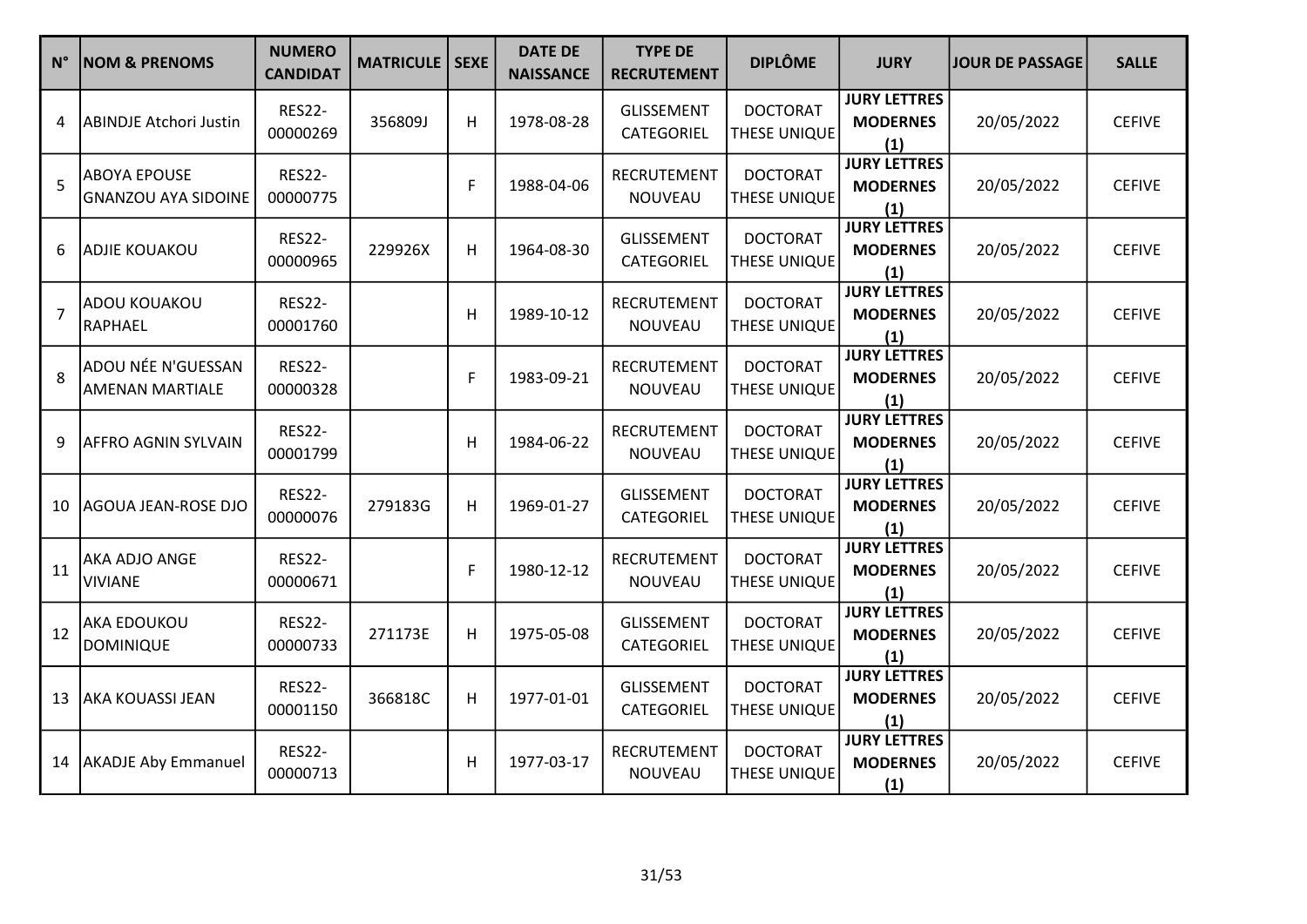| $N^{\circ}$ | <b>NOM &amp; PRENOMS</b>                     | <b>NUMERO</b><br><b>CANDIDAT</b> | <b>MATRICULE</b> | <b>SEXE</b> | <b>DATE DE</b><br><b>NAISSANCE</b> | <b>TYPE DE</b><br><b>RECRUTEMENT</b>   | <b>DIPLÔME</b>                  | <b>JURY</b>                                   | <b>JOUR DE PASSAGE</b> | <b>SALLE</b>  |
|-------------|----------------------------------------------|----------------------------------|------------------|-------------|------------------------------------|----------------------------------------|---------------------------------|-----------------------------------------------|------------------------|---------------|
| 15          | AKESSEY ABETCHO<br><b>MARIE LOUISE FLORA</b> | <b>RES22-</b><br>00001577        |                  | F           | 1989-06-15                         | <b>RECRUTEMENT</b><br><b>NOUVEAU</b>   | <b>DOCTORAT</b><br>THESE UNIQUE | <b>JURY LETTRES</b><br><b>MODERNES</b><br>(1) | 20/05/2022             | <b>CEFIVE</b> |
| 16          | ALLA Kamenan Koffi<br> Pascal                | <b>RES22-</b><br>00000812        | 292920V          | H           | 1976-01-01                         | <b>GLISSEMENT</b><br>CATEGORIEL        | <b>DOCTORAT</b><br>THESE UNIQUE | <b>JURY LETTRES</b><br><b>MODERNES</b><br>(1) | 20/05/2022             | <b>CEFIVE</b> |
| 17          | IALPHONSE SOUNAN                             | <b>RES22-</b><br>00000707        | 306240Z          | H           | 1975-03-01                         | <b>GLISSEMENT</b><br>CATEGORIEL        | <b>DOCTORAT</b><br>THESE UNIQUE | <b>JURY LETTRES</b><br><b>MODERNES</b><br>(1) | 20/05/2022             | <b>CEFIVE</b> |
| 18          | AMIAN KOMBO JEAN-<br>PIERRE                  | <b>RES22-</b><br>00000953        | 295165X          | H           | 1979-01-01                         | <b>GLISSEMENT</b><br><b>CATEGORIEL</b> | <b>DOCTORAT</b><br>THESE UNIQUE | <b>JURY LETTRES</b><br><b>MODERNES</b><br>(1) | 20/05/2022             | <b>CEFIVE</b> |
| 19          | <b>AMONKY ANGE</b><br>leugène                | <b>RES22-</b><br>00000461        |                  | H           | 1981-06-04                         | RECRUTEMENT<br><b>NOUVEAU</b>          | <b>DOCTORAT</b><br>THESE UNIQUE | <b>JURY LETTRES</b><br><b>MODERNES</b><br>(1) | 20/05/2022             | <b>CEFIVE</b> |
| 20          | <b>ANGAMAN YAO</b><br><b>ETIENNE CLEMENT</b> | <b>RES22-</b><br>00000158        | 284307B          | H           | 1974-11-30                         | <b>GLISSEMENT</b><br>CATEGORIEL        | <b>DOCTORAT</b><br>THESE UNIQUE | <b>JURY LETTRES</b><br><b>MODERNES</b><br>(1) | 20/05/2022             | <b>CEFIVE</b> |

# JURY (2) LETTRES MODERNES

| $N^{\circ}$ | <b>INOM &amp; PRENOMS</b>      | <b>NUMERO</b><br><b>CANDIDAT</b> | <b>MATRICULE   SEXE</b> |   | <b>DATE DE</b><br><b>NAISSANCE</b> | <b>TYPE DE</b><br><b>RECRUTEMENT</b> | <b>DIPLÔME</b>                         | <b>JURY</b>                                   | <b>JOUR DE PASSAGE</b> | <b>SALLE</b>     |
|-------------|--------------------------------|----------------------------------|-------------------------|---|------------------------------------|--------------------------------------|----------------------------------------|-----------------------------------------------|------------------------|------------------|
|             | lANGBANZAN Yao<br>lArnold      | <b>RES22-</b><br>00000512        |                         | н | 1986-10-24                         | <b>RECRUTEMENT</b><br><b>NOUVEAU</b> | <b>DOCTORAT</b><br><b>THESE UNIQUE</b> | <b>JURY LETTRES</b><br><b>MODERNES</b><br>(2) | 20/05/2022             | SALLE D13        |
|             | IANGOHO Nomba<br>Apollinaire   | <b>RES22-</b><br>00000288        | 356961H                 | H | 1981-01-01                         | <b>GLISSEMENT</b><br>CATEGORIEL      | <b>DOCTORAT</b><br><b>THESE UNIQUE</b> | <b>JURY LETTRES</b><br><b>MODERNES</b><br>(2) | 20/05/2022             | SALLE D13        |
|             | ANIAN EKAZA<br><b>EMMANUEL</b> | <b>RES22-</b><br>00001649        |                         | н | 1987-01-01                         | <b>RECRUTEMENT</b><br><b>NOUVEAU</b> | <b>DOCTORAT</b><br>THESE UNIQUE        | <b>JURY LETTRES</b><br><b>MODERNES</b><br>(2) | 20/05/2022             | <b>SALLE D13</b> |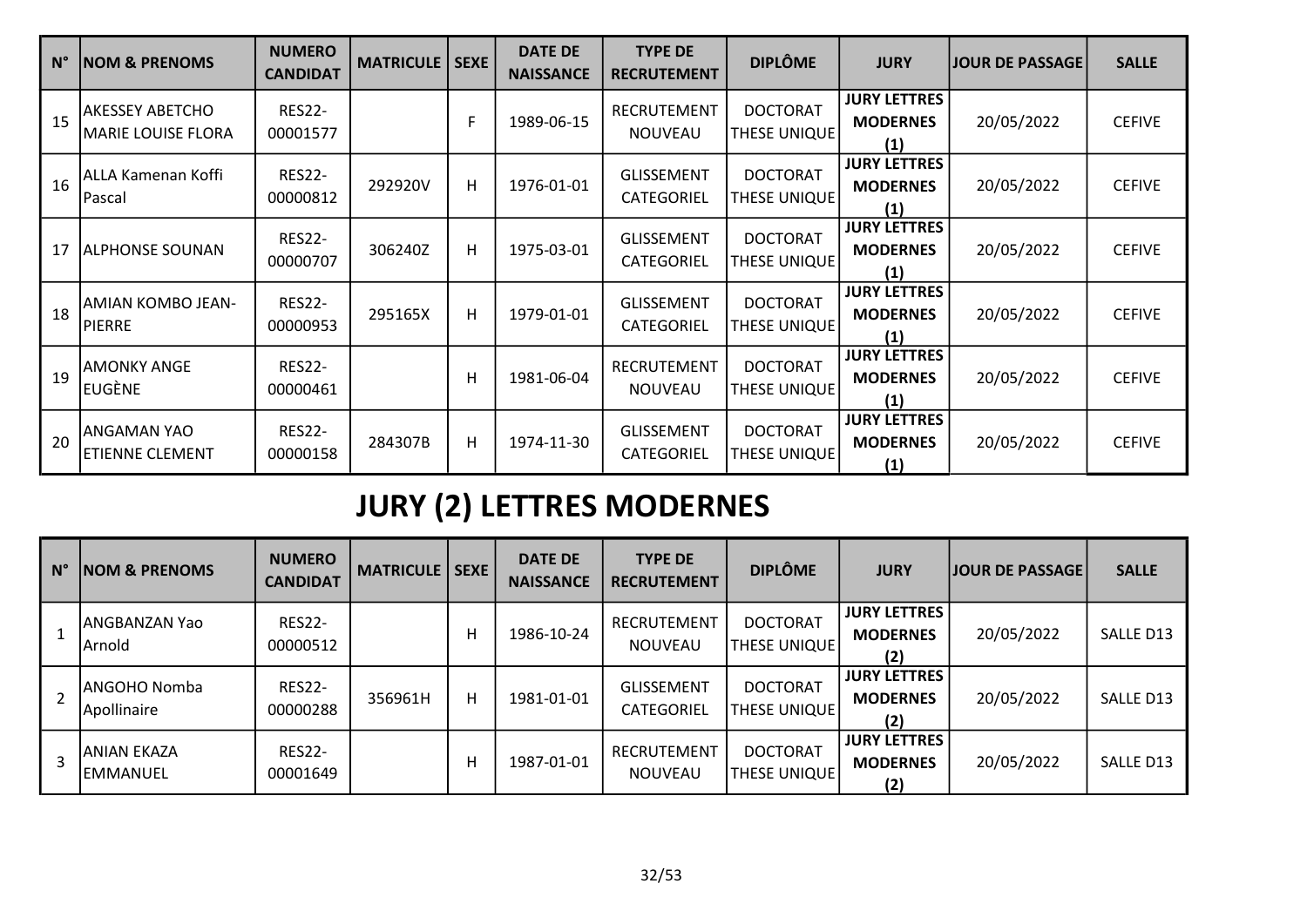| $N^{\circ}$ | <b>NOM &amp; PRENOMS</b>                  | <b>NUMERO</b><br><b>CANDIDAT</b> | <b>MATRICULE</b> | <b>SEXE</b> | <b>DATE DE</b><br><b>NAISSANCE</b> | <b>TYPE DE</b><br><b>RECRUTEMENT</b> | <b>DIPLÔME</b>                         | <b>JURY</b>                                   | <b>JOUR DE PASSAGE</b> | <b>SALLE</b> |
|-------------|-------------------------------------------|----------------------------------|------------------|-------------|------------------------------------|--------------------------------------|----------------------------------------|-----------------------------------------------|------------------------|--------------|
| 4           | ANOH KOLIA ABY<br><b>EDWIGE</b>           | <b>RES22-</b><br>00001868        | 400152G          | F.          | 1979-06-03                         | <b>GLISSEMENT</b><br>CATEGORIEL      | <b>DOCTORAT</b><br><b>THESE UNIQUE</b> | <b>JURY LETTRES</b><br><b>MODERNES</b><br>(2) | 20/05/2022             | SALLE D13    |
| 5           | <b>ANTOINE TOKPA</b><br><b>GERMAIN</b>    | <b>RES22-</b><br>00000115        |                  | H           | 1976-02-24                         | <b>CONTRAT</b>                       | <b>DOCTORAT</b><br>THESE UNIQUE        | <b>JURY LETTRES</b><br><b>MODERNES</b><br>(2) | 20/05/2022             | SALLE D13    |
| 6           | APPO Adingra Louis                        | <b>RES22-</b><br>00001567        |                  | Н           | 1979-09-15                         | <b>RECRUTEMENT</b><br>NOUVEAU        | <b>DOCTORAT</b><br>THESE UNIQUE        | <b>JURY LETTRES</b><br><b>MODERNES</b><br>(2) | 20/05/2022             | SALLE D13    |
| 7           | <b>ASSA JULES</b>                         | <b>RES22-</b><br>00000533        | 274008Q          | H           | 1975-08-31                         | <b>GLISSEMENT</b><br>CATEGORIEL      | <b>DOCTORAT</b><br>THESE UNIQUE        | <b>JURY LETTRES</b><br><b>MODERNES</b><br>(2) | 20/05/2022             | SALLE D13    |
| 8           | <b>ASSAMOI Edith</b><br>Florence De Paule | <b>RES22-</b><br>00000155        |                  | F           | 1986-07-13                         | RECRUTEMENT<br>NOUVEAU               | <b>DOCTORAT</b><br>THESE UNIQUE        | <b>JURY LETTRES</b><br><b>MODERNES</b><br>(2) | 20/05/2022             | SALLE D13    |
| 9           | <b>ASSOH DINGNY</b><br><b>YANNICK</b>     | <b>RES22-</b><br>00000513        |                  | Н           | 1986-03-15                         | <b>RECRUTEMENT</b><br>NOUVEAU        | <b>DOCTORAT</b><br>THESE UNIQUE        | <b>JURY LETTRES</b><br><b>MODERNES</b><br>(2) | 20/05/2022             | SALLE D13    |
| 10          | <b>ASSOUMAN Noelle</b><br>Adjoua Larissa  | <b>RES22-</b><br>00001224        |                  | F           | 1986-05-20                         | <b>RECRUTEMENT</b><br>NOUVEAU        | <b>DOCTORAT</b><br>THESE UNIQUE        | <b>JURY LETTRES</b><br><b>MODERNES</b><br>(2) | 20/05/2022             | SALLE D13    |
| 11          | <b>BAN MESSOU GHISLAIN</b>                | <b>RES22-</b><br>00001380        |                  | H           | 1990-12-14                         | <b>RECRUTEMENT</b><br>NOUVEAU        | <b>DOCTORAT</b><br>THESE UNIQUE        | <b>JURY LETTRES</b><br><b>MODERNES</b><br>(2) | 20/05/2022             | SALLE D13    |
| 12          | <b>BE AMANI</b>                           | <b>RES22-</b><br>00000052        | 259380W          | H           | 1970-06-18                         | <b>GLISSEMENT</b><br>CATEGORIEL      | <b>DOCTORAT</b><br>THESE UNIQUE        | <b>JURY LETTRES</b><br><b>MODERNES</b><br>(2) | 20/05/2022             | SALLE D13    |
| 13          | <b>BLEOU EHOUMAN</b><br>ALEXANDRE         | <b>RES22-</b><br>00000824        |                  | Н           | 1980-12-28                         | <b>RECRUTEMENT</b><br>NOUVEAU        | <b>DOCTORAT</b><br>THESE UNIQUE        | <b>JURY LETTRES</b><br><b>MODERNES</b><br>(2) | 20/05/2022             | SALLE D13    |
| 14          | <b>BOHOUSSOU AMOIN</b><br>VERONIQUE       | <b>RES22-</b><br>00000586        | 401248M          | F           | 1979-02-04                         | <b>GLISSEMENT</b><br>CATEGORIEL      | <b>DOCTORAT</b><br><b>THESE UNIQUE</b> | <b>JURY LETTRES</b><br><b>MODERNES</b><br>(2) | 20/05/2022             | SALLE D13    |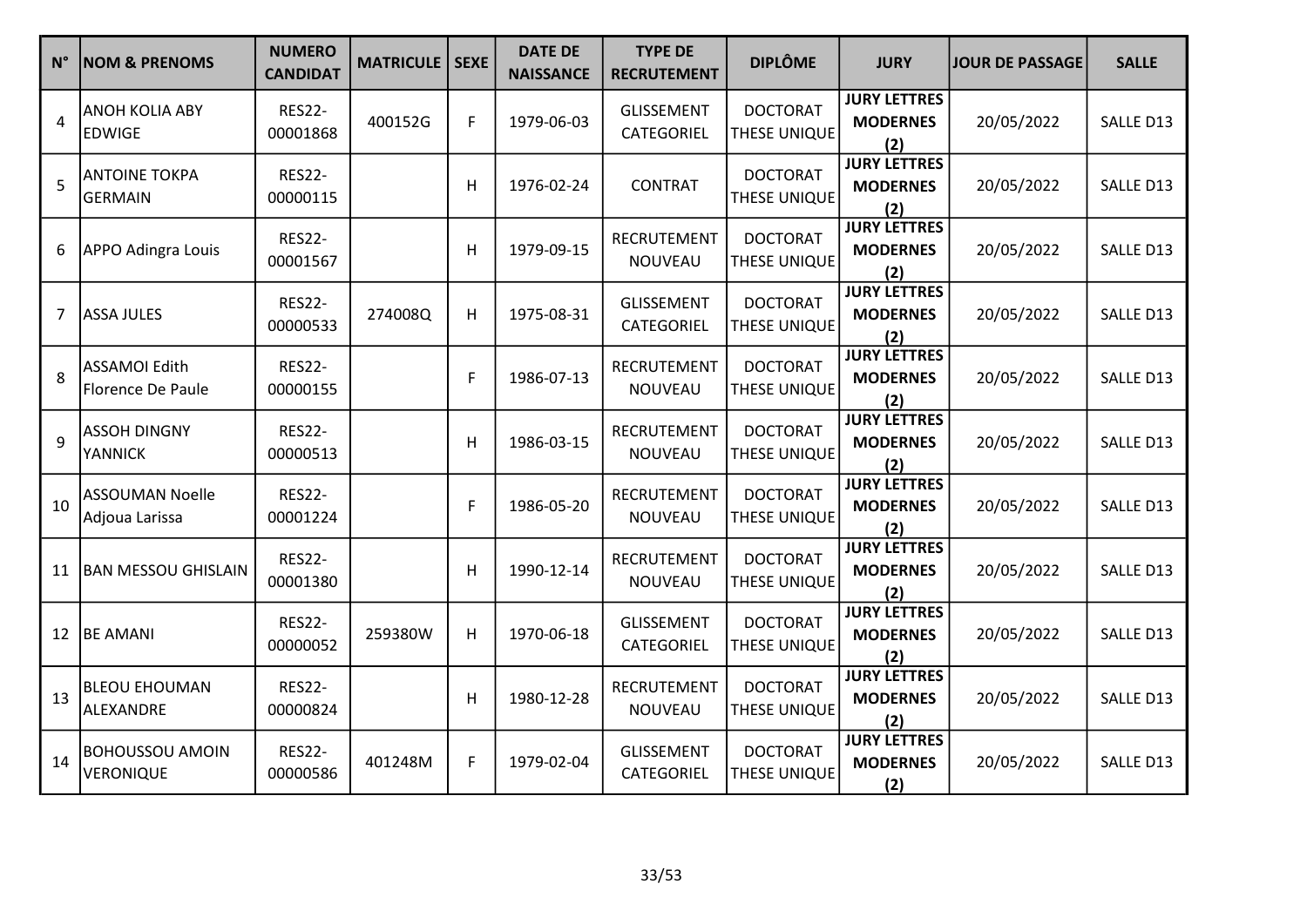| $N^{\circ}$ | <b>NOM &amp; PRENOMS</b> | <b>NUMERO</b><br><b>CANDIDAT</b> | <b>MATRICULE   SEXE  </b> |   | <b>DATE DE</b><br><b>NAISSANCE</b> | <b>TYPE DE</b><br><b>RECRUTEMENT</b>   | <b>DIPLÔME</b>                         | <b>JURY</b>                                   | <b>JOUR DE PASSAGE</b> | <b>SALLE</b> |
|-------------|--------------------------|----------------------------------|---------------------------|---|------------------------------------|----------------------------------------|----------------------------------------|-----------------------------------------------|------------------------|--------------|
| 15          | <b>BOIZO DRÉ AUDE</b>    | <b>RES22-</b><br>00002007        |                           | F | 1987-12-02                         | RECRUTEMENT<br><b>NOUVEAU</b>          | <b>DOCTORAT</b><br><b>THESE UNIQUE</b> | <b>JURY LETTRES</b><br><b>MODERNES</b><br>(2) | 20/05/2022             | SALLE D13    |
| 16          | BOKA EPI BENEDICTE       | <b>RES22-</b><br>00001627        |                           | F | 1986-06-15                         | <b>RECRUTEMENT</b><br><b>NOUVEAU</b>   | <b>DOCTORAT</b><br><b>THESE UNIQUE</b> | <b>JURY LETTRES</b><br><b>MODERNES</b><br>(2) | 20/05/2022             | SALLE D13    |
| 17          | IBONZOU KOFFI            | <b>RES22-</b><br>00000855        | 273886U                   | H | 1974-03-04                         | <b>GLISSEMENT</b><br><b>CATEGORIEL</b> | <b>DOCTORAT</b><br><b>THESE UNIQUE</b> | <b>JURY LETTRES</b><br><b>MODERNES</b><br>(2) | 20/05/2022             | SALLE D13    |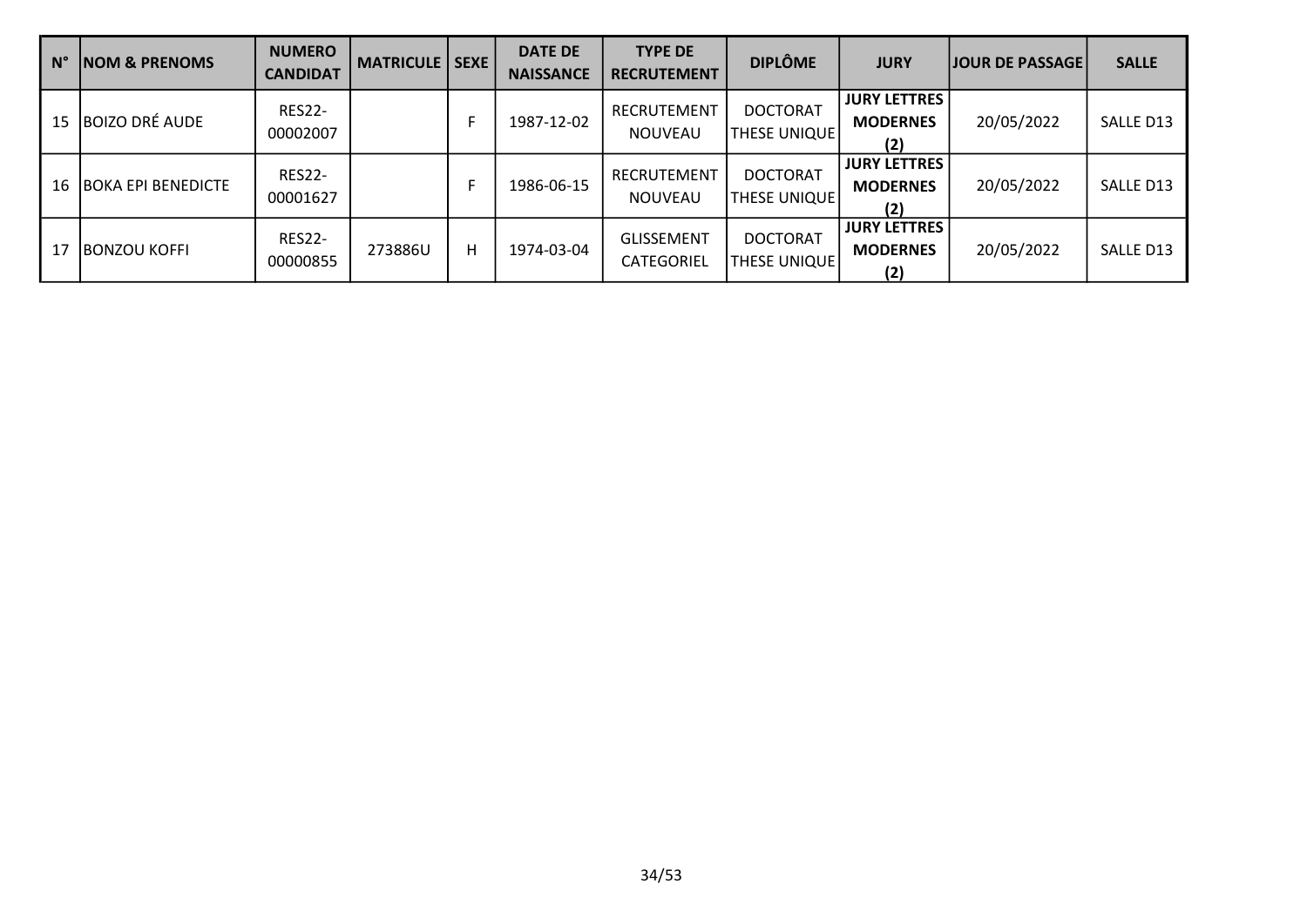| l N° | <b>NOM &amp; PRENOMS</b>                  | <b>NUMERO</b><br><b>CANDIDAT</b> | <b>MATRICULE   SEXE</b> |   | <b>DATE DE</b><br><b>NAISSANCE</b> | <b>TYPE DE</b><br><b>RECRUTEMENT</b> | <b>DIPLÔME</b>                         | <b>JURY</b>                                   | <b>JOUR DE PASSAGE</b> | <b>SALLE</b> |
|------|-------------------------------------------|----------------------------------|-------------------------|---|------------------------------------|--------------------------------------|----------------------------------------|-----------------------------------------------|------------------------|--------------|
| 18   | IBOUATENIN ADOU<br> VALERY DIDIER PLACIDE | <b>RES22-</b><br>00001040        |                         | н | 1985-01-20                         | RECRUTEMENT<br><b>NOUVEAU</b>        | <b>DOCTORAT</b><br><b>THESE UNIQUE</b> | <b>JURY LETTRES</b><br><b>MODERNES</b><br>(2) | 20/05/2022             | SALLE D13    |
| 19   | IBOUBACAR ASSIEHUE<br>DIABIRA             | <b>RES22-</b><br>00001414        | 429819V                 | F | 1987-05-03                         | <b>GLISSEMENT</b><br>CATEGORIEL      | <b>DOCTORAT</b><br><b>THESE UNIQUE</b> | <b>JURY LETTRES</b><br><b>MODERNES</b><br>(2) | 20/05/2022             | SALLE D13    |
| 20   | <b>IBRIDA ADELINE</b>                     | <b>RES22-</b><br>00001647        |                         | F | 1985-12-08                         | <b>RECRUTEMENT</b><br><b>NOUVEAU</b> | <b>DOCTORAT</b><br><b>THESE UNIQUE</b> | <b>JURY LETTRES</b><br><b>MODERNES</b><br>(2) | 20/05/2022             | SALLE D13    |

# JURY (3) LETTRES MODERNES

| $N^{\circ}$    | <b>NOM &amp; PRENOMS</b>               | <b>NUMERO</b><br><b>CANDIDAT</b> | <b>MATRICULE</b> | <b>SEXE</b> | <b>DATE DE</b><br><b>NAISSANCE</b> | <b>TYPE DE</b><br><b>RECRUTEMENT</b> | <b>DIPLÔME</b>                  | <b>JURY</b>                                   | <b>JOUR DE PASSAGE</b> | <b>SALLE</b> |
|----------------|----------------------------------------|----------------------------------|------------------|-------------|------------------------------------|--------------------------------------|---------------------------------|-----------------------------------------------|------------------------|--------------|
| $\mathbf{1}$   | <b>BROU AFFOUE</b><br><b>CHRISTINE</b> | <b>RES22-</b><br>00000118        | 282865Y          | F.          | 1976-07-24                         | <b>GLISSEMENT</b><br>CATEGORIEL      | <b>DOCTORAT</b><br>THESE UNIQUE | <b>JURY LETTRES</b><br><b>MODERNES</b><br>(3) | 20/05/2022             | SALLE D16    |
| $\overline{2}$ | <b>BROU BROU SERAPHIN</b>              | <b>RES22-</b><br>00000863        |                  | H           | 1980-12-31                         | RECRUTEMENT<br><b>NOUVEAU</b>        | <b>DOCTORAT</b><br>THESE UNIQUE | <b>JURY LETTRES</b><br><b>MODERNES</b><br>(3) | 20/05/2022             | SALLE D16    |
| $\overline{3}$ | <b>BROU KONAN LUC</b><br>STEPHANE      | <b>RES22-</b><br>00000986        |                  | Н           | 1987-05-06                         | <b>RECRUTEMENT</b><br><b>NOUVEAU</b> | <b>DOCTORAT</b><br>THESE UNIQUE | <b>JURY LETTRES</b><br><b>MODERNES</b><br>(3) | 20/05/2022             | SALLE D16    |
| $\overline{4}$ | <b>BROU TEGNAMBLA</b><br>IPRUDENCE     | <b>RES22-</b><br>00000725        |                  | F           | 1974-10-02                         | <b>CONTRAT</b>                       | <b>DOCTORAT</b><br>THESE UNIQUE | <b>JURY LETTRES</b><br><b>MODERNES</b><br>(3) | 20/05/2022             | SALLE D16    |
| 5.             | DAGNOGO AMADOU                         | <b>RES22-</b><br>00000129        |                  | H           | 1976-10-18                         | <b>CONTRAT</b>                       | <b>DOCTORAT</b><br>THESE UNIQUE | <b>JURY LETTRES</b><br><b>MODERNES</b><br>(3) | 20/05/2022             | SALLE D16    |
| 6              | DAKOURI ANGE NICOLE<br>GNABAH          | <b>RES22-</b><br>00001569        |                  | F           | 1984-06-08                         | <b>RECRUTEMENT</b><br><b>NOUVEAU</b> | <b>DOCTORAT</b><br>THESE UNIQUE | <b>JURY LETTRES</b><br><b>MODERNES</b><br>(3) | 20/05/2022             | SALLE D16    |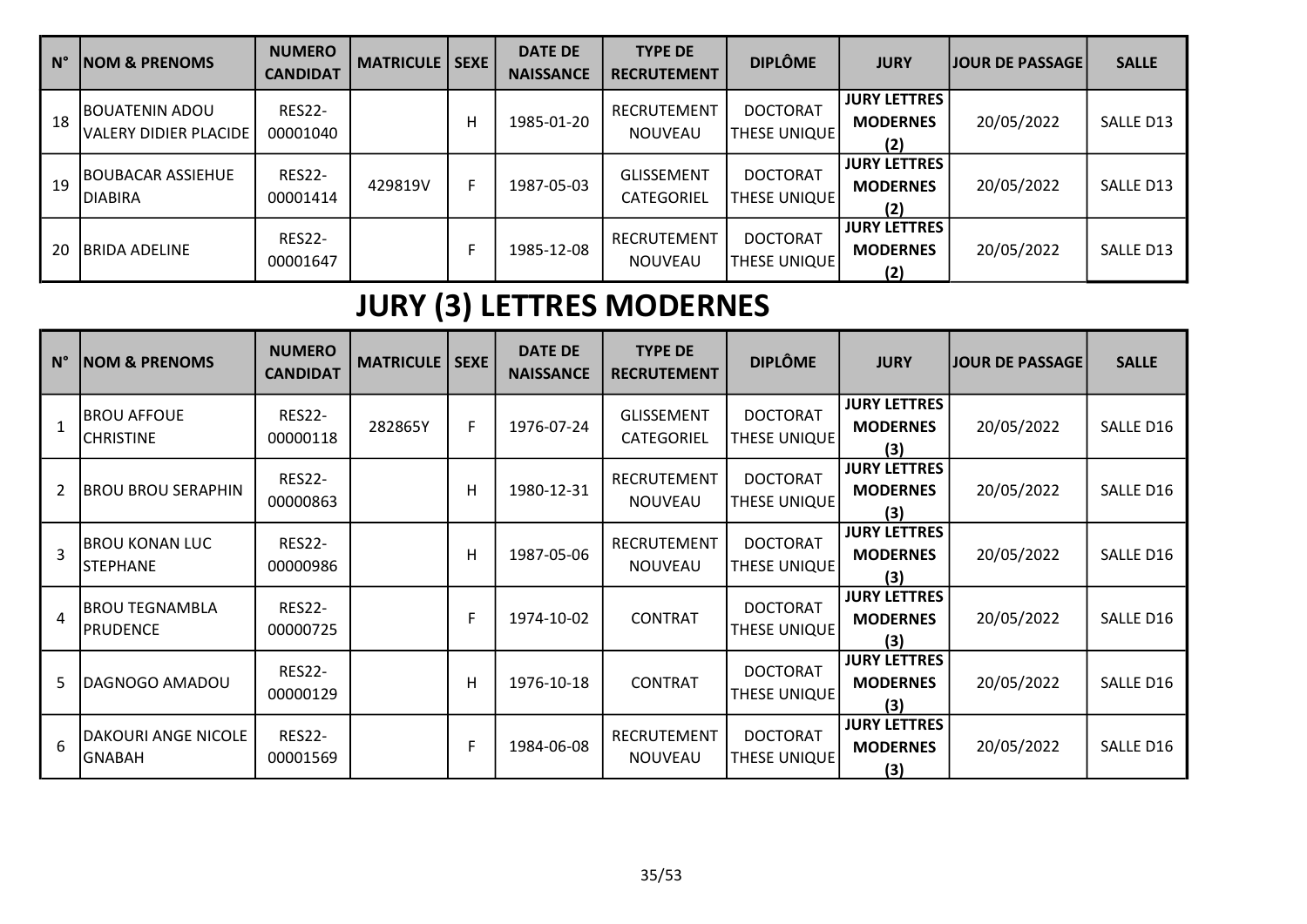| $N^{\circ}$ | <b>NOM &amp; PRENOMS</b>                         | <b>NUMERO</b><br><b>CANDIDAT</b> | <b>MATRICULE</b> | <b>SEXE</b> | <b>DATE DE</b><br><b>NAISSANCE</b> | <b>TYPE DE</b><br><b>RECRUTEMENT</b> | <b>DIPLÔME</b>                         | <b>JURY</b>                                   | JOUR DE PASSAGE | <b>SALLE</b> |
|-------------|--------------------------------------------------|----------------------------------|------------------|-------------|------------------------------------|--------------------------------------|----------------------------------------|-----------------------------------------------|-----------------|--------------|
| 7           | <b>DEDO Hermand Abel</b>                         | <b>RES22-</b><br>00000820        |                  | H           | 1985-09-11                         | <b>RECRUTEMENT</b><br>NOUVEAU        | <b>DOCTORAT</b><br><b>THESE UNIQUE</b> | <b>JURY LETTRES</b><br><b>MODERNES</b><br>(3) | 20/05/2022      | SALLE D16    |
| 8           | <b>DIAKRA DJOHORE</b><br><b>BOGUI</b>            | <b>RES22-</b><br>00001425        |                  | H           | 1987-12-30                         | RECRUTEMENT<br>NOUVEAU               | <b>DOCTORAT</b><br>THESE UNIQUE        | <b>JURY LETTRES</b><br><b>MODERNES</b><br>(3) | 20/05/2022      | SALLE D16    |
| 9           | <b>DIARRA Saibou</b>                             | <b>RES22-</b><br>00000646        |                  | $\mathsf H$ | 1983-11-11                         | <b>RECRUTEMENT</b><br>NOUVEAU        | <b>DOCTORAT</b><br>THESE UNIQUE        | <b>JURY LETTRES</b><br><b>MODERNES</b><br>(3) | 20/05/2022      | SALLE D16    |
| 10          | <b>DIBY KOUAKOU</b><br><b>MARCEL</b>             | <b>RES22-</b><br>00001934        |                  | H           | 1994-09-08                         | <b>RECRUTEMENT</b><br>NOUVEAU        | <b>DOCTORAT</b><br>THESE UNIQUE        | <b>JURY LETTRES</b><br><b>MODERNES</b><br>(3) | 20/05/2022      | SALLE D16    |
| 11          | DIE HERMMANN<br><b>JOCELYN</b>                   | <b>RES22-</b><br>00000652        |                  | H           | 1986-04-30                         | <b>RECRUTEMENT</b><br>NOUVEAU        | <b>DOCTORAT</b><br><b>THESE UNIQUE</b> | <b>JURY LETTRES</b><br><b>MODERNES</b><br>(3) | 20/05/2022      | SALLE D16    |
| 12          | DIEHOU DANIEL<br><b>PATRICK</b>                  | <b>RES22-</b><br>00001340        |                  | $\mathsf H$ | 1984-02-21                         | <b>RECRUTEMENT</b><br>NOUVEAU        | <b>DOCTORAT</b><br>THESE UNIQUE        | <b>JURY LETTRES</b><br><b>MODERNES</b><br>(3) | 20/05/2022      | SALLE D16    |
| 13          | <b>DIOMANDE</b><br>ABDOUDRAMANE<br><b>BAKARI</b> | <b>RES22-</b><br>00000199        | 431388X          | H           | 1986-04-04                         | <b>GLISSEMENT</b><br>CATEGORIEL      | <b>DOCTORAT</b><br>THESE UNIQUE        | <b>JURY LETTRES</b><br><b>MODERNES</b><br>(3) | 20/05/2022      | SALLE D16    |
| 14          | <b>DIOMANDE EPOUSE LIA</b><br>Monne Elvige       | <b>RES22-</b><br>00001652        |                  | F           | 1983-05-09                         | <b>RECRUTEMENT</b><br>NOUVEAU        | <b>DOCTORAT</b><br><b>THESE UNIQUE</b> | <b>JURY LETTRES</b><br><b>MODERNES</b><br>(3) | 20/05/2022      | SALLE D16    |
| 15          | <b>DION FERNAND</b>                              | <b>RES22-</b><br>00000427        | 273762N          | H           | 1971-01-02                         | <b>GLISSEMENT</b><br>CATEGORIEL      | <b>DOCTORAT</b><br>THESE UNIQUE        | <b>JURY LETTRES</b><br><b>MODERNES</b><br>(3) | 20/05/2022      | SALLE D16    |
| 16          | DJÈ YECOUN SALOMÉ<br><b>KEYRÈNE</b>              | <b>RES22-</b><br>00001080        |                  | F           | 1987-01-09                         | <b>RECRUTEMENT</b><br>NOUVEAU        | <b>DOCTORAT</b><br>THESE UNIQUE        | <b>JURY LETTRES</b><br><b>MODERNES</b><br>(3) | 20/05/2022      | SALLE D16    |
| 17          | <b>DJEDJE Lagagnon</b><br>Severin                | <b>RES22-</b><br>00001250        |                  | Н           | 1976-12-31                         | <b>CONTRAT</b>                       | <b>DOCTORAT</b><br><b>THESE UNIQUE</b> | <b>JURY LETTRES</b><br><b>MODERNES</b><br>(3) | 20/05/2022      | SALLE D16    |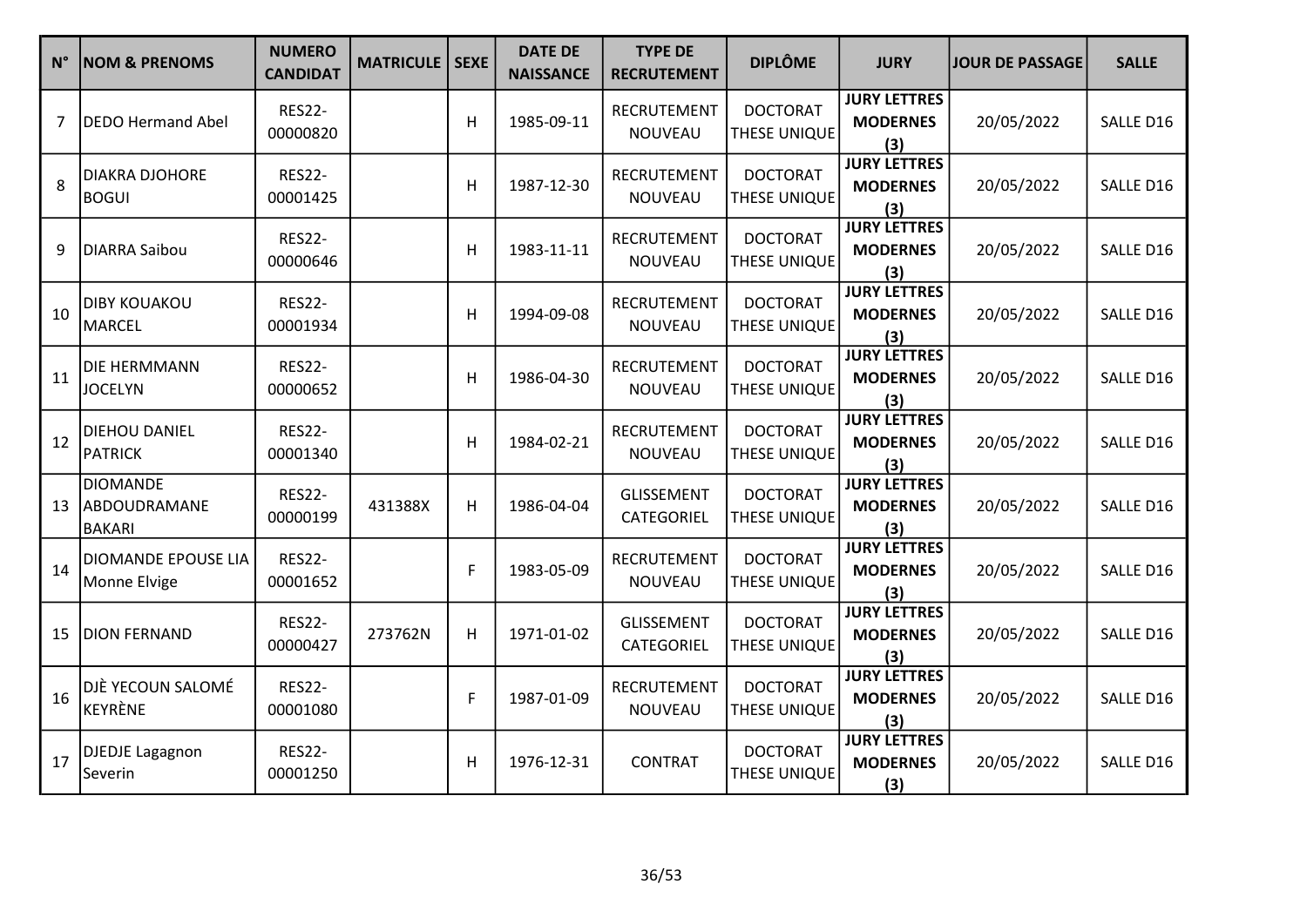| $N^{\circ}$ | <b>NOM &amp; PRENOMS</b>              | <b>NUMERO</b><br><b>CANDIDAT</b> | <b>MATRICULE</b> | <b>SEXE</b> | <b>DATE DE</b><br><b>NAISSANCE</b> | <b>TYPE DE</b><br><b>RECRUTEMENT</b>   | <b>DIPLÔME</b>                         | <b>JURY</b>                                   | <b>JOUR DE PASSAGE</b> | <b>SALLE</b> |
|-------------|---------------------------------------|----------------------------------|------------------|-------------|------------------------------------|----------------------------------------|----------------------------------------|-----------------------------------------------|------------------------|--------------|
| 18          | DJETY BOUSSO<br><b>JEANNOT</b>        | <b>RES22-</b><br>00001998        | 255754L          | н           | 1961-04-07                         | <b>GLISSEMENT</b><br><b>CATEGORIEL</b> | <b>DOCTORAT</b><br> THESE UNIQUE       | <b>JURY LETTRES</b><br><b>MODERNES</b><br>(3) | 20/05/2022             | SALLE D16    |
| 19          | DJILE DADIE RODRIGUE                  | <b>RES22-</b><br>00001842        | 401402Z          | н           | 1979-09-05                         | <b>GLISSEMENT</b><br>CATEGORIEL        | <b>DOCTORAT</b><br><b>THESE UNIQUE</b> | <b>JURY LETTRES</b><br><b>MODERNES</b><br>(3) | 20/05/2022             | SALLE D16    |
| 20          | DOFFOU SOPIE MARIE<br>CHANTAL FÉLICIA | <b>RES22-</b><br>00001826        | 335141W          | F.          | 1982-12-22                         | <b>GLISSEMENT</b><br><b>CATEGORIEL</b> | <b>DOCTORAT</b><br><b>THESE UNIQUE</b> | <b>JURY LETTRES</b><br><b>MODERNES</b><br>(3) | 20/05/2022             | SALLE D16    |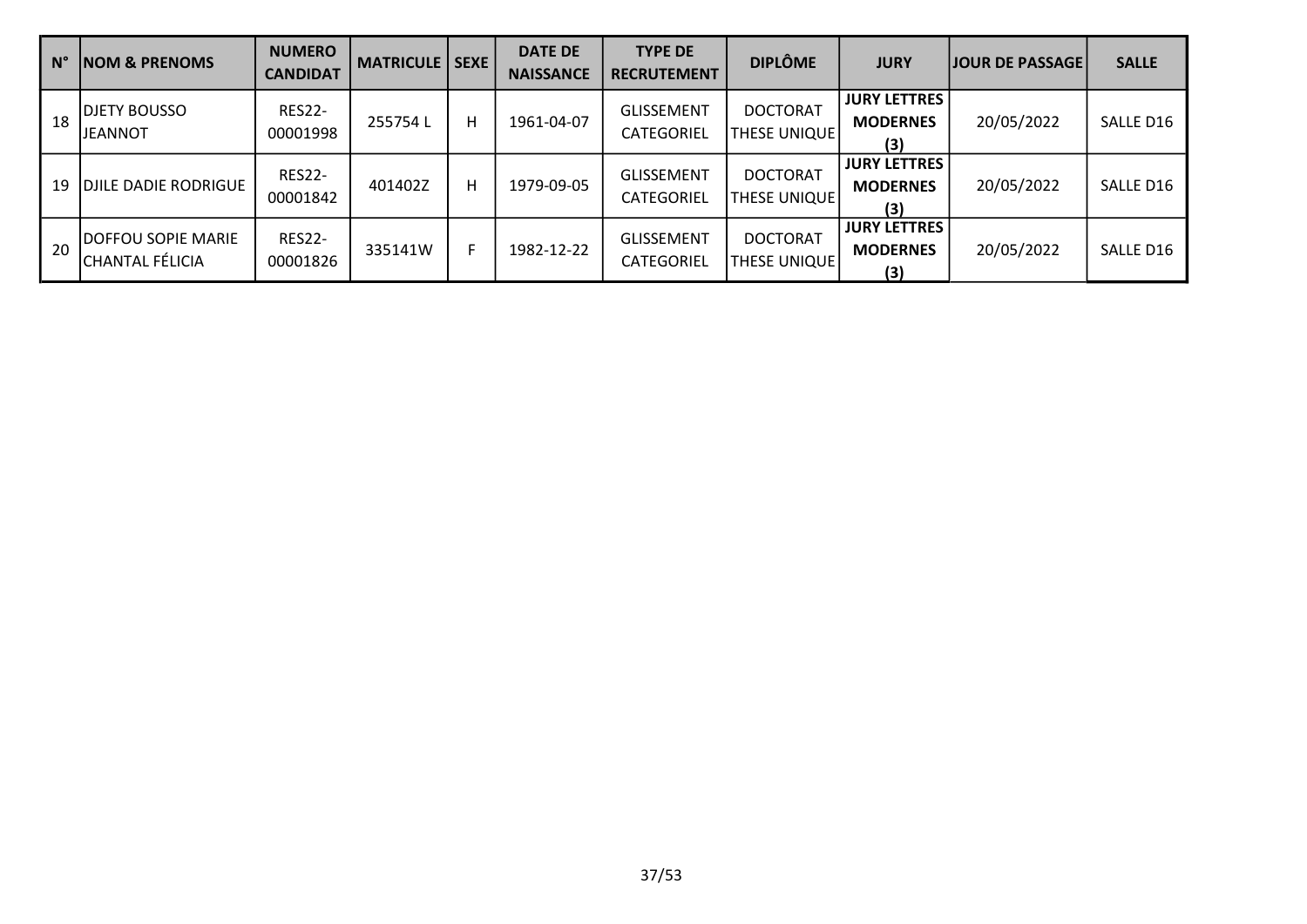| $N^{\circ}$ | <b>NOM &amp; PRENOMS</b> | <b>NUMERO</b>   | <b>MATRICULE   SEXE</b> | <b>DATE DE</b>   | <b>TYPE DE</b>     | <b>DIPLÔME</b> | <b>JURY</b> | <b>JOUR DE PASSAGE</b> | <b>SALLE</b> |
|-------------|--------------------------|-----------------|-------------------------|------------------|--------------------|----------------|-------------|------------------------|--------------|
|             |                          | <b>CANDIDAT</b> |                         | <b>NAISSANCE</b> | <b>RECRUTEMENT</b> |                |             |                        |              |

#### JOUR DE PASSAGE : SAMEDI 21 MAI 2022

# JURY (1) LETTRES MODERNES

| $N^{\circ}$    | <b>NOM &amp; PRENOMS</b>                       | <b>NUMERO</b><br><b>CANDIDAT</b> | <b>MATRICULE</b> | <b>SEXE</b> | <b>DATE DE</b><br><b>NAISSANCE</b> | <b>TYPE DE</b><br><b>RECRUTEMENT</b> | <b>DIPLÔME</b>                  | <b>JURY</b>                                   | <b>JOUR DE PASSAGE</b> | <b>SALLE</b>  |
|----------------|------------------------------------------------|----------------------------------|------------------|-------------|------------------------------------|--------------------------------------|---------------------------------|-----------------------------------------------|------------------------|---------------|
| $\mathbf{1}$   | DOGBO BOZOUZOUA<br>LARRISSA                    | <b>RES22-</b><br>00000814        |                  | F           | 1977-10-10                         | <b>RECRUTEMENT</b><br><b>NOUVEAU</b> | <b>DOCTORAT</b><br>THESE UNIQUE | <b>JURY LETTRES</b><br><b>MODERNES</b><br>(1) | 21/05/2022             | <b>CEFIVE</b> |
| $\overline{2}$ | <b>DOUA SAHON MARTHE</b><br><b>EPSE FATAL</b>  | <b>RES22-</b><br>00000946        | 276930E          | F           | 1970-11-18                         | <b>GLISSEMENT</b><br>CATEGORIEL      | <b>DOCTORAT</b><br>THESE UNIQUE | <b>JURY LETTRES</b><br><b>MODERNES</b><br>(1) | 21/05/2022             | <b>CEFIVE</b> |
| 3              | DOUMOUYA ADAMA                                 | <b>RES22-</b><br>00000278        | 299300X          | H           | 1974-06-07                         | <b>GLISSEMENT</b><br>CATEGORIEL      | <b>DOCTORAT</b><br>THESE UNIQUE | <b>JURY LETTRES</b><br><b>MODERNES</b><br>(1) | 21/05/2022             | <b>CEFIVE</b> |
| 4              | <b>EBA KASSIKPRI</b>                           | <b>RES22-</b><br>00001863        |                  | н           | 1968-10-09                         | <b>CONTRAT</b>                       | <b>DOCTORAT</b><br>THESE UNIQUE | <b>JURY LETTRES</b><br><b>MODERNES</b><br>(1) | 21/05/2022             | <b>CEFIVE</b> |
| 5              | <b>EGNIFI Gardozi</b>                          | <b>RES22-</b><br>00001782        |                  | H           | 1991-02-04                         | <b>RECRUTEMENT</b><br><b>NOUVEAU</b> | <b>DOCTORAT</b><br>THESE UNIQUE | <b>JURY LETTRES</b><br><b>MODERNES</b><br>(1) | 21/05/2022             | <b>CEFIVE</b> |
| 6              | <b>EHOUMAN KOUAME</b><br><b>JEAN -FRANCOIS</b> | <b>RES22-</b><br>00001401        |                  | H           | 1983-12-30                         | RECRUTEMENT<br><b>NOUVEAU</b>        | <b>DOCTORAT</b><br>THESE UNIQUE | <b>JURY LETTRES</b><br><b>MODERNES</b><br>(1) | 21/05/2022             | <b>CEFIVE</b> |
| 7              | EHOUSSOU YAO ALAIN                             | <b>RES22-</b><br>00001156        | 358437E          | H           | 1982-01-01                         | <b>GLISSEMENT</b><br>CATEGORIEL      | <b>DOCTORAT</b><br>THESE UNIQUE | <b>JURY LETTRES</b><br><b>MODERNES</b><br>(1) | 21/05/2022             | <b>CEFIVE</b> |
| 8              | <b>FANRAMAN Kinale</b><br>Aude                 | <b>RES22-</b><br>00000341        | 400262N          | F           | 1986-02-06                         | <b>GLISSEMENT</b><br>CATEGORIEL      | <b>DOCTORAT</b><br>THESE UNIQUE | <b>JURY LETTRES</b><br><b>MODERNES</b><br>(1) | 21/05/2022             | <b>CEFIVE</b> |
| 9              | <b>GBATO NUNKADO</b><br><b>SEPHORA</b>         | <b>RES22-</b><br>00001305        |                  | H           | 1994-11-19                         | <b>RECRUTEMENT</b><br><b>NOUVEAU</b> | <b>DOCTORAT</b><br>THESE UNIQUE | <b>JURY LETTRES</b><br><b>MODERNES</b><br>(1) | 21/05/2022             | <b>CEFIVE</b> |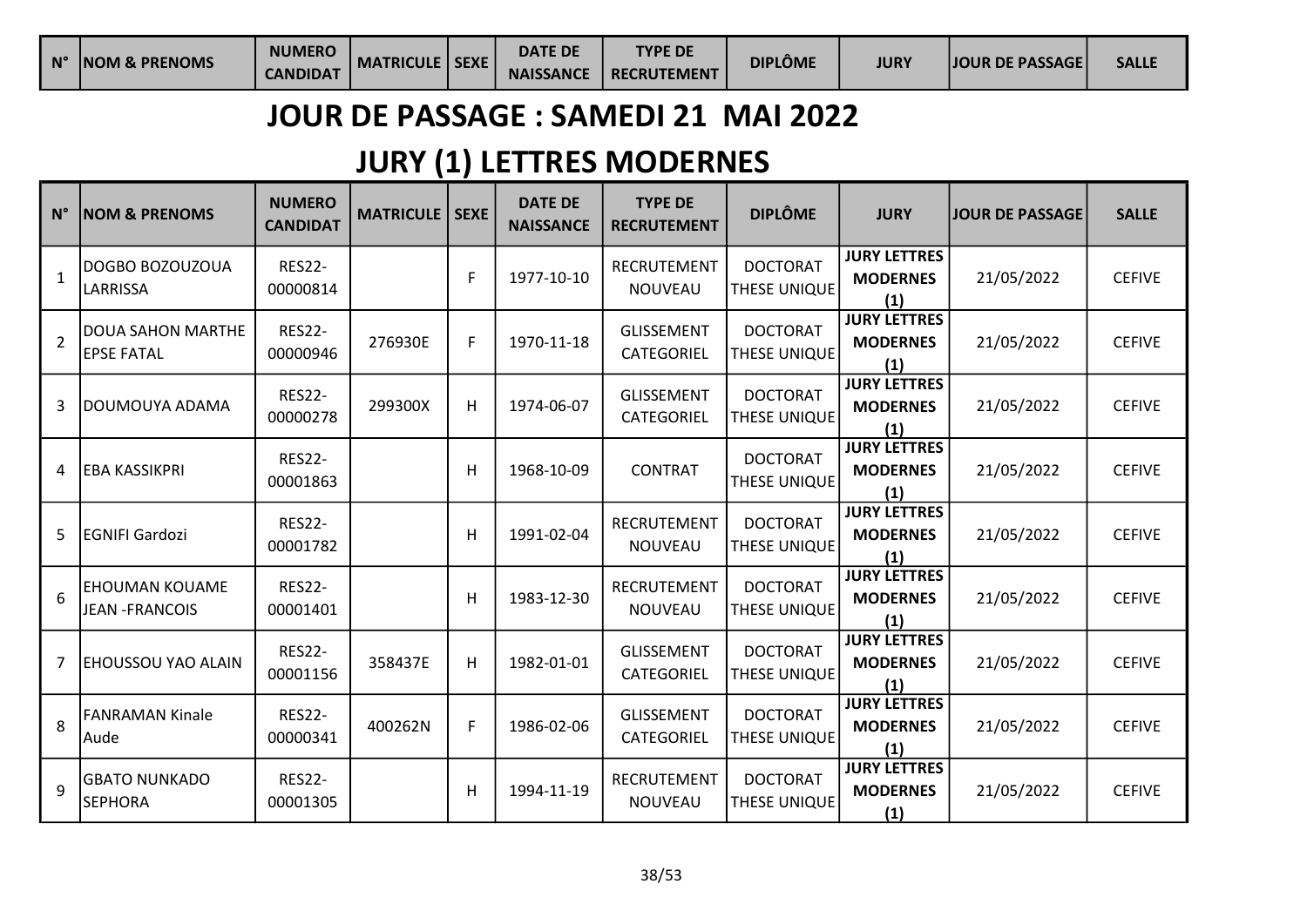| $N^{\circ}$ | <b>NOM &amp; PRENOMS</b>                                         | <b>NUMERO</b><br><b>CANDIDAT</b> | <b>MATRICULE</b> | SEXE | <b>DATE DE</b><br><b>NAISSANCE</b> | <b>TYPE DE</b><br><b>RECRUTEMENT</b> | <b>DIPLÔME</b>                         | <b>JURY</b>                                   | <b>JOUR DE PASSAGE</b> | <b>SALLE</b>  |
|-------------|------------------------------------------------------------------|----------------------------------|------------------|------|------------------------------------|--------------------------------------|----------------------------------------|-----------------------------------------------|------------------------|---------------|
| 10          | <b>GBOHI GOUNGOULIN</b><br><b>MARCELLIN</b>                      | <b>RES22-</b><br>00001482        |                  | H    | 1983-04-15                         | <b>RECRUTEMENT</b><br>NOUVEAU        | <b>DOCTORAT</b><br><b>THESE UNIQUE</b> | <b>JURY LETTRES</b><br><b>MODERNES</b><br>(1) | 21/05/2022             | <b>CEFIVE</b> |
| 11          | <b>GBOKO GNAMIN AMAN</b><br><b>DIANE</b>                         | <b>RES22-</b><br>00000085        |                  | F    | 1986-01-01                         | RECRUTEMENT<br>NOUVEAU               | <b>DOCTORAT</b><br>THESE UNIQUE        | <b>JURY LETTRES</b><br><b>MODERNES</b><br>(1) | 21/05/2022             | <b>CEFIVE</b> |
| 12          | GBOTA OKOBÉ OZIAS                                                | <b>RES22-</b><br>00000346        |                  | H    | 1980-03-03                         | <b>RECRUTEMENT</b><br>NOUVEAU        | <b>DOCTORAT</b><br>THESE UNIQUE        | <b>JURY LETTRES</b><br><b>MODERNES</b><br>(1) | 21/05/2022             | <b>CEFIVE</b> |
| 13          | <b>GLOUANSONHI</b><br><b>SENEMONWON ARMEL</b><br><b>RODRIGUE</b> | <b>RES22-</b><br>00001971        |                  | H    | 1989-07-22                         | <b>RECRUTEMENT</b><br>NOUVEAU        | <b>DOCTORAT</b><br>THESE UNIQUE        | <b>JURY LETTRES</b><br><b>MODERNES</b><br>(1) | 21/05/2022             | <b>CEFIVE</b> |
| 14          | <b>GNABRO TAHOUO</b><br><b>AMBROISE</b>                          | <b>RES22-</b><br>00000536        | 253985T          | H    | 1969-12-27                         | <b>GLISSEMENT</b><br>CATEGORIEL      | <b>DOCTORAT</b><br><b>THESE UNIQUE</b> | <b>JURY LETTRES</b><br><b>MODERNES</b><br>(1) | 21/05/2022             | <b>CEFIVE</b> |
| 15          | <b>GNESSOA JEAN-MARIE</b><br><b>VIANNEY</b>                      | <b>RES22-</b><br>00001160        |                  | H    | 1982-08-03                         | RECRUTEMENT<br>NOUVEAU               | <b>DOCTORAT</b><br>THESE UNIQUE        | <b>JURY LETTRES</b><br><b>MODERNES</b><br>(1) | 21/05/2022             | <b>CEFIVE</b> |
| 16          | <b>GNOLE Gnako Marius</b>                                        | <b>RES22-</b><br>00001319        |                  | H    | 1986-03-01                         | RECRUTEMENT<br>NOUVEAU               | <b>DOCTORAT</b><br>THESE UNIQUE        | <b>JURY LETTRES</b><br><b>MODERNES</b><br>(1) | 21/05/2022             | <b>CEFIVE</b> |
| 17          | <b>GOBA DOZOU VALERE</b><br><b>ABEL FRANCK</b>                   | <b>RES22-</b><br>00000767        | 326885Q          | H    | 1968-12-10                         | <b>GLISSEMENT</b><br>CATEGORIEL      | <b>DOCTORAT</b><br>THESE UNIQUE        | <b>JURY LETTRES</b><br><b>MODERNES</b><br>(1) | 21/05/2022             | <b>CEFIVE</b> |
| 18          | <b>GODO SIMPLICE</b><br><b>NOGUES</b>                            | <b>RES22-</b><br>00000463        | 346157H          | H    | 1979-06-06                         | <b>GLISSEMENT</b><br>CATEGORIEL      | <b>DOCTORAT</b><br>THESE UNIQUE        | <b>JURY LETTRES</b><br><b>MODERNES</b><br>(1) | 21/05/2022             | <b>CEFIVE</b> |
| 19          | <b>GOUET ROBERT</b>                                              | <b>RES22-</b><br>00000408        | 238768Z          | H    | 1964-01-01                         | <b>GLISSEMENT</b><br>CATEGORIEL      | <b>DOCTORAT</b><br><b>THESE UNIQUE</b> | <b>JURY LETTRES</b><br><b>MODERNES</b><br>(1) | 21/05/2022             | <b>CEFIVE</b> |
| 20          | <b>GOULI EPSE TIBE</b><br>Gnanazan Awa Ines                      | <b>RES22-</b><br>00000080        |                  | F    | 1985-09-30                         | <b>RECRUTEMENT</b><br>NOUVEAU        | <b>DOCTORAT</b><br>THESE UNIQUE        | <b>JURY LETTRES</b><br><b>MODERNES</b><br>(1) | 21/05/2022             | <b>CEFIVE</b> |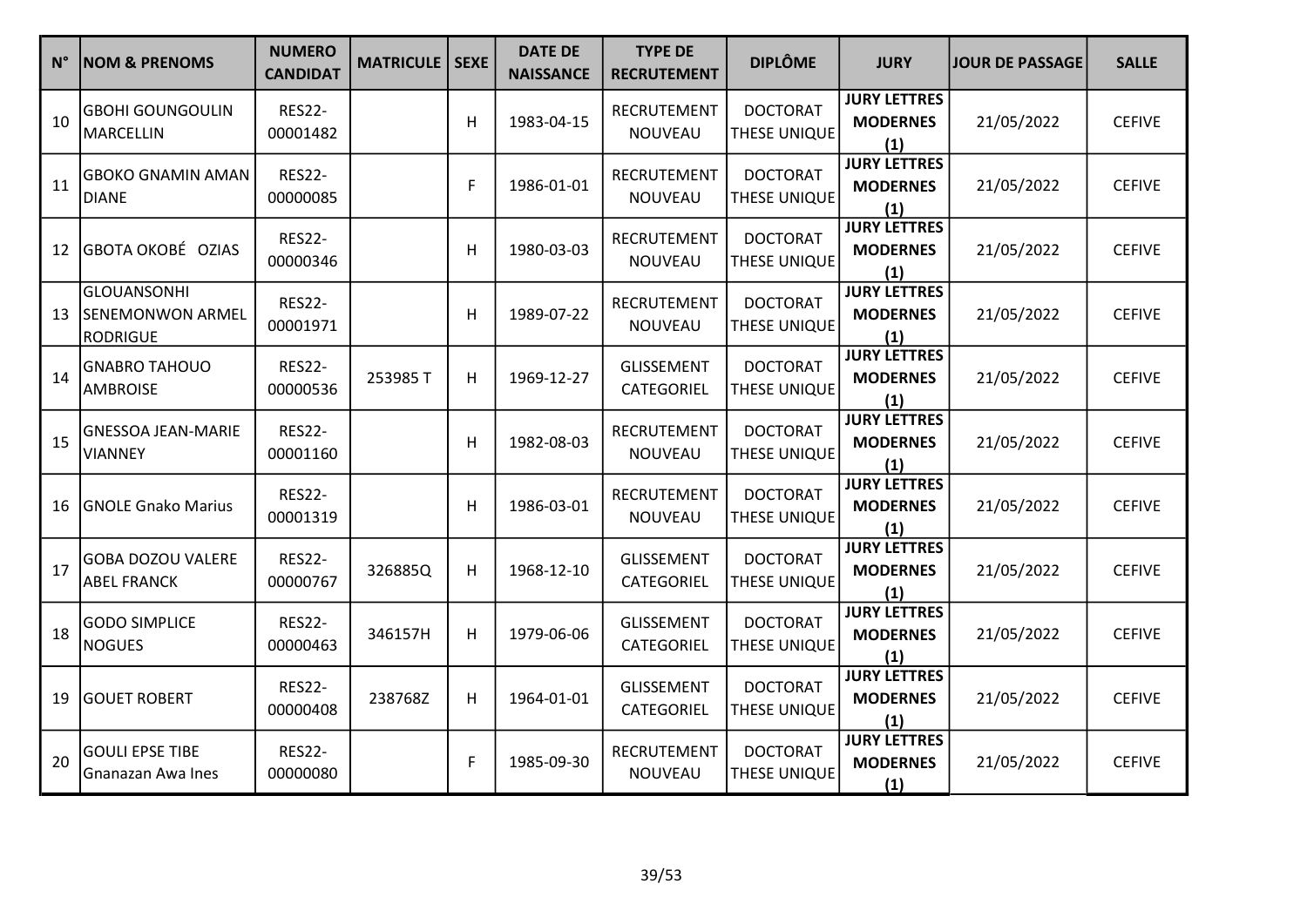| $N^{\circ}$ | <b>NOM &amp; PRENOMS</b> | <b>NUMERO</b><br>CANDIDAT | <b>MATRICULE</b> | l SEXE | <b>DATE DE</b><br><b>NAISSANCE</b> | <b>TYPE DE</b><br><b>RECRUTEMENT</b> | DIPLÔME | <b>JURY</b> | <b>JOUR DE PASSAGE</b> | <b>SALLE</b> |
|-------------|--------------------------|---------------------------|------------------|--------|------------------------------------|--------------------------------------|---------|-------------|------------------------|--------------|
|-------------|--------------------------|---------------------------|------------------|--------|------------------------------------|--------------------------------------|---------|-------------|------------------------|--------------|

# JURY (2) LETTRES MODERNES

| $N^{\circ}$  | <b>NOM &amp; PRENOMS</b>                | <b>NUMERO</b><br><b>CANDIDAT</b> | <b>MATRICULE</b> | <b>SEXE</b> | <b>DATE DE</b><br><b>NAISSANCE</b> | <b>TYPE DE</b><br><b>RECRUTEMENT</b> | <b>DIPLÔME</b>                  | <b>JURY</b>                                   | <b>JOUR DE PASSAGE</b> | <b>SALLE</b> |
|--------------|-----------------------------------------|----------------------------------|------------------|-------------|------------------------------------|--------------------------------------|---------------------------------|-----------------------------------------------|------------------------|--------------|
| $\mathbf{1}$ | <b>GROYOU Arnaud-</b><br>fabrice        | <b>RES22-</b><br>00000635        |                  | H           | 1988-02-12                         | <b>RECRUTEMENT</b><br>NOUVEAU        | <b>DOCTORAT</b><br>THESE UNIQUE | <b>JURY LETTRES</b><br><b>MODERNES</b><br>(2) | 21/05/2022             | SALLE D13    |
| 2            | <b>GUEI LOUA FABRICE</b>                | <b>RES22-</b><br>00001685        |                  | H           | 1988-03-25                         | RECRUTEMENT<br>NOUVEAU               | <b>DOCTORAT</b><br>THESE UNIQUE | <b>JURY LETTRES</b><br><b>MODERNES</b><br>(2) | 21/05/2022             | SALLE D13    |
| 3            | <b>GUEI SERAPHINE</b>                   | <b>RES22-</b><br>00000687        | 230230N          | F.          | 1962-01-01                         | <b>GLISSEMENT</b><br>CATEGORIEL      | <b>DOCTORAT</b><br>THESE UNIQUE | <b>JURY LETTRES</b><br><b>MODERNES</b><br>(2) | 21/05/2022             | SALLE D13    |
| 4            | <b>GUEU KEUGONGO</b><br><b>THEODORE</b> | <b>RES22-</b><br>00001827        |                  | н           | 1980-05-11                         | <b>RECRUTEMENT</b><br><b>NOUVEAU</b> | <b>DOCTORAT</b><br>THESE UNIQUE | <b>JURY LETTRES</b><br><b>MODERNES</b><br>(2) | 21/05/2022             | SALLE D13    |
| 5            | IRA SIAGBÉ                              | <b>RES22-</b><br>00000944        | 284163S          | F           | 1974-07-10                         | GLISSEMENT<br>CATEGORIEL             | <b>DOCTORAT</b><br>THESE UNIQUE | <b>JURY LETTRES</b><br><b>MODERNES</b><br>(2) | 21/05/2022             | SALLE D13    |
| 6            | <b>IRIE LOU GOHI BRIGITTE</b>           | <b>RES22-</b><br>00000452        | 237881K          | F           | 1962-01-01                         | <b>GLISSEMENT</b><br>CATEGORIEL      | <b>DOCTORAT</b><br>THESE UNIQUE | <b>JURY LETTRES</b><br><b>MODERNES</b><br>(2) | 21/05/2022             | SALLE D13    |
| 7            | <b>KABA MORY</b>                        | <b>RES22-</b><br>00000472        | 401529X          | H           | 1980-02-20                         | <b>GLISSEMENT</b><br>CATEGORIEL      | <b>DOCTORAT</b><br>THESE UNIQUE | <b>JURY LETTRES</b><br><b>MODERNES</b><br>(2) | 21/05/2022             | SALLE D13    |
| 8            | KADJO N'guessan                         | <b>RES22-</b><br>00000401        | 278189N          | H           | 1965-03-08                         | <b>GLISSEMENT</b><br>CATEGORIEL      | <b>DOCTORAT</b><br>THESE UNIQUE | <b>JURY LETTRES</b><br><b>MODERNES</b><br>(2) | 21/05/2022             | SALLE D13    |
| 9            | KAKOU GÉraud Paterne                    | <b>RES22-</b><br>00000553        |                  | Н           | 1986-03-14                         | <b>RECRUTEMENT</b><br>NOUVEAU        | <b>DOCTORAT</b><br>THESE UNIQUE | <b>JURY LETTRES</b><br><b>MODERNES</b><br>(2) | 21/05/2022             | SALLE D13    |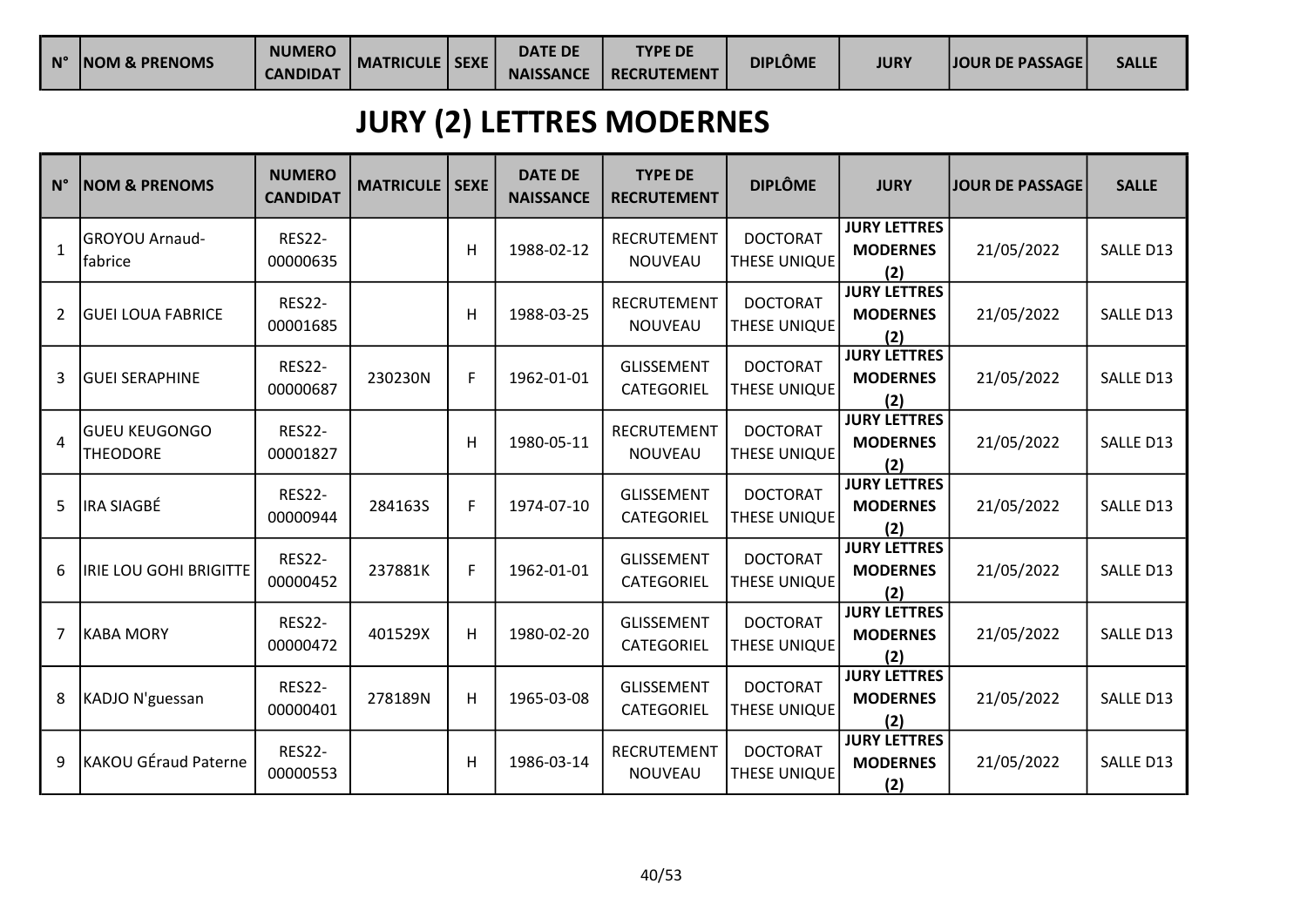| $N^{\circ}$ | <b>NOM &amp; PRENOMS</b>                          | <b>NUMERO</b><br><b>CANDIDAT</b> | <b>MATRICULE</b> | <b>SEXE</b> | <b>DATE DE</b><br><b>NAISSANCE</b> | <b>TYPE DE</b><br><b>RECRUTEMENT</b> | <b>DIPLÔME</b>                         | <b>JURY</b>                                   | <b>JOUR DE PASSAGE</b> | <b>SALLE</b> |
|-------------|---------------------------------------------------|----------------------------------|------------------|-------------|------------------------------------|--------------------------------------|----------------------------------------|-----------------------------------------------|------------------------|--------------|
| 10          | KAMAGATE LAGAZANE                                 | <b>RES22-</b><br>00000565        | 400799R          | H           | 1980-05-02                         | <b>GLISSEMENT</b><br>CATEGORIEL      | <b>DOCTORAT</b><br>THESE UNIQUE        | <b>JURY LETTRES</b><br><b>MODERNES</b><br>(2) | 21/05/2022             | SALLE D13    |
| 11          | <b>KAMARA DAHIRI</b><br><b>AMELIE EPOUSE ADJO</b> | <b>RES22-</b><br>00001594        | 244340W          | Н           | 1970-12-17                         | <b>GLISSEMENT</b><br>CATEGORIEL      | <b>DOCTORAT</b><br>THESE UNIQUE        | <b>JURY LETTRES</b><br><b>MODERNES</b><br>(2) | 21/05/2022             | SALLE D13    |
| 12          | <b>KANGA N'GORAN</b><br><b>HORTENSE</b>           | <b>RES22-</b><br>00000608        | 290952B          | H           | 1977-02-12                         | <b>GLISSEMENT</b><br>CATEGORIEL      | <b>DOCTORAT</b><br>THESE UNIQUE        | <b>JURY LETTRES</b><br><b>MODERNES</b><br>(2) | 21/05/2022             | SALLE D13    |
| 13          | <b>KANGA N'GUESSAN</b><br><b>HERVE</b>            | <b>RES22-</b><br>00000109        |                  | H           | 1983-12-25                         | <b>RECRUTEMENT</b><br>NOUVEAU        | <b>DOCTORAT</b><br>THESE UNIQUE        | <b>JURY LETTRES</b><br><b>MODERNES</b><br>(2) | 21/05/2022             | SALLE D13    |
| 14          | <b>KANON NANCY</b><br><b>MIREILLE</b>             | <b>RES22-</b><br>00000811        |                  | Н           | 1986-01-21                         | RECRUTEMENT<br>NOUVEAU               | <b>DOCTORAT</b><br><b>THESE UNIQUE</b> | <b>JURY LETTRES</b><br><b>MODERNES</b><br>(2) | 21/05/2022             | SALLE D13    |
| 15          | <b>KEKRE OLLOE JOSUE</b>                          | <b>RES22-</b><br>00001640        |                  | H           | 1988-02-15                         | RECRUTEMENT<br>NOUVEAU               | <b>DOCTORAT</b><br>THESE UNIQUE        | <b>JURY LETTRES</b><br><b>MODERNES</b><br>(2) | 21/05/2022             | SALLE D13    |
| 16          | <b>KELANONDE Guei Paul</b>                        | <b>RES22-</b><br>00000148        | 335176Z          | H           | 1974-06-29                         | <b>GLISSEMENT</b><br>CATEGORIEL      | <b>DOCTORAT</b><br>THESE UNIQUE        | <b>JURY LETTRES</b><br><b>MODERNES</b><br>(2) | 21/05/2022             | SALLE D13    |
| 17          | KISSI Brice Sylvain                               | <b>RES22-</b><br>00001823        |                  | H           | 1988-01-30                         | RECRUTEMENT<br>NOUVEAU               | <b>DOCTORAT</b><br>THESE UNIQUE        | <b>JURY LETTRES</b><br><b>MODERNES</b><br>(2) | 21/05/2022             | SALLE D13    |
| 18          | <b>KISSI MIREILLE DENISE</b>                      | <b>RES22-</b><br>00001574        |                  | F           | 1990-05-14                         | RECRUTEMENT<br>NOUVEAU               | <b>DOCTORAT</b><br>THESE UNIQUE        | <b>JURY LETTRES</b><br><b>MODERNES</b><br>(2) | 21/05/2022             | SALLE D13    |
| 19          | <b>KOFFI CLEMENT</b>                              | <b>RES22-</b><br>00000404        | 255152H          | Н           | 1972-09-01                         | <b>GLISSEMENT</b><br>CATEGORIEL      | <b>DOCTORAT</b><br>THESE UNIQUE        | <b>JURY LETTRES</b><br><b>MODERNES</b><br>(2) | 21/05/2022             | SALLE D13    |
| 20          | <b>KOFFI KANH NOEL</b><br><b>HENRI PIERRE</b>     | <b>RES22-</b><br>00000813        |                  | Н           | 1978-03-17                         | <b>RECRUTEMENT</b><br>NOUVEAU        | <b>DOCTORAT</b><br>THESE UNIQUE        | <b>JURY LETTRES</b><br><b>MODERNES</b><br>(2) | 21/05/2022             | SALLE D13    |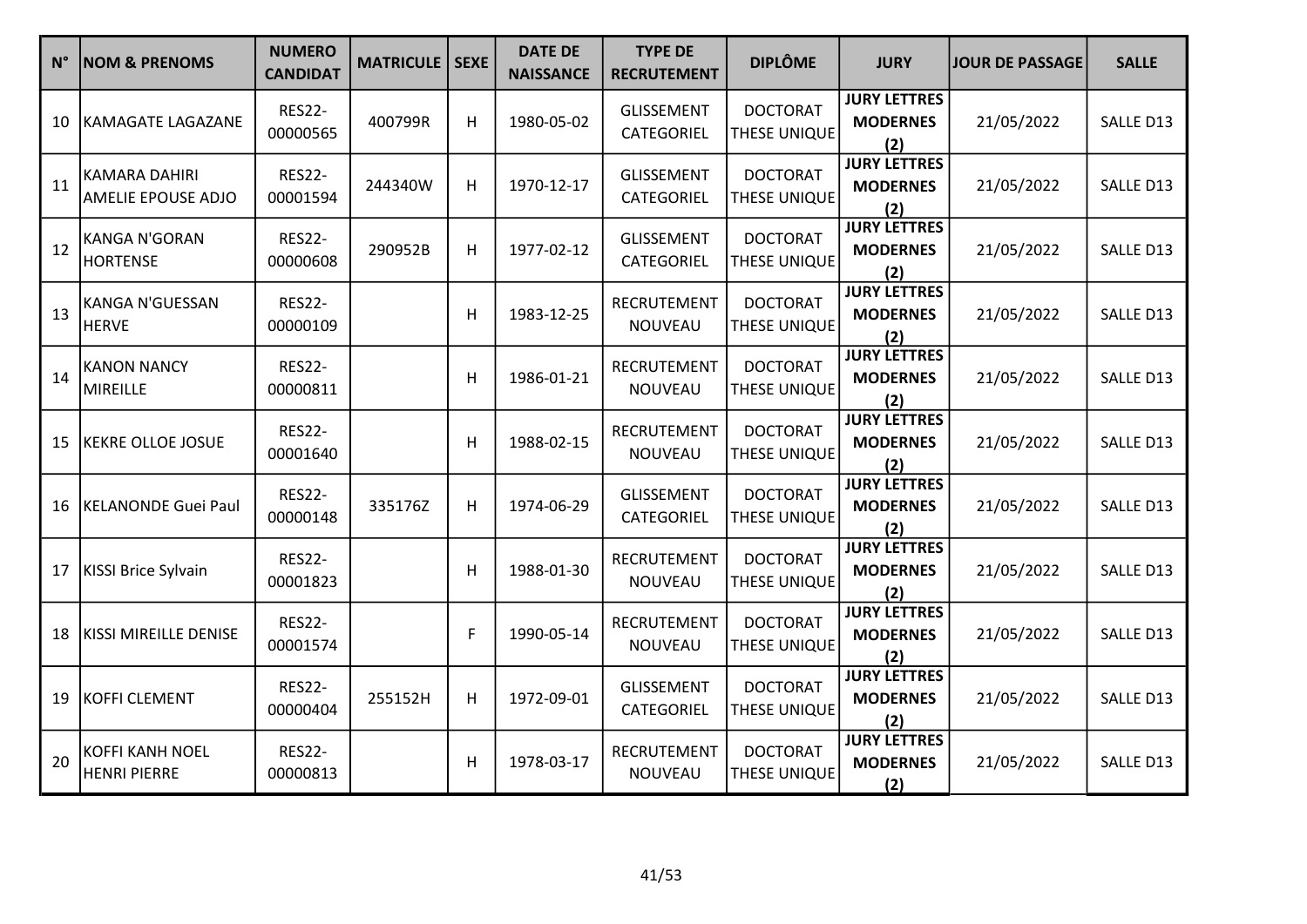| $N^{\circ}$ | <b>NOM &amp; PRENOMS</b> | <b>NUMERO</b><br>CANDIDAT | <b>MATRICULE</b> I | SEXE | <b>DATE DE</b><br><b>NAISSANCE</b> | <b>TYPE DE</b><br><b>RECRUTEMENT</b> | DIPLÔME | <b>JURY</b> | <b>JJOUR DE PASSAGE</b> | <b>SALLE</b> |
|-------------|--------------------------|---------------------------|--------------------|------|------------------------------------|--------------------------------------|---------|-------------|-------------------------|--------------|
|-------------|--------------------------|---------------------------|--------------------|------|------------------------------------|--------------------------------------|---------|-------------|-------------------------|--------------|

# JURY (3) LETTRES MODERNES

| $N^{\circ}$    | <b>NOM &amp; PRENOMS</b>                 | <b>NUMERO</b><br><b>CANDIDAT</b> | <b>MATRICULE</b> | <b>SEXE</b> | <b>DATE DE</b><br><b>NAISSANCE</b> | <b>TYPE DE</b><br><b>RECRUTEMENT</b> | <b>DIPLÔME</b>                         | <b>JURY</b>                                   | <b>JOUR DE PASSAGE</b> | <b>SALLE</b> |
|----------------|------------------------------------------|----------------------------------|------------------|-------------|------------------------------------|--------------------------------------|----------------------------------------|-----------------------------------------------|------------------------|--------------|
| $\mathbf{1}$   | <b>KOFFI KOUADIO</b><br><b>TOUSSAINT</b> | <b>RES22-</b><br>00001751        |                  | Н           | 1987-11-02                         | RECRUTEMENT<br><b>NOUVEAU</b>        | <b>DOCTORAT</b><br>THESE UNIQUE        | <b>JURY LETTRES</b><br><b>MODERNES</b><br>(3) | 21/05/2022             | SALLE D16    |
| $\overline{2}$ | KOFFI N'gouan Yah<br>Edith               | <b>RES22-</b><br>00001590        |                  | F.          | 1991-08-14                         | <b>RECRUTEMENT</b><br>NOUVEAU        | <b>DOCTORAT</b><br><b>THESE UNIQUE</b> | <b>JURY LETTRES</b><br><b>MODERNES</b><br>(3) | 21/05/2022             | SALLE D16    |
| 3              | <b>KOKO KOBENAN</b><br><b>MICHAEL</b>    | <b>RES22-</b><br>00000197        | 466283Z          | Н           | 1988-08-23                         | <b>GLISSEMENT</b><br>CATEGORIEL      | <b>DOCTORAT</b><br>THESE UNIQUE        | <b>JURY LETTRES</b><br><b>MODERNES</b><br>(3) | 21/05/2022             | SALLE D16    |
| 4              | KONAN KOFFI ANATOLE                      | <b>RES22-</b><br>00001865        | 254737A          | H           | 1971-02-04                         | <b>GLISSEMENT</b><br>CATEGORIEL      | <b>DOCTORAT</b><br><b>THESE UNIQUE</b> | <b>JURY LETTRES</b><br><b>MODERNES</b><br>(3) | 21/05/2022             | SALLE D16    |
| 5              | <b>KONAN KOFFI</b><br><b>MATHURIN</b>    | <b>RES22-</b><br>00000416        | 433705X          | Н           | 1979-12-27                         | <b>GLISSEMENT</b><br>CATEGORIEL      | <b>DOCTORAT</b><br>THESE UNIQUE        | <b>JURY LETTRES</b><br><b>MODERNES</b><br>(3) | 21/05/2022             | SALLE D16    |
| 6              | <b>KONAN KOUAKOU</b><br><b>GILDAS</b>    | <b>RES22-</b><br>00001090        |                  | н           | 1988-04-14                         | <b>RECRUTEMENT</b><br>NOUVEAU        | <b>DOCTORAT</b><br><b>THESE UNIQUE</b> | <b>JURY LETTRES</b><br><b>MODERNES</b><br>(3) | 21/05/2022             | SALLE D16    |
| $\overline{7}$ | <b>KONAN KOUAKOU</b><br><b>LEON</b>      | <b>RES22-</b><br>00000617        | 402382V          | н           | 1983-11-10                         | <b>GLISSEMENT</b><br>CATEGORIEL      | <b>DOCTORAT</b><br>THESE UNIQUE        | <b>JURY LETTRES</b><br><b>MODERNES</b><br>(3) | 21/05/2022             | SALLE D16    |
| 8              | <b>KONAN Oussa Kouadio</b><br>Hermann    | <b>RES22-</b><br>00000649        |                  | н           | 1987-06-06                         | <b>RECRUTEMENT</b><br><b>NOUVEAU</b> | <b>DOCTORAT</b><br><b>THESE UNIQUE</b> | <b>JURY LETTRES</b><br><b>MODERNES</b><br>(3) | 21/05/2022             | SALLE D16    |
| 9              | KONAN YAO GATIEN                         | <b>RES22-</b><br>00001392        |                  | н           | 1983-12-18                         | RECRUTEMENT<br><b>NOUVEAU</b>        | <b>DOCTORAT</b><br>THESE UNIQUE        | <b>JURY LETTRES</b><br><b>MODERNES</b><br>(3) | 21/05/2022             | SALLE D16    |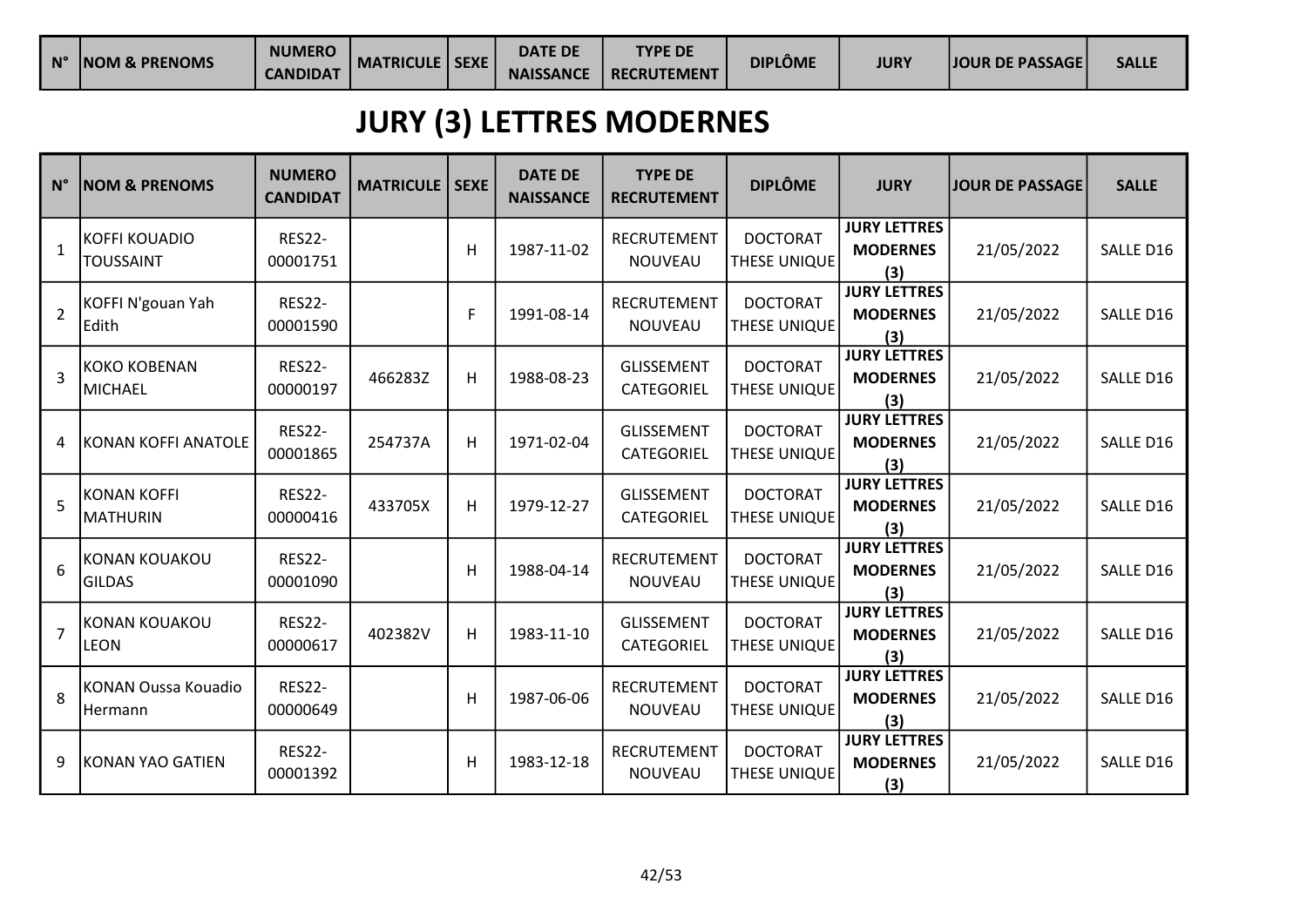| $N^{\circ}$ | <b>NOM &amp; PRENOMS</b>                                         | <b>NUMERO</b><br><b>CANDIDAT</b> | <b>MATRICULE</b> | SEXE | <b>DATE DE</b><br><b>NAISSANCE</b> | <b>TYPE DE</b><br><b>RECRUTEMENT</b> | <b>DIPLÔME</b>                         | <b>JURY</b>                                   | JOUR DE PASSAGE | <b>SALLE</b> |
|-------------|------------------------------------------------------------------|----------------------------------|------------------|------|------------------------------------|--------------------------------------|----------------------------------------|-----------------------------------------------|-----------------|--------------|
| 10          | KONAN YAO JEAN-<br><b>MARIE</b>                                  | <b>RES22-</b><br>00001578        |                  | H    | 1989-02-13                         | RECRUTEMENT<br>NOUVEAU               | <b>DOCTORAT</b><br>THESE UNIQUE        | <b>JURY LETTRES</b><br><b>MODERNES</b><br>(3) | 21/05/2022      | SALLE D16    |
| 11          | KONE DILOMAN ISAAC                                               | <b>RES22-</b><br>00000185        |                  | H    | 1989-07-19                         | RECRUTEMENT<br>NOUVEAU               | <b>DOCTORAT</b><br>THESE UNIQUE        | <b>JURY LETTRES</b><br><b>MODERNES</b><br>(3) | 21/05/2022      | SALLE D16    |
| 12          | <b>KONE KARIM</b>                                                | <b>RES22-</b><br>00000459        | 292383X          | H    | 1977-03-26                         | <b>GLISSEMENT</b><br>CATEGORIEL      | <b>DOCTORAT</b><br>THESE UNIQUE        | <b>JURY LETTRES</b><br><b>MODERNES</b><br>(3) | 21/05/2022      | SALLE D16    |
| 13          | <b>KONE Kassoum</b>                                              | <b>RES22-</b><br>00001194        | 454171U          | H    | 1985-04-15                         | <b>GLISSEMENT</b><br>CATEGORIEL      | <b>DOCTORAT</b><br><b>THESE UNIQUE</b> | <b>JURY LETTRES</b><br><b>MODERNES</b><br>(3) | 21/05/2022      | SALLE D16    |
| 14          | KOUA ASSEY FELICIE                                               | <b>RES22-</b><br>00001238        |                  | F    | 1971-06-09                         | <b>CONTRAT</b>                       | <b>DOCTORAT</b><br>THESE UNIQUE        | <b>JURY LETTRES</b><br><b>MODERNES</b><br>(3) | 21/05/2022      | SALLE D16    |
| 15          | KOUA KOUAMENAN<br><b>ERNEST</b>                                  | <b>RES22-</b><br>00001812        |                  | H    | 1989-09-03                         | <b>RECRUTEMENT</b><br>NOUVEAU        | <b>DOCTORAT</b><br>3eme CYCLE          | <b>JURY LETTRES</b><br><b>MODERNES</b><br>(3) | 21/05/2022      | SALLE D16    |
| 16          | <b>KOUADIO AKISSI</b><br><b>FRANCOISE EPOUSE</b><br><b>KONAN</b> | <b>RES22-</b><br>00000769        |                  | F    | 1987-04-13                         | <b>RECRUTEMENT</b><br><b>NOUVEAU</b> | <b>DOCTORAT</b><br>THESE UNIQUE        | <b>JURY LETTRES</b><br><b>MODERNES</b><br>(3) | 21/05/2022      | SALLE D16    |
| 17          | <b>KOUADIO KOFFI HERVE</b>                                       | <b>RES22-</b><br>00000511        | 431091H          | H    | 1986-06-27                         | GLISSEMENT<br>CATEGORIEL             | <b>DOCTORAT</b><br>THESE UNIQUE        | <b>JURY LETTRES</b><br><b>MODERNES</b><br>(3) | 21/05/2022      | SALLE D16    |
| 18          | KOUADIO Konan<br>Maxime                                          | <b>RES22-</b><br>00001691        | 366844E          | H    | 1977-04-13                         | GLISSEMENT<br>CATEGORIEL             | <b>DOCTORAT</b><br>THESE UNIQUE        | <b>JURY LETTRES</b><br><b>MODERNES</b><br>(3) | 21/05/2022      | SALLE D16    |
| 19          | <b>KOUADIO KOUAME</b><br><b>LUCIEN</b>                           | <b>RES22-</b><br>00000580        |                  | H    | 1988-06-17                         | <b>RECRUTEMENT</b><br><b>NOUVEAU</b> | <b>DOCTORAT</b><br>THESE UNIQUE        | <b>JURY LETTRES</b><br><b>MODERNES</b><br>(3) | 21/05/2022      | SALLE D16    |
| 20          | <b>KOUADIO KOUAME</b><br><b>TIMOLEON</b>                         | <b>RES22-</b><br>00000454        | 314262A          | н    | 1971-10-10                         | <b>GLISSEMENT</b><br>CATEGORIEL      | <b>DOCTORAT</b><br>THESE UNIQUE        | <b>JURY LETTRES</b><br><b>MODERNES</b><br>(3) | 21/05/2022      | SALLE D16    |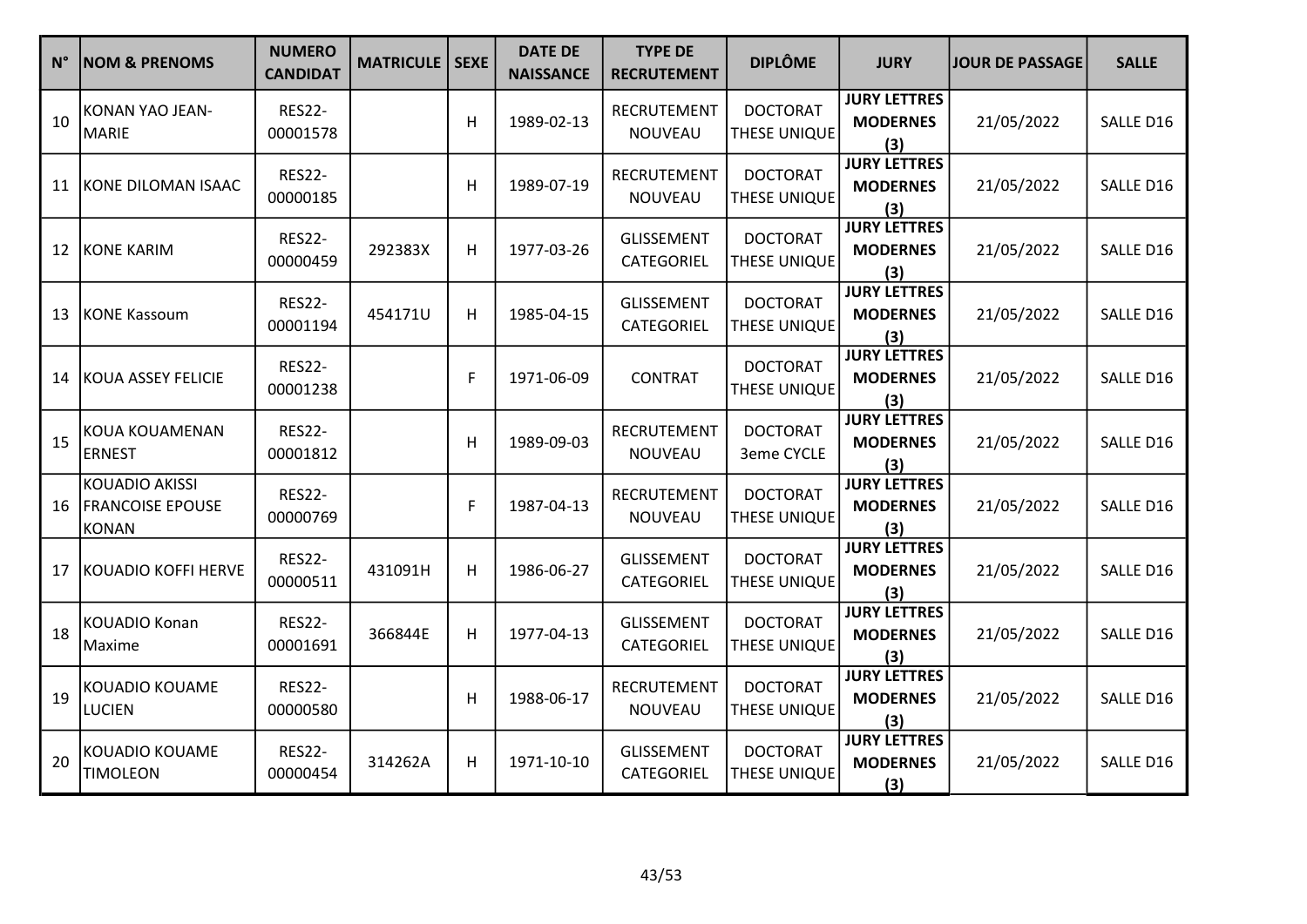| $N^{\circ}$ | <b>NOM &amp; PRENOMS</b> | <b>NUMERO</b>   | <b>MATRICULE   SEXE</b> | <b>DATE DE</b>   | <b>TYPE DE</b>     | DIPLÔME | <b>JURY</b> | <b>JOUR DE PASSAGE</b> | <b>SALLL</b> |
|-------------|--------------------------|-----------------|-------------------------|------------------|--------------------|---------|-------------|------------------------|--------------|
|             |                          | <b>CANDIDAT</b> |                         | <b>NAISSANCE</b> | <b>RECRUTEMENT</b> |         |             |                        |              |

#### JOUR DE PASSAGE : LUNDI 23 MAI 2022

# JURY (1) LETTRES MODERNES

| $N^{\circ}$    | <b>NOM &amp; PRENOMS</b>                                 | <b>NUMERO</b><br><b>CANDIDAT</b> | <b>MATRICULE</b> | <b>SEXE</b>  | <b>DATE DE</b><br><b>NAISSANCE</b> | <b>TYPE DE</b><br><b>RECRUTEMENT</b> | <b>DIPLÔME</b>                  | <b>JURY</b>                                   | <b>JOUR DE PASSAGE</b> | <b>SALLE</b>  |
|----------------|----------------------------------------------------------|----------------------------------|------------------|--------------|------------------------------------|--------------------------------------|---------------------------------|-----------------------------------------------|------------------------|---------------|
| $\mathbf{1}$   | KOUADIO YAO ANGE-<br><b>MICHEL</b>                       | <b>RES22-</b><br>00001960        |                  | H            | 1986-05-01                         | <b>RECRUTEMENT</b><br>NOUVEAU        | <b>DOCTORAT</b><br>THESE UNIQUE | <b>JURY LETTRES</b><br><b>MODERNES</b><br>(1) | 23/05/2022             | <b>CEFIVE</b> |
| $\overline{2}$ | KOUAKOU ADJOUA<br><b>YVETTE</b>                          | <b>RES22-</b><br>00001705        |                  | F            | 1983-01-01                         | <b>RECRUTEMENT</b><br><b>NOUVEAU</b> | <b>DOCTORAT</b><br>THESE UNIQUE | <b>JURY LETTRES</b><br><b>MODERNES</b><br>(1) | 23/05/2022             | <b>CEFIVE</b> |
| $\overline{3}$ | KOUAKOU ASSIENIN<br><b>ROMAIN</b>                        | <b>RES22-</b><br>00001077        |                  | H            | 1983-12-28                         | <b>RECRUTEMENT</b><br><b>NOUVEAU</b> | <b>DOCTORAT</b><br>THESE UNIQUE | <b>JURY LETTRES</b><br><b>MODERNES</b><br>(1) | 23/05/2022             | <b>CEFIVE</b> |
| 4              | KOUAKOU Koffi JoËI                                       | <b>RES22-</b><br>00000290        |                  | н            | 1990-12-22                         | <b>RECRUTEMENT</b><br><b>NOUVEAU</b> | <b>DOCTORAT</b><br>THESE UNIQUE | <b>JURY LETTRES</b><br><b>MODERNES</b><br>(1) | 23/05/2022             | <b>CEFIVE</b> |
| 5              | KOUAKOU KOUADIO<br><b>SIMEON</b>                         | <b>RES22-</b><br>00000978        |                  | Н            | 1973-12-30                         | <b>CONTRAT</b>                       | <b>DOCTORAT</b><br>THESE UNIQUE | <b>JURY LETTRES</b><br><b>MODERNES</b><br>(1) | 23/05/2022             | <b>CEFIVE</b> |
| 6              | KOUAKOU KOUAKOU<br><b>ANTOINE</b>                        | <b>RES22-</b><br>00000776        |                  | н            | 1987-05-07                         | RECRUTEMENT<br><b>NOUVEAU</b>        | <b>DOCTORAT</b><br>THESE UNIQUE | <b>JURY LETTRES</b><br><b>MODERNES</b><br>(1) | 23/05/2022             | <b>CEFIVE</b> |
| $\overline{7}$ | KOUAKOU YAO<br>CÉLESTIN                                  | <b>RES22-</b><br>00001292        |                  | $\mathsf{H}$ | 1987-01-01                         | <b>RECRUTEMENT</b><br><b>NOUVEAU</b> | <b>DOCTORAT</b><br>THESE UNIQUE | <b>JURY LETTRES</b><br><b>MODERNES</b><br>(1) | 23/05/2022             | <b>CEFIVE</b> |
| 8              | <b>KOUAKOU ÉPOUSE</b><br>KOUADIO AFFI<br><b>HORTENSE</b> | <b>RES22-</b><br>00001692        |                  | F            | 1979-12-19                         | <b>RECRUTEMENT</b><br><b>NOUVEAU</b> | <b>DOCTORAT</b><br>THESE UNIQUE | <b>JURY LETTRES</b><br><b>MODERNES</b><br>(1) | 23/05/2022             | <b>CEFIVE</b> |
| 9              | KOUAME Konan Richard                                     | <b>RES22-</b><br>00001393        | 379304W          | H            | 1978-01-01                         | <b>GLISSEMENT</b><br>CATEGORIEL      | <b>DOCTORAT</b><br>THESE UNIQUE | <b>JURY LETTRES</b><br><b>MODERNES</b><br>(1) | 23/05/2022             | <b>CEFIVE</b> |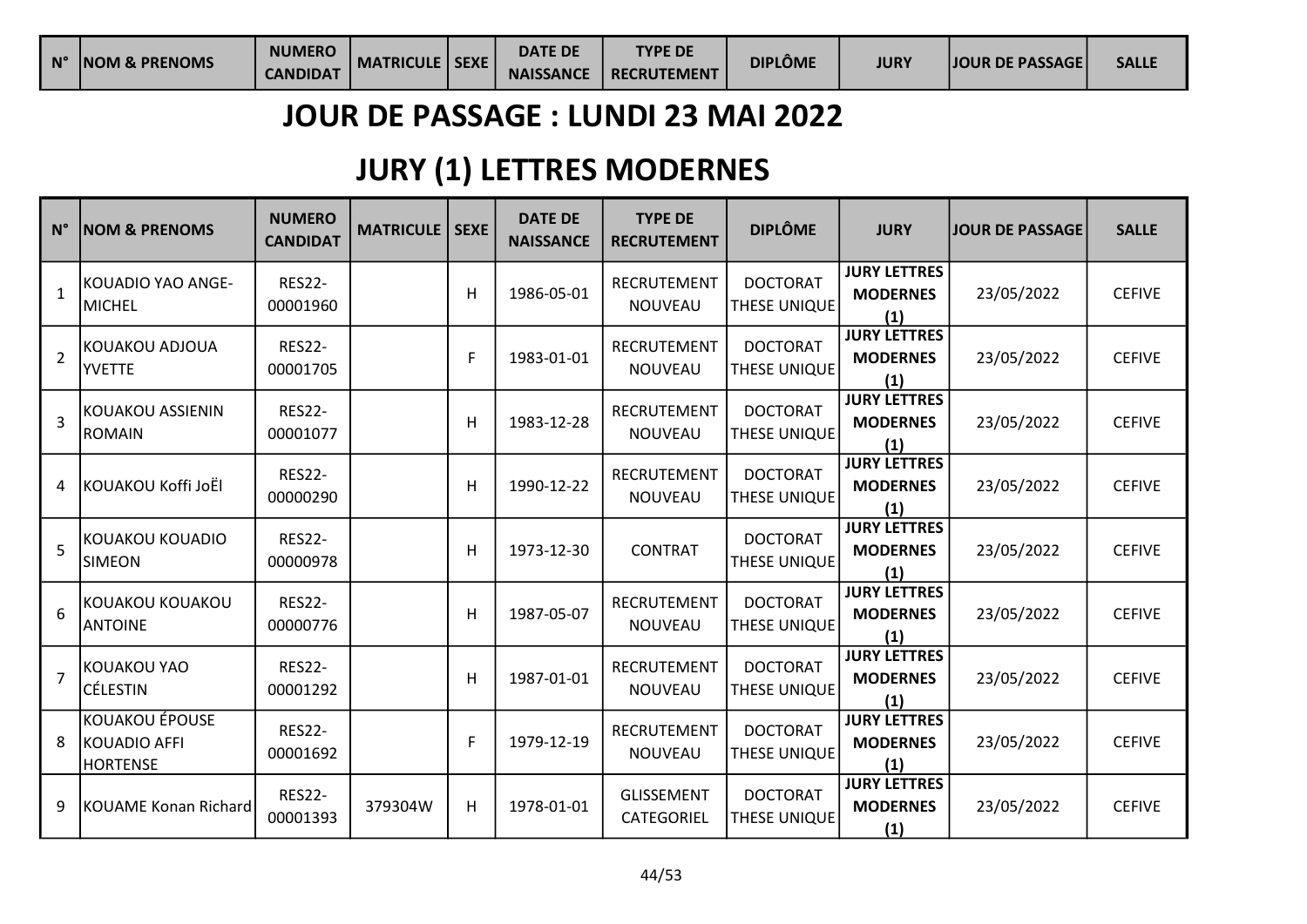| $N^{\circ}$ | <b>NOM &amp; PRENOMS</b>                | <b>NUMERO</b><br><b>CANDIDAT</b> | <b>MATRICULE</b> | SEXE | <b>DATE DE</b><br><b>NAISSANCE</b> | <b>TYPE DE</b><br><b>RECRUTEMENT</b> | <b>DIPLÔME</b>                         | <b>JURY</b>                                   | JOUR DE PASSAGE | <b>SALLE</b>  |
|-------------|-----------------------------------------|----------------------------------|------------------|------|------------------------------------|--------------------------------------|----------------------------------------|-----------------------------------------------|-----------------|---------------|
| 10          | KOUAME KOUADIO<br><b>JEAN</b>           | <b>RES22-</b><br>00001399        |                  | H    | 1978-11-12                         | RECRUTEMENT<br>NOUVEAU               | <b>DOCTORAT</b><br>THESE UNIQUE        | <b>JURY LETTRES</b><br><b>MODERNES</b><br>(1) | 23/05/2022      | <b>CEFIVE</b> |
| 11          | KOUAMÉ EPOUSE BAH<br>Amah Nathalie      | <b>RES22-</b><br>00000882        |                  | F    | 1983-10-27                         | RECRUTEMENT<br>NOUVEAU               | <b>DOCTORAT</b><br>THESE UNIQUE        | <b>JURY LETTRES</b><br><b>MODERNES</b><br>(1) | 23/05/2022      | <b>CEFIVE</b> |
| 12          | KOUASSI Adjoua Anne-<br>claverie        | <b>RES22-</b><br>00001419        |                  | F    | 1987-01-01                         | RECRUTEMENT<br><b>NOUVEAU</b>        | <b>DOCTORAT</b><br>THESE UNIQUE        | <b>JURY LETTRES</b><br><b>MODERNES</b><br>(1) | 23/05/2022      | <b>CEFIVE</b> |
| 13          | KOUASSI KASSIKPA<br><b>GEORGES</b>      | <b>RES22-</b><br>00001492        |                  | H    | 1990-04-29                         | RECRUTEMENT<br>NOUVEAU               | <b>DOCTORAT</b><br><b>THESE UNIQUE</b> | <b>JURY LETTRES</b><br><b>MODERNES</b><br>(1) | 23/05/2022      | <b>CEFIVE</b> |
| 14          | <b>KOUASSI Koffi Denis</b>              | <b>RES22-</b><br>00001135        | 272592U          | H    | 1973-01-01                         | <b>GLISSEMENT</b><br>CATEGORIEL      | <b>DOCTORAT</b><br>THESE UNIQUE        | <b>JURY LETTRES</b><br><b>MODERNES</b><br>(1) | 23/05/2022      | <b>CEFIVE</b> |
| 15          | KOUASSI KOFFI SYLVAIN                   | <b>RES22-</b><br>00000582        |                  | H    | 1986-07-19                         | RECRUTEMENT<br>NOUVEAU               | <b>DOCTORAT</b><br>THESE UNIQUE        | <b>JURY LETTRES</b><br><b>MODERNES</b><br>(1) | 23/05/2022      | <b>CEFIVE</b> |
| 16          | <b>KOUASSI PRI MICHEL</b>               | <b>RES22-</b><br>00000636        | 430839W          | H    | 1979-01-01                         | GLISSEMENT<br>CATEGORIEL             | <b>DOCTORAT</b><br>THESE UNIQUE        | <b>JURY LETTRES</b><br><b>MODERNES</b><br>(1) | 23/05/2022      | <b>CEFIVE</b> |
| 17          | <b>KOUASSI Yao Gnatey</b><br>CÉlestin   | <b>RES22-</b><br>00001775        | 241333G          | H    | 1965-11-12                         | GLISSEMENT<br>CATEGORIEL             | <b>DOCTORAT</b><br>THESE UNIQUE        | <b>JURY LETTRES</b><br><b>MODERNES</b><br>(1) | 23/05/2022      | <b>CEFIVE</b> |
| 18          | KOUKOUGNON Dehi<br><b>Armand Didier</b> | <b>RES22-</b><br>00001242        |                  | H    | 1983-11-16                         | RECRUTEMENT<br>NOUVEAU               | <b>DOCTORAT</b><br>THESE UNIQUE        | <b>JURY LETTRES</b><br><b>MODERNES</b><br>(1) | 23/05/2022      | <b>CEFIVE</b> |
| 19          | KPINDÉ YVES DIDIER                      | <b>RES22-</b><br>00000519        | 401763H          | H    | 1981-05-01                         | <b>GLISSEMENT</b><br>CATEGORIEL      | <b>DOCTORAT</b><br>THESE UNIQUE        | <b>JURY LETTRES</b><br><b>MODERNES</b><br>(1) | 23/05/2022      | <b>CEFIVE</b> |
| 20          | LAZA DJOMA RAISSA                       | <b>RES22-</b><br>00000272        |                  | F    | 1981-11-29                         | RECRUTEMENT<br>NOUVEAU               | <b>DOCTORAT</b><br><b>THESE UNIQUE</b> | <b>JURY LETTRES</b><br><b>MODERNES</b><br>(1) | 23/05/2022      | <b>CEFIVE</b> |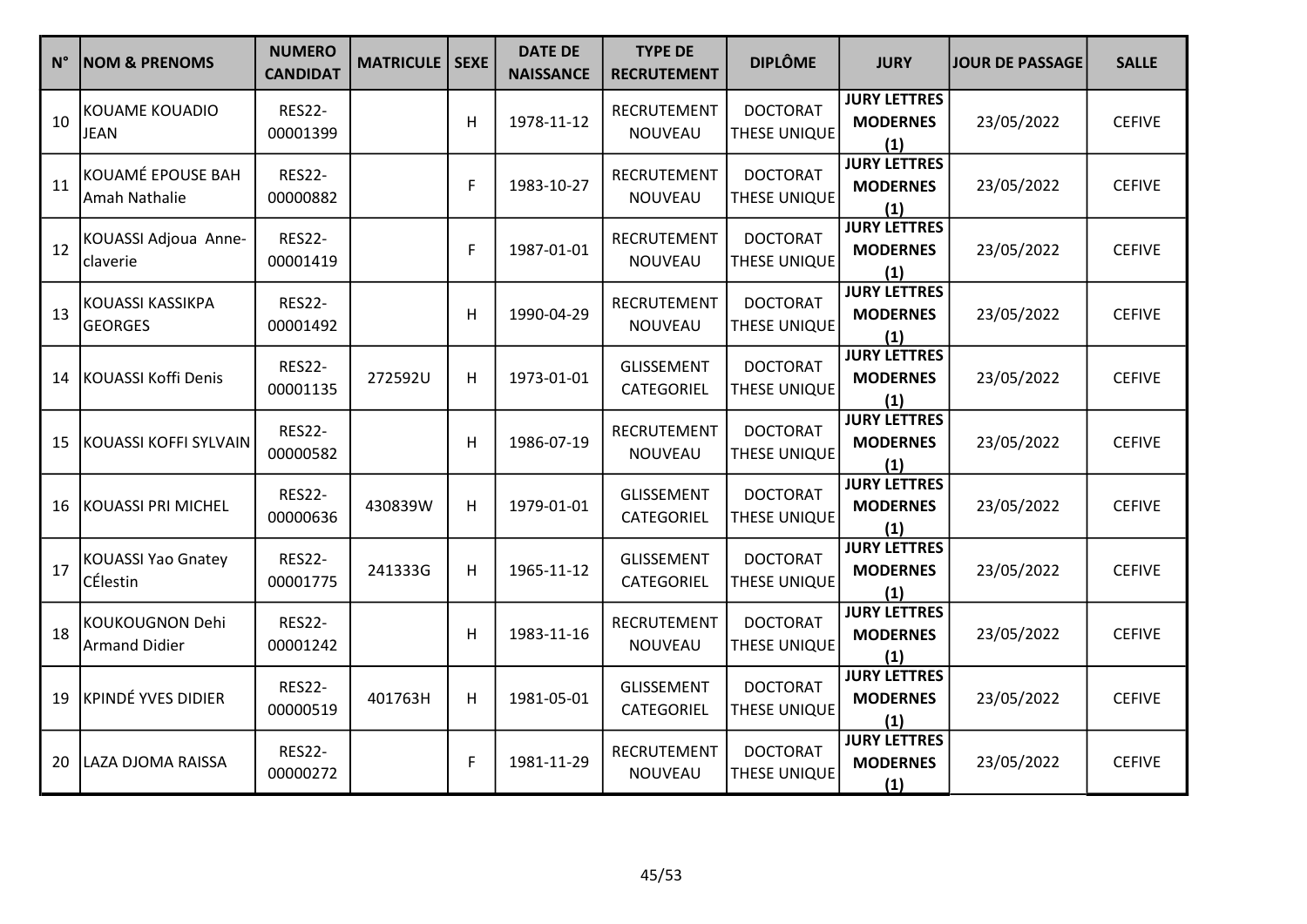| $\mathbb{N}^{\circ}$ | <b>NOM &amp; PRENOMS</b> | <b>NUMERO</b>   | <b>MATRICULE   SEXE</b> | <b>DATE DE</b>   | <b>TYPE DE</b>     | DIPLÔME | <b>JURY</b> | <b>JJOUR DE PASSAGE</b> | <b>SALLE</b> |
|----------------------|--------------------------|-----------------|-------------------------|------------------|--------------------|---------|-------------|-------------------------|--------------|
|                      |                          | <b>CANDIDAT</b> |                         | <b>NAISSANCE</b> | <b>RECRUTEMENT</b> |         |             |                         |              |

# JURY (2) LETTRES MODERNES

| $N^{\circ}$    | <b>NOM &amp; PRENOMS</b>                          | <b>NUMERO</b><br><b>CANDIDAT</b> | <b>MATRICULE</b> | <b>SEXE</b> | <b>DATE DE</b><br><b>NAISSANCE</b> | <b>TYPE DE</b><br><b>RECRUTEMENT</b> | <b>DIPLÔME</b>                         | <b>JURY</b>                                   | <b>JOUR DE PASSAGE</b> | <b>SALLE</b> |
|----------------|---------------------------------------------------|----------------------------------|------------------|-------------|------------------------------------|--------------------------------------|----------------------------------------|-----------------------------------------------|------------------------|--------------|
| 1              | <b>LIEU WATO PIERRE</b>                           | <b>RES22-</b><br>00000424        | 250097D          | H           | 1966-02-27                         | <b>GLISSEMENT</b><br>CATEGORIEL      | <b>DOCTORAT</b><br>THESE UNIQUE        | <b>JURY LETTRES</b><br><b>MODERNES</b><br>(2) | 23/05/2022             | SALLE D13    |
| $\overline{2}$ | LOGBO AZO ASSIENE<br>SAMUEL                       | <b>RES22-</b><br>00001417        |                  | H           | 1985-09-09                         | <b>RECRUTEMENT</b><br>NOUVEAU        | <b>DOCTORAT</b><br>THESE UNIQUE        | <b>JURY LETTRES</b><br><b>MODERNES</b><br>(2) | 23/05/2022             | SALLE D13    |
| 3              | LOUA Celestin                                     | <b>RES22-</b><br>00000724        |                  | H           | 1983-01-01                         | <b>RECRUTEMENT</b><br><b>NOUVEAU</b> | <b>DOCTORAT</b><br>THESE UNIQUE        | <b>JURY LETTRES</b><br><b>MODERNES</b><br>(2) | 23/05/2022             | SALLE D13    |
| 4              | MAHAMADOU Ouattara                                | <b>RES22-</b><br>00000963        |                  | Н           | 1983-10-24                         | <b>RECRUTEMENT</b><br><b>NOUVEAU</b> | <b>DOCTORAT</b><br><b>THESE UNIQUE</b> | <b>JURY LETTRES</b><br><b>MODERNES</b><br>(2) | 23/05/2022             | SALLE D13    |
| 5              | MASSANDJE CHÉRIF                                  | <b>RES22-</b><br>00000235        | 248236-N         | F           | 1970-01-01                         | <b>GLISSEMENT</b><br>CATEGORIEL      | <b>DOCTORAT</b><br>THESE UNIQUE        | <b>JURY LETTRES</b><br><b>MODERNES</b><br>(2) | 23/05/2022             | SALLE D13    |
| 6              | <b>MENEDA DANIELLE</b><br><b>LAURENCE</b>         | <b>RES22-</b><br>00001962        | 283128W          | F           | 1976-05-18                         | <b>GLISSEMENT</b><br>CATEGORIEL      | <b>DOCTORAT</b><br>THESE UNIQUE        | <b>JURY LETTRES</b><br><b>MODERNES</b><br>(2) | 23/05/2022             | SALLE D13    |
| 7              | MESSOU Koffi Augustin                             | <b>RES22-</b><br>00000166        | 271821Y          | H           | 1974-05-24                         | <b>GLISSEMENT</b><br>CATEGORIEL      | <b>DOCTORAT</b><br>THESE UNIQUE        | <b>JURY LETTRES</b><br><b>MODERNES</b><br>(2) | 23/05/2022             | SALLE D13    |
| 8              | <b>MONGLOU BEUH</b><br><b>AMBROISE</b>            | <b>RES22-</b><br>00001357        |                  | H           | 1977-12-30                         | <b>RECRUTEMENT</b><br><b>NOUVEAU</b> | <b>DOCTORAT</b><br>THESE UNIQUE        | <b>JURY LETTRES</b><br><b>MODERNES</b><br>(2) | 23/05/2022             | SALLE D13    |
| 9              | MONSIA GOUELOU<br><b>SANDRINE AUDREY</b><br>FLORA | <b>RES22-</b><br>00000502        |                  | F           | 1983-10-05                         | RECRUTEMENT<br><b>NOUVEAU</b>        | <b>DOCTORAT</b><br>THESE UNIQUE        | <b>JURY LETTRES</b><br><b>MODERNES</b><br>(2) | 23/05/2022             | SALLE D13    |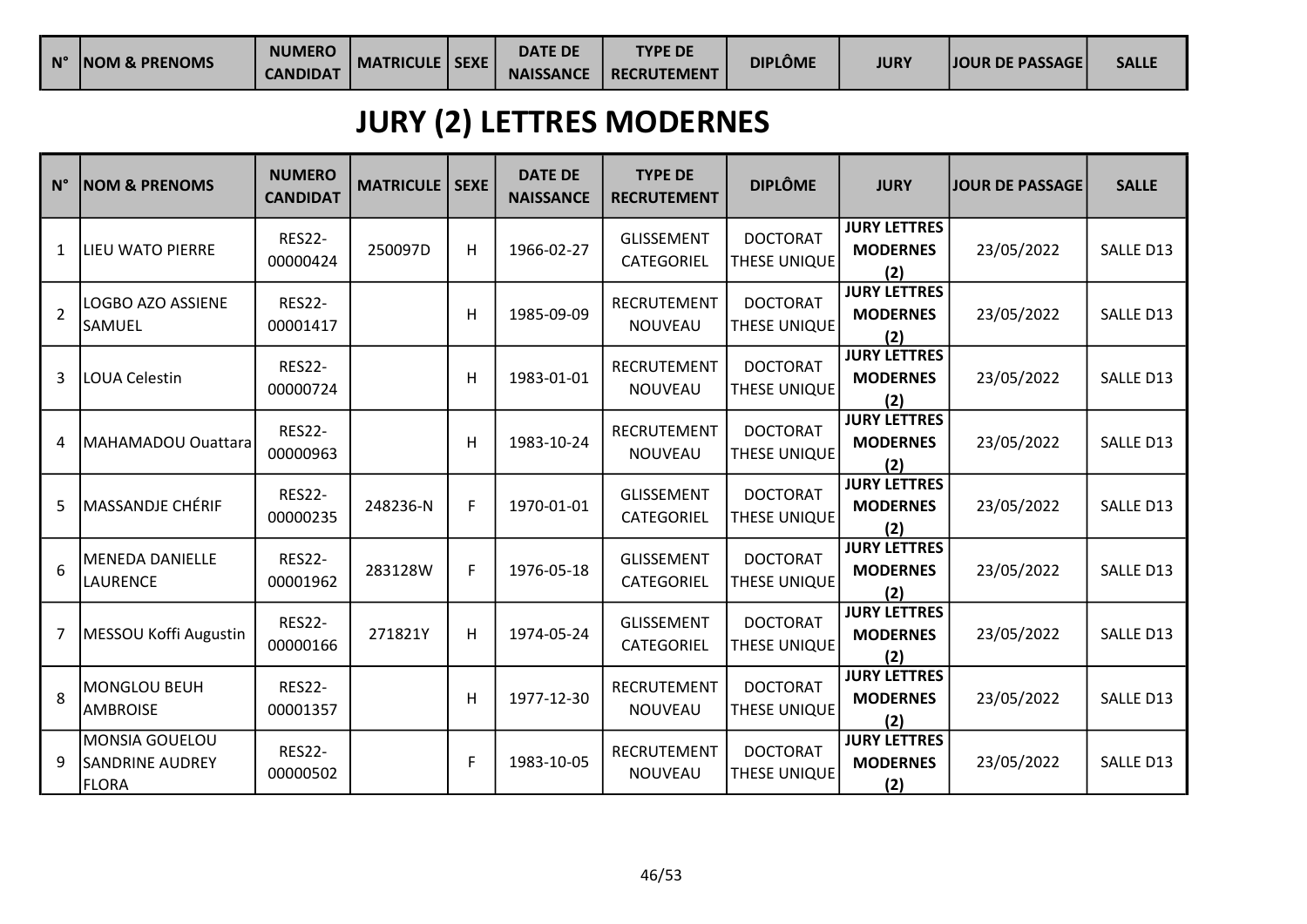| $N^{\circ}$ | <b>NOM &amp; PRENOMS</b>                        | <b>NUMERO</b><br><b>CANDIDAT</b> | <b>MATRICULE</b> | <b>SEXE</b> | <b>DATE DE</b><br><b>NAISSANCE</b> | <b>TYPE DE</b><br><b>RECRUTEMENT</b> | <b>DIPLÔME</b>                         | <b>JURY</b>                                   | JOUR DE PASSAGE | <b>SALLE</b> |
|-------------|-------------------------------------------------|----------------------------------|------------------|-------------|------------------------------------|--------------------------------------|----------------------------------------|-----------------------------------------------|-----------------|--------------|
| 10          | <b>MOROKO DANON</b><br><b>ANICET STANISLAS</b>  | <b>RES22-</b><br>00000653        |                  | H           | 1983-06-25                         | <b>RECRUTEMENT</b><br>NOUVEAU        | <b>DOCTORAT</b><br>THESE UNIQUE        | <b>JURY LETTRES</b><br><b>MODERNES</b><br>(2) | 23/05/2022      | SALLE D13    |
| 11          | <b>MOYOHON GILDAS ERIC</b>                      | <b>RES22-</b><br>00000163        |                  | H           | 1984-12-25                         | RECRUTEMENT<br>NOUVEAU               | <b>DOCTORAT</b><br>THESE UNIQUE        | <b>JURY LETTRES</b><br><b>MODERNES</b><br>(2) | 23/05/2022      | SALLE D13    |
| 12          | N'DJOLE KONAN<br><b>NICAISE</b>                 | <b>RES22-</b><br>00000468        | 295164W          | H           | 1980-05-21                         | <b>GLISSEMENT</b><br>CATEGORIEL      | <b>DOCTORAT</b><br>THESE UNIQUE        | <b>JURY LETTRES</b><br><b>MODERNES</b><br>(2) | 23/05/2022      | SALLE D13    |
| 13          | N'DRI KOUADIO JOSEPH                            | <b>RES22-</b><br>00000125        | 290708X          | H           | 1974-12-15                         | GLISSEMENT<br>CATEGORIEL             | <b>DOCTORAT</b><br><b>THESE UNIQUE</b> | <b>JURY LETTRES</b><br><b>MODERNES</b><br>(2) | 23/05/2022      | SALLE D13    |
| 14          | N'GORAN Kouassi<br>HonorÉ                       | <b>RES22-</b><br>00000047        |                  | H           | 1968-05-05                         | <b>CONTRAT</b>                       | <b>DOCTORAT</b><br>THESE UNIQUE        | <b>JURY LETTRES</b><br><b>MODERNES</b><br>(2) | 23/05/2022      | SALLE D13    |
| 15          | N'GORAN KOUASSI<br><b>HUBERT</b>                | <b>RES22-</b><br>00001423        |                  | H           | 1984-12-03                         | RECRUTEMENT<br>NOUVEAU               | <b>DOCTORAT</b><br>THESE UNIQUE        | <b>JURY LETTRES</b><br><b>MODERNES</b><br>(2) | 23/05/2022      | SALLE D13    |
| 16          | N'GUESSAN Konan<br>Joseph                       | <b>RES22-</b><br>00001443        | 265752L          | H           | 1969-03-19                         | <b>GLISSEMENT</b><br>CATEGORIEL      | <b>DOCTORAT</b><br>THESE UNIQUE        | <b>JURY LETTRES</b><br><b>MODERNES</b><br>(2) | 23/05/2022      | SALLE D13    |
| 17          | N'GUESSAN KONAN<br><b>VALERY JUSTIN</b>         | <b>RES22-</b><br>00000384        | 365199F          | H           | 1985-06-01                         | <b>GLISSEMENT</b><br>CATEGORIEL      | <b>DOCTORAT</b><br>THESE UNIQUE        | <b>JURY LETTRES</b><br><b>MODERNES</b><br>(2) | 23/05/2022      | SALLE D13    |
| 18          | N'GUESSAN N'guessan                             | <b>RES22-</b><br>00000222        | 273834X          | H           | 1973-01-01                         | <b>GLISSEMENT</b><br>CATEGORIEL      | <b>DOCTORAT</b><br>THESE UNIQUE        | <b>JURY LETTRES</b><br><b>MODERNES</b><br>(2) | 23/05/2022      | SALLE D13    |
| 19          | N'GUESSAN SETTIÉ<br><b>LOUIS MARTIAL JUNIOR</b> | <b>RES22-</b><br>00001299        | 431324N          | H           | 1982-01-01                         | GLISSEMENT<br>CATEGORIEL             | <b>DOCTORAT</b><br>THESE UNIQUE        | <b>JURY LETTRES</b><br><b>MODERNES</b><br>(2) | 23/05/2022      | SALLE D13    |
| 20          | N'ZI Yao Jacques Denos                          | <b>RES22-</b><br>00001082        |                  | H           | 1991-02-08                         | RECRUTEMENT<br>NOUVEAU               | <b>DOCTORAT</b><br>THESE UNIQUE        | <b>JURY LETTRES</b><br><b>MODERNES</b><br>(2) | 23/05/2022      | SALLE D13    |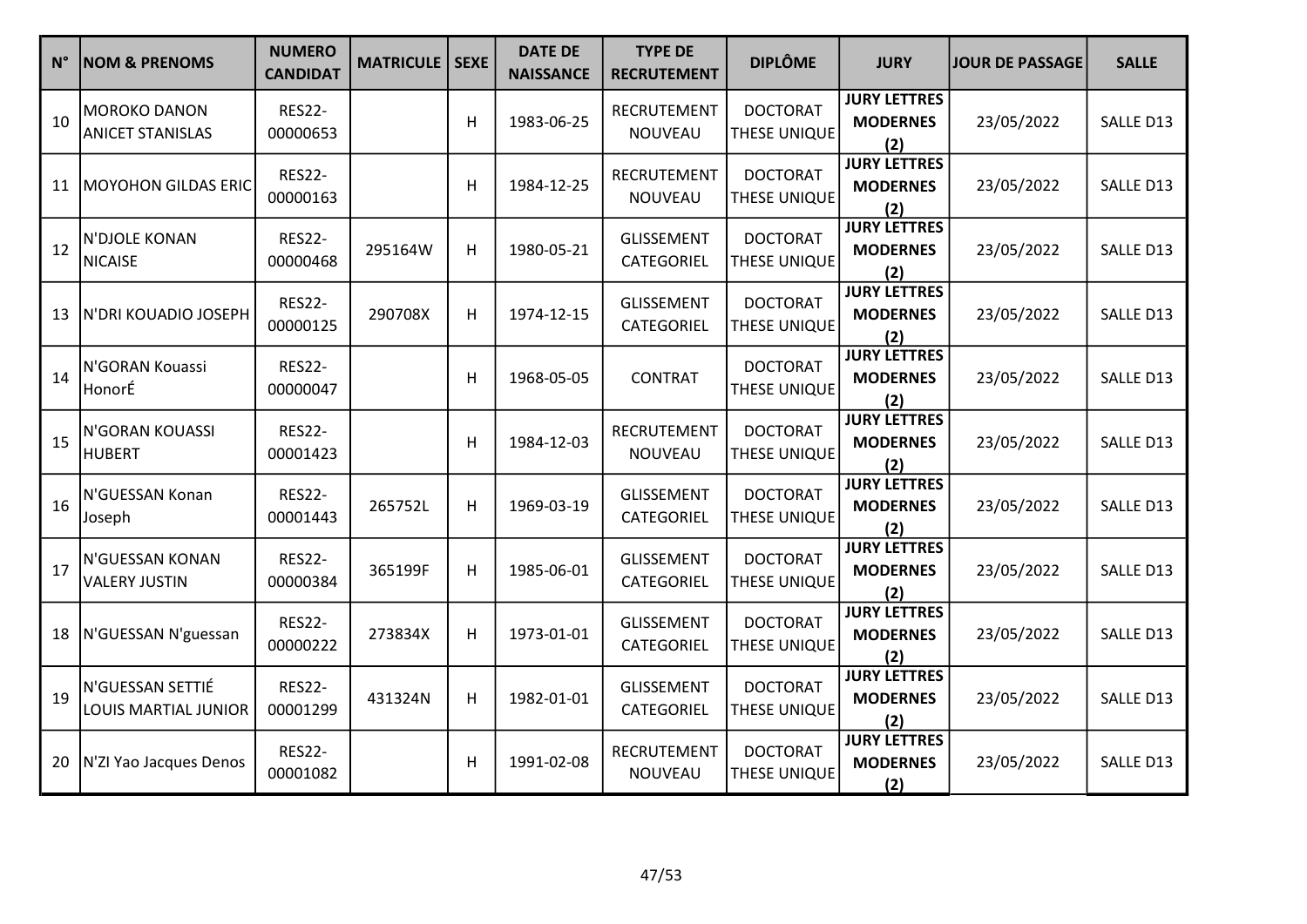| $\mathbb{N}^{\circ}$ | <b>NOM &amp; PRENOMS</b> | <b>NUMERO</b>   | <b>MATRICULE   SEXE</b> | <b>DATE DE</b>   | <b>TYPE DE</b>     | DIPLÔME | <b>JURY</b> | <b>JJOUR DE PASSAGE</b> | <b>SALLE</b> |
|----------------------|--------------------------|-----------------|-------------------------|------------------|--------------------|---------|-------------|-------------------------|--------------|
|                      |                          | <b>CANDIDAT</b> |                         | <b>NAISSANCE</b> | <b>RECRUTEMENT</b> |         |             |                         |              |

# JURY (3) LETTRES MODERNES

| $N^{\circ}$    | <b>NOM &amp; PRENOMS</b>                        | <b>NUMERO</b><br><b>CANDIDAT</b> | <b>MATRICULE</b> | <b>SEXE</b> | <b>DATE DE</b><br><b>NAISSANCE</b> | <b>TYPE DE</b><br><b>RECRUTEMENT</b> | <b>DIPLÔME</b>                  | <b>JURY</b>                               | <b>JOUR DE PASSAGE</b> | <b>SALLE</b> |
|----------------|-------------------------------------------------|----------------------------------|------------------|-------------|------------------------------------|--------------------------------------|---------------------------------|-------------------------------------------|------------------------|--------------|
| $\mathbf{1}$   | NACANABO PINGUEDBA<br><b>IGNACE</b>             | <b>RES22-</b><br>00000922        | 253988E          | H           | 1968-10-20                         | <b>GLISSEMENT</b><br>CATEGORIEL      | <b>DOCTORAT</b><br>THESE UNIQUE | <b>JURY LETTRES</b><br><b>MODRNES (3)</b> | 23/05/2022             | SALLE D16    |
| $\overline{2}$ | <b>NIAMKE FLORENTIN</b><br><b>ABOUA</b>         | <b>RES22-</b><br>00000210        | 280399P          | Н           | 25858                              | <b>GLISSEMENT</b><br>CATEGORIEL      | <b>DOCTORAT</b><br>THESE UNIQUE | <b>JURY LETTRES</b><br><b>MODRNES (3)</b> | 23/05/2022             | SALLE D16    |
| 3              | <b>ODDY Ake Anderson</b>                        | <b>RES22-</b><br>00000268        | 356803C          | Н           | 1977-03-23                         | <b>GLISSEMENT</b><br>CATEGORIEL      | <b>DOCTORAT</b><br>THESE UNIQUE | <b>JURY LETTRES</b><br><b>MODRNES (3)</b> | 23/05/2022             | SALLE D16    |
| $\overline{4}$ | <b>OGORAN LEZOU</b><br><b>CHRISTOPHE</b>        | <b>RES22-</b><br>00000753        | 259196A          | Н           | 1968-01-01                         | <b>GLISSEMENT</b><br>CATEGORIEL      | <b>DOCTORAT</b><br>THESE UNIQUE | <b>JURY LETTRES</b><br><b>MODRNES (3)</b> | 23/05/2022             | SALLE D16    |
| 5              | OKAHI Gogohonon<br><b>Marie Rachel Prudence</b> | <b>RES22-</b><br>00000506        |                  | F           | 1987-03-31                         | RECRUTEMENT<br><b>NOUVEAU</b>        | <b>DOCTORAT</b><br>THESE UNIQUE | <b>JURY LETTRES</b><br><b>MODRNES (3)</b> | 23/05/2022             | SALLE D16    |
| 6              | <b>OSSIGNE LOUIS</b><br><b>FRANCOIS</b>         | <b>RES22-</b><br>00000120        | 314291Y          | н           | 1971-12-20                         | <b>GLISSEMENT</b><br>CATEGORIEL      | <b>DOCTORAT</b><br>THESE UNIQUE | <b>JURY LETTRES</b><br><b>MODRNES (3)</b> | 23/05/2022             | SALLE D16    |
| $\overline{7}$ | <b>OUATTARA KIBOUNI</b><br>LACINA               | <b>RES22-</b><br>00000603        | 289318J          | Н           | 1977-05-19                         | <b>GLISSEMENT</b><br>CATEGORIEL      | <b>DOCTORAT</b><br>THESE UNIQUE | <b>JURY LETTRES</b><br><b>MODRNES (3)</b> | 23/05/2022             | SALLE D16    |
| 8              | OUATTARA LACINA                                 | <b>RES22-</b><br>00000458        | 326627U          | н           | 1977-02-20                         | <b>GLISSEMENT</b><br>CATEGORIEL      | <b>DOCTORAT</b><br>THESE UNIQUE | <b>JURY LETTRES</b><br><b>MODRNES (3)</b> | 23/05/2022             | SALLE D16    |
| 9              | <b>PRAO BINI KOUAME</b>                         | <b>RES22-</b><br>00001697        |                  | Η           | 1978-01-01                         | <b>RECRUTEMENT</b><br><b>NOUVEAU</b> | <b>DOCTORAT</b><br>THESE UNIQUE | <b>JURY LETTRES</b><br><b>MODRNES (3)</b> | 23/05/2022             | SALLE D16    |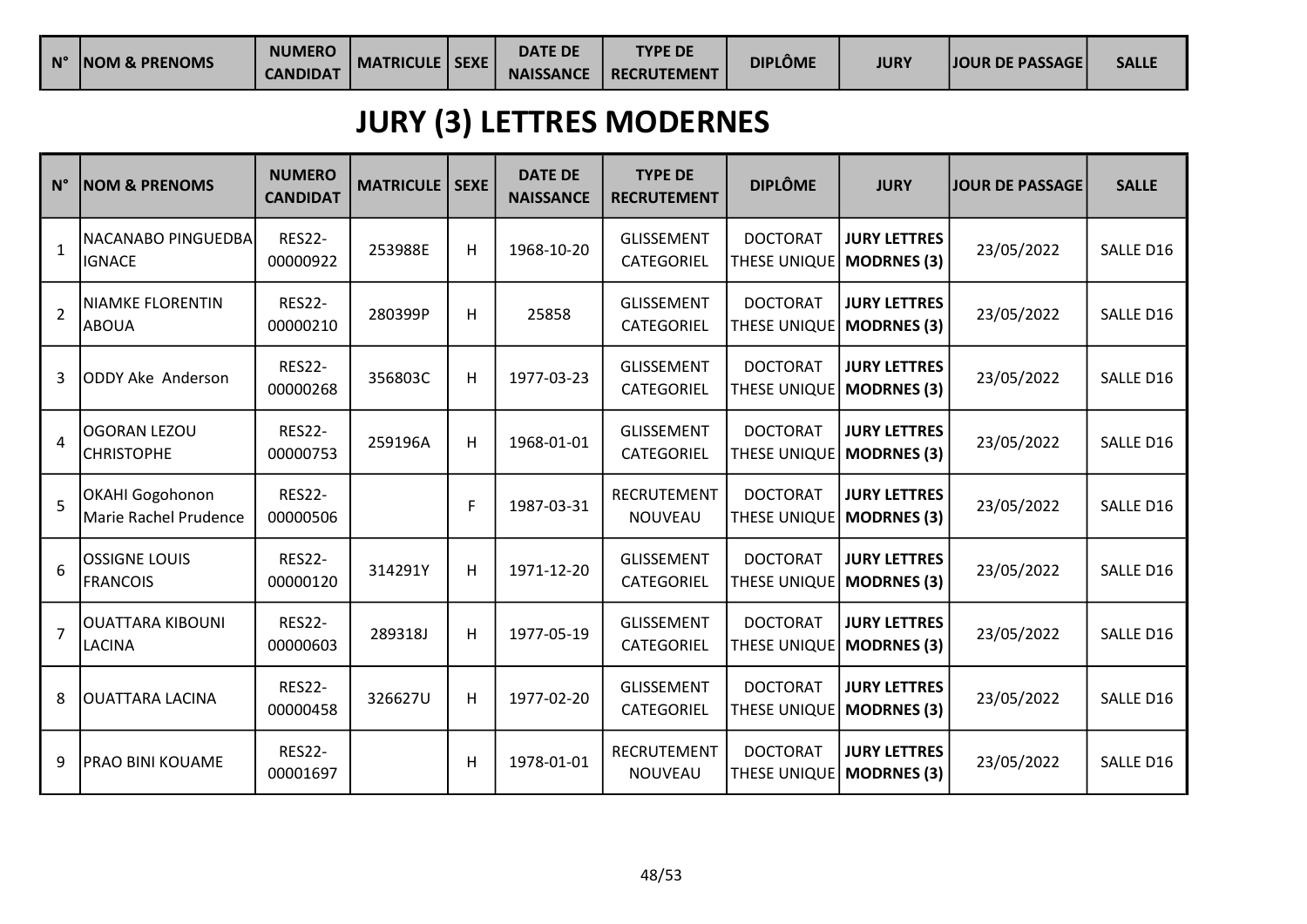| $N^{\circ}$ | <b>NOM &amp; PRENOMS</b>                  | <b>NUMERO</b><br><b>CANDIDAT</b> | <b>MATRICULE</b> | <b>SEXE</b> | <b>DATE DE</b><br><b>NAISSANCE</b> | <b>TYPE DE</b><br><b>RECRUTEMENT</b> | <b>DIPLÔME</b>                  | <b>JURY</b>                               | <b>JOUR DE PASSAGE</b> | <b>SALLE</b> |
|-------------|-------------------------------------------|----------------------------------|------------------|-------------|------------------------------------|--------------------------------------|---------------------------------|-------------------------------------------|------------------------|--------------|
| 10          | <b>SABIDEU Gouagon</b><br>Dagobert        | <b>RES22-</b><br>00000083        | 289363P          | H           | 1977-12-26                         | <b>GLISSEMENT</b><br>CATEGORIEL      | <b>DOCTORAT</b><br>THESE UNIQUE | <b>JURY LETTRES</b><br><b>MODRNES (3)</b> | 23/05/2022             | SALLE D16    |
| 11          | SABLE DIDIER FABRICE                      | <b>RES22-</b><br>00000068        | 326556D          | H           | 1972-10-10                         | <b>GLISSEMENT</b><br>CATEGORIEL      | <b>DOCTORAT</b><br>THESE UNIQUE | <b>JURY LETTRES</b><br><b>MODRNES (3)</b> | 23/05/2022             | SALLE D16    |
| 12          | <b>SAMAKE Famahan</b>                     | <b>RES22-</b><br>00000131        | 244595T          | H           | 1970-03-19                         | <b>GLISSEMENT</b><br>CATEGORIEL      | PHD                             | <b>JURY LETTRES</b><br><b>MODRNES (3)</b> | 23/05/2022             | SALLE D16    |
| 13          | SEHI EPOUSE GOULIA<br>Gnionssihan NoËlle  | <b>RES22-</b><br>00001114        | 452047Z          | F           | 1984-02-05                         | <b>GLISSEMENT</b><br>CATEGORIEL      | <b>DOCTORAT</b><br>THESE UNIQUE | <b>JURY LETTRES</b><br><b>MODRNES (3)</b> | 23/05/2022             | SALLE D16    |
| 14          | <b>SEKONGO MINFONH</b>                    | <b>RES22-</b><br>00000397        | 289575C          | H           | 1975-01-01                         | <b>GLISSEMENT</b><br>CATEGORIEL      | <b>DOCTORAT</b><br>THESE UNIQUE | <b>JURY LETTRES</b><br><b>MODRNES (3)</b> | 23/05/2022             | SALLE D16    |
| 15          | <b>SEMIEN SERY MARC-</b><br><b>ARTHUR</b> | <b>RES22-</b><br>00000540        | 402452T          | H           | 1980-02-07                         | <b>GLISSEMENT</b><br>CATEGORIEL      | <b>DOCTORAT</b><br>THESE UNIQUE | <b>JURY LETTRES</b><br><b>MODRNES (3)</b> | 23/05/2022             | SALLE D16    |
| 16          | SERELE ZOUA YAGBA<br><b>PIERRE</b>        | <b>RES22-</b><br>00000593        |                  | H           | 1992-07-03                         | <b>RECRUTEMENT</b><br>NOUVEAU        | <b>DOCTORAT</b><br>THESE UNIQUE | <b>JURY LETTRES</b><br><b>MODRNES (3)</b> | 23/05/2022             | SALLE D16    |
| 17          | <b>SIA PACOME</b>                         | <b>RES22-</b><br>00001131        |                  | H           | 1983-11-26                         | <b>RECRUTEMENT</b><br>NOUVEAU        | <b>DOCTORAT</b><br>THESE UNIQUE | <b>JURY LETTRES</b><br><b>MODRNES (3)</b> | 23/05/2022             | SALLE D16    |
| 18          | SOM SIÉ JURADIN                           | <b>RES22-</b><br>00000438        | 346340U          | H           | 1980-08-01                         | <b>GLISSEMENT</b><br>CATEGORIEL      | <b>DOCTORAT</b><br>THESE UNIQUE | <b>JURY LETTRES</b><br><b>MODRNES (3)</b> | 23/05/2022             | SALLE D16    |
| 19          | <b>SORO FARA</b>                          | <b>RES22-</b><br>00000202        | 268702W          | F           | 1974-12-26                         | <b>GLISSEMENT</b><br>CATEGORIEL      | <b>DOCTORAT</b><br>THESE UNIQUE | <b>JURY LETTRES</b><br><b>MODRNES (3)</b> | 23/05/2022             | SALLE D16    |
| 20          | SYLLA ADAMA                               | <b>RES22-</b><br>00000559        | 401944X          | H           | 1982-04-03                         | <b>GLISSEMENT</b><br>CATEGORIEL      | <b>DOCTORAT</b><br>THESE UNIQUE | <b>JURY LETTRES</b><br><b>MODRNES (3)</b> | 23/05/2022             | SALLE D16    |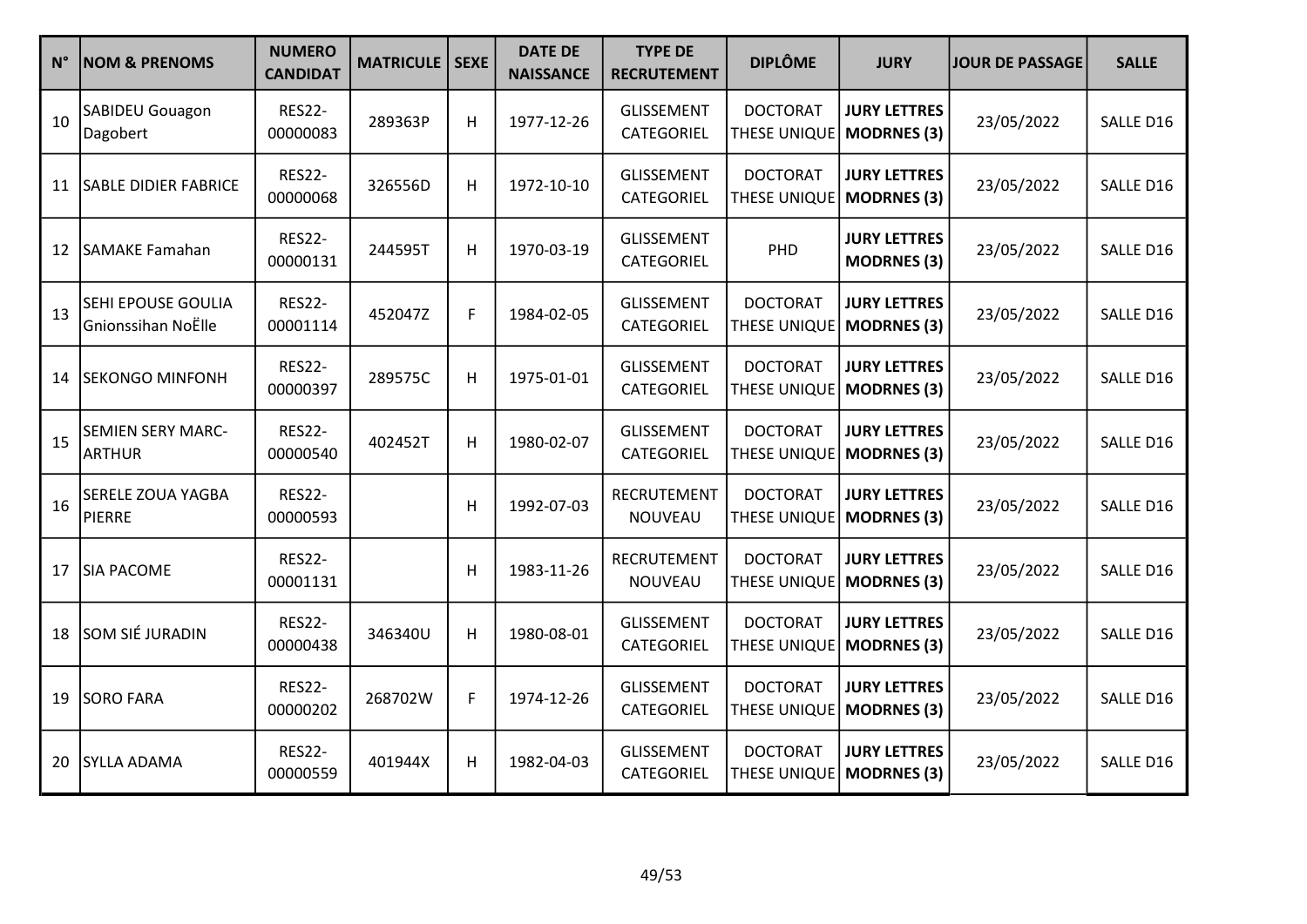| $N^{\circ}$ | <b>NOM &amp; PRENOMS</b> | <b>NUMERO</b>   | <b>MATRICULE   SEXE</b> | <b>DATE DE</b>   | <b>TYPE DE</b>     | <b>DIPLÔME</b> | <b>JURY</b> | <b>JOUR DE PASSAGE</b> | <b>SALLE</b> |
|-------------|--------------------------|-----------------|-------------------------|------------------|--------------------|----------------|-------------|------------------------|--------------|
|             |                          | <b>CANDIDAT</b> |                         | <b>NAISSANCE</b> | <b>RECRUTEMENT</b> |                |             |                        |              |

#### JOUR DE PASSAGE : MARDI 24 MAI 2022

# JURY (1) LETTRES MODERNES

| $N^{\circ}$    | <b>NOM &amp; PRENOMS</b>                         | <b>NUMERO</b><br><b>CANDIDAT</b> | <b>MATRICULE</b> | <b>SEXE</b> | <b>DATE DE</b><br><b>NAISSANCE</b> | <b>TYPE DE</b><br><b>RECRUTEMENT</b>   | <b>DIPLÔME</b>                                | <b>JURY</b>                               | <b>JOUR DE PASSAGE</b> | <b>SALLE</b>  |
|----------------|--------------------------------------------------|----------------------------------|------------------|-------------|------------------------------------|----------------------------------------|-----------------------------------------------|-------------------------------------------|------------------------|---------------|
| $\mathbf{1}$   | <b>TANO ETTIEN THOMAS</b>                        | <b>RES22-</b><br>00000740        | 274420D          | H           | 1975-01-01                         | <b>GLISSEMENT</b><br>CATEGORIEL        | <b>DOCTORAT</b><br><b>THESE UNIQUE</b>        | <b>JURY LETTRES</b><br><b>MODRNES (1)</b> | 24/05/2022             | <b>CEFIVE</b> |
| $\overline{2}$ | TANOH DJEMVIE<br><b>HERMANN PHILIPPE</b>         | <b>RES22-</b><br>00000921        |                  | H           | 1988-03-05                         | <b>RECRUTEMENT</b><br><b>NOUVEAU</b>   | <b>DOCTORAT</b><br>THESE UNIQUE               | <b>JURY LETTRES</b><br><b>MODRNES (1)</b> | 24/05/2022             | <b>CEFIVE</b> |
| $\overline{3}$ | TANOH N'DA TAHIA<br><b>HENRIETTE</b>             | <b>RES22-</b><br>00000726        | 236894P          | F           | 1962-05-02                         | <b>GLISSEMENT</b><br>CATEGORIEL        | <b>DOCTORAT</b><br><b>THESE UNIQUE</b>        | <b>JURY LETTRES</b><br><b>MODRNES (1)</b> | 24/05/2022             | <b>CEFIVE</b> |
| 4              | <b>TAPE PRIVAT</b>                               | <b>RES22-</b><br>00001505        |                  | н           | 1974-10-01                         | <b>CONTRAT</b>                         | <b>DOCTORAT</b><br>THESE UNIQUE   MODRNES (1) | <b>JURY LETTRES</b>                       | 24/05/2022             | <b>CEFIVE</b> |
| 5              | <b>TATI MARTIN KAMI</b>                          | <b>RES22-</b><br>00001164        | 315229A          | H           | 1974-07-26                         | <b>GLISSEMENT</b><br>CATEGORIEL        | <b>DOCTORAT</b><br>THESE UNIQUE               | <b>JURY LETTRES</b><br><b>MODRNES (1)</b> | 24/05/2022             | <b>CEFIVE</b> |
| 6              | <b>TCHIMOU Kouassi</b><br>Edmond                 | <b>RES22-</b><br>00000768        | 233838T          | H           | 1963-04-13                         | <b>GLISSEMENT</b><br>CATEGORIEL        | <b>DOCTORAT</b><br>THESE UNIQUE               | <b>JURY LETTRES</b><br><b>MODRNES (1)</b> | 24/05/2022             | <b>CEFIVE</b> |
| $\overline{7}$ | <b>TECHTI BENEDICTE</b><br><b>LARISSA HERVEE</b> | <b>RES22-</b><br>00001587        |                  | F           | 1988-06-11                         | <b>RECRUTEMENT</b><br><b>NOUVEAU</b>   | <b>DOCTORAT</b><br>THESE UNIQUE               | <b>JURY LETTRES</b><br><b>MODRNES (1)</b> | 24/05/2022             | <b>CEFIVE</b> |
| 8              | <b>TEHOUA Germain</b>                            | <b>RES22-</b><br>00001317        |                  | H           | 1980-05-01                         | RECRUTEMENT<br><b>NOUVEAU</b>          | <b>DOCTORAT</b><br>THESE UNIQUE   MODRNES (1) | <b>JURY LETTRES</b>                       | 24/05/2022             | <b>CEFIVE</b> |
| 9              | TRA Bi Tra Justin                                | <b>RES22-</b><br>00000772        | 401 985 R        | H           | 1982-03-20                         | <b>GLISSEMENT</b><br><b>CATEGORIEL</b> | <b>DOCTORAT</b><br><b>THESE UNIQUE</b>        | <b>JURY LETTRES</b><br><b>MODRNES</b> (1) | 24/05/2022             | <b>CEFIVE</b> |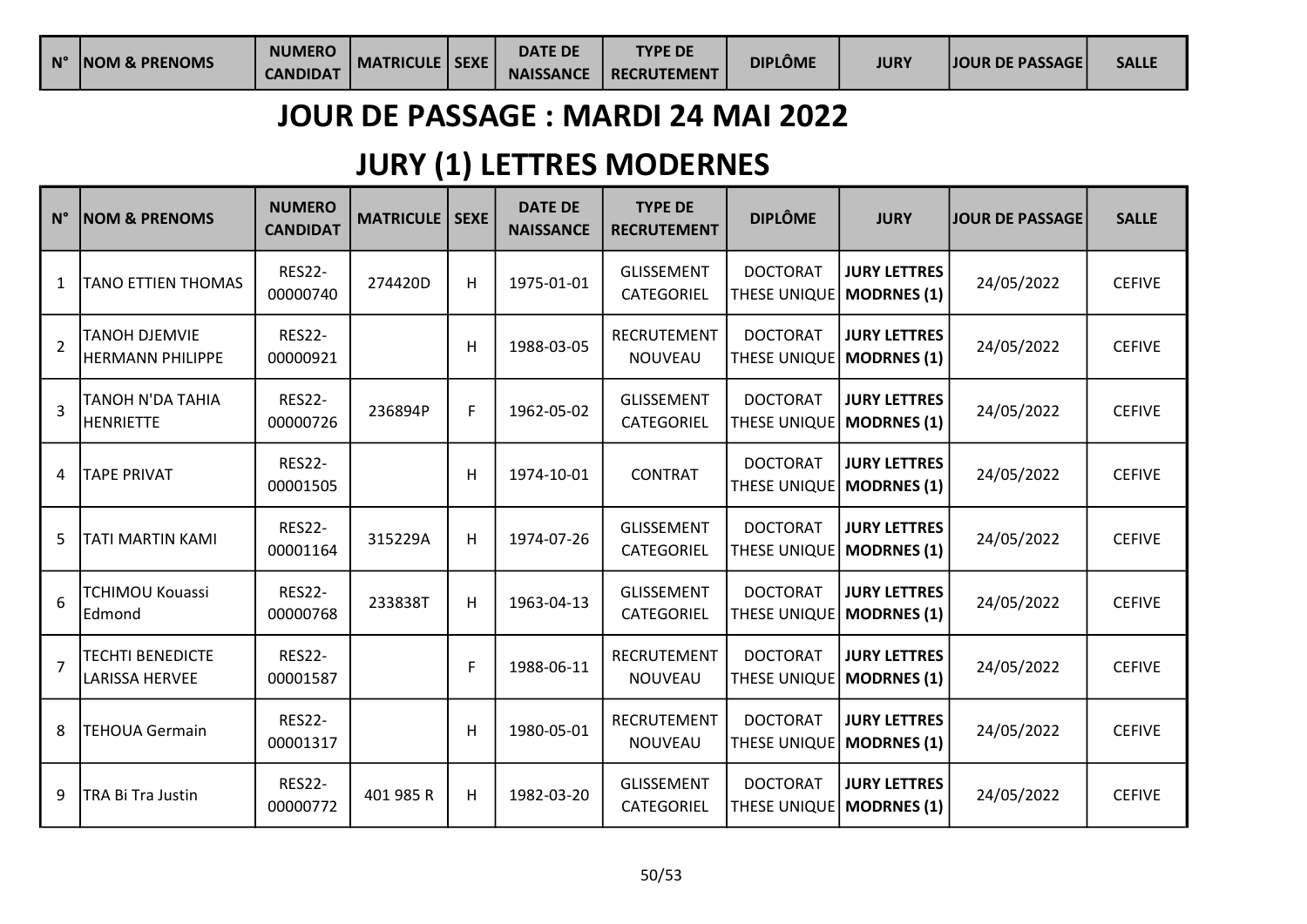| $N^{\circ}$ | <b>NOM &amp; PRENOMS</b>                   | <b>NUMERO</b><br><b>CANDIDAT</b> | <b>MATRICULE</b> | <b>SEXE</b> | <b>DATE DE</b><br><b>NAISSANCE</b> | <b>TYPE DE</b><br><b>RECRUTEMENT</b> | <b>DIPLÔME</b>                              | <b>JURY</b>                               | <b>JOUR DE PASSAGE</b> | <b>SALLE</b>  |
|-------------|--------------------------------------------|----------------------------------|------------------|-------------|------------------------------------|--------------------------------------|---------------------------------------------|-------------------------------------------|------------------------|---------------|
| 10          | <b>TRAORE Abdoulaye</b>                    | <b>RES22-</b><br>00000486        |                  | H           | 1979-04-28                         | <b>RECRUTEMENT</b><br>NOUVEAU        | <b>DOCTORAT</b><br><b>THESE UNIQUE</b>      | <b>JURY LETTRES</b><br><b>MODRNES (1)</b> | 24/05/2022             | <b>CEFIVE</b> |
| 11          | <b>VE EMILE</b>                            | <b>RES22-</b><br>00001612        | 233600R          | H           | 1961-03-13                         | <b>GLISSEMENT</b><br>CATEGORIEL      | <b>DOCTORAT</b><br>THESE UNIQUE             | <b>JURY LETTRES</b><br><b>MODRNES (1)</b> | 24/05/2022             | <b>CEFIVE</b> |
| 12          | <b>WAHOGNIN LAURENT</b><br><b>OUATTARA</b> | <b>RES22-</b><br>00000561        | 475746H          | H           | 1977-09-09                         | <b>GLISSEMENT</b><br>CATEGORIEL      | <b>DOCTORAT</b><br>THESE UNIQUE             | <b>JURY LETTRES</b><br><b>MODRNES (1)</b> | 24/05/2022             | <b>CEFIVE</b> |
| 13          | YA0 KOBENAN ATTA<br><b>NICAISE</b>         | <b>RES22-</b><br>00000206        |                  | Н           | 1988-04-13                         | <b>RECRUTEMENT</b><br>NOUVEAU        | <b>DOCTORAT</b><br>THESE UNIQUE             | <b>JURY LETTRES</b><br><b>MODRNES (1)</b> | 24/05/2022             | <b>CEFIVE</b> |
| 14          | YAO Bini Paul                              | <b>RES22-</b><br>00000040        |                  | Н           | 1988-02-13                         | <b>RECRUTEMENT</b><br>NOUVEAU        | <b>DOCTORAT</b><br>(par<br>équivalence)     | <b>JURY LETTRES</b><br><b>MODRNES (1)</b> | 24/05/2022             | <b>CEFIVE</b> |
| 15          | YAO KONAN PAUL<br><b>ARMAND</b>            | <b>RES22-</b><br>00000388        |                  | Н           | 1978-08-30                         | <b>RECRUTEMENT</b><br>NOUVEAU        | <b>DOCTORAT</b><br>THESE UNIQUE             | <b>JURY LETTRES</b><br><b>MODRNES (1)</b> | 24/05/2022             | <b>CEFIVE</b> |
| 16          | YAO KOUADIO JANVIER                        | <b>RES22-</b><br>00001546        |                  | н           | 1986-01-01                         | <b>RECRUTEMENT</b><br>NOUVEAU        | <b>DOCTORAT</b><br>THESE UNIQUE             | <b>JURY LETTRES</b><br><b>MODRNES (1)</b> | 24/05/2022             | <b>CEFIVE</b> |
| 17          | YAO KOUNANDY<br><b>JOSEPH</b>              | <b>RES22-</b><br>00000590        |                  | H           | 1984-04-07                         | <b>RECRUTEMENT</b><br>NOUVEAU        | <b>DOCTORAT</b><br>THESE UNIQUE             | <b>JURY LETTRES</b><br>MODRNES (1)        | 24/05/2022             | <b>CEFIVE</b> |
| 18          | YAO KRE KOUABENA<br><b>ARNAUD</b>          | <b>RES22-</b><br>00001409        |                  | Н           | 1987-01-03                         | RECRUTEMENT<br>NOUVEAU               | <b>DOCTORAT</b><br>THESE UNIQUE             | <b>JURY LETTRES</b><br><b>MODRNES (1)</b> | 24/05/2022             | <b>CEFIVE</b> |
| 19          | YAO YAO JULES                              | <b>RES22-</b><br>00001315        |                  | H           | 1979-05-31                         | <b>RECRUTEMENT</b><br>NOUVEAU        | <b>DOCTORAT</b><br>THESE UNIQUE             | <b>JURY LETTRES</b><br><b>MODRNES (1)</b> | 24/05/2022             | <b>CEFIVE</b> |
| 20          | YAO ÉPOUSE ALLANGBA<br>N'goran Bernadette  | <b>RES22-</b><br>00000857        | 237405W          | F           | 1965-01-01                         | <b>GLISSEMENT</b><br>CATEGORIEL      | <b>DOCTORAT</b><br>THESE UNIQUE MODRNES (1) | <b>JURY LETTRES</b>                       | 24/05/2022             | <b>CEFIVE</b> |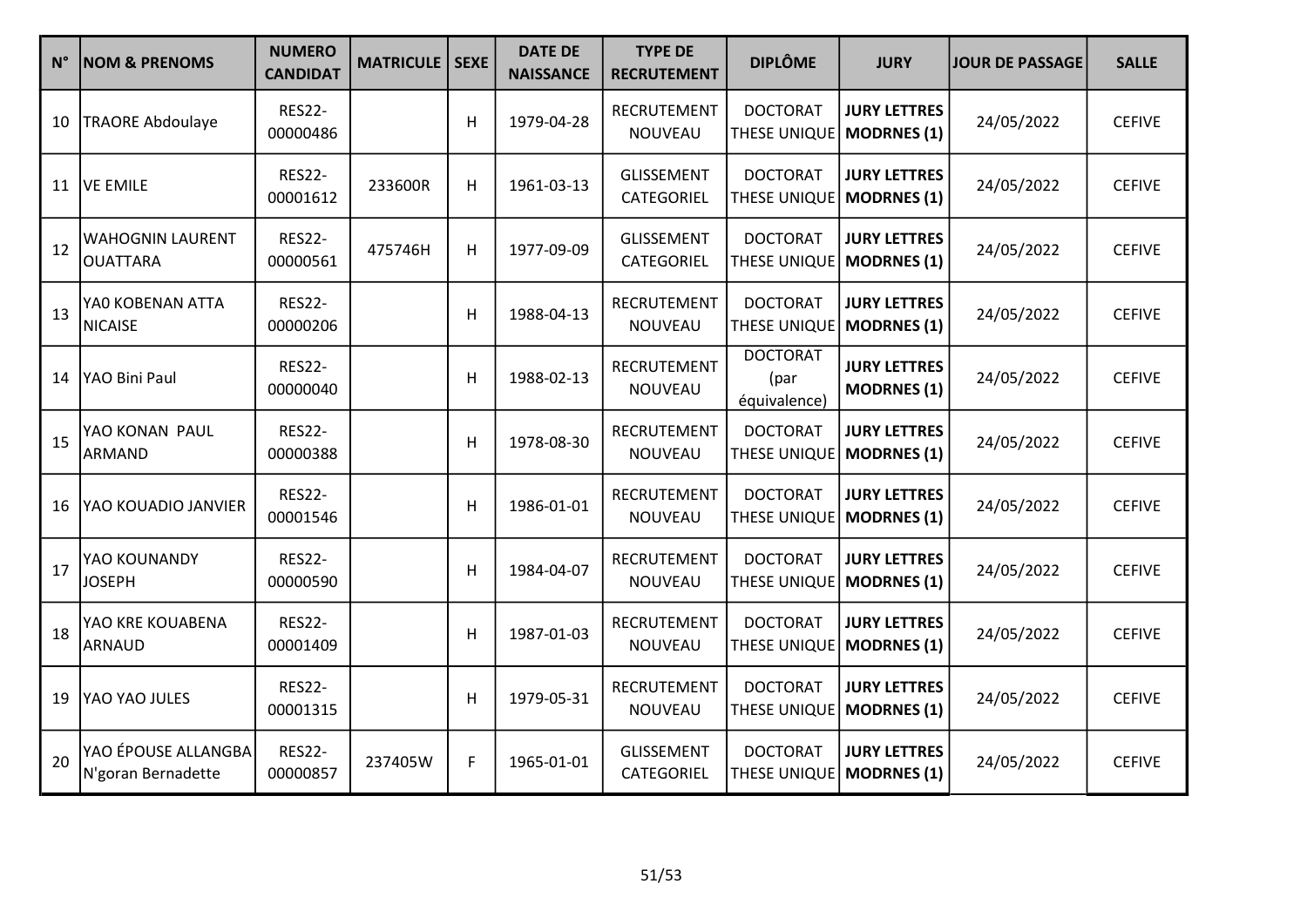| $\mathbb{N}^{\circ}$ | <b>NOM &amp; PRENOMS</b> | <b>NUMERO</b><br>CANDIDAT | <b>MATRICULE   SEXE</b> |  | <b>DATE DE</b><br><b>NAISSANCE</b> | <b>TYPE DE</b><br><b>RECRUTEMENT</b> | DIPLÔME | <b>JURY</b> | <b>JOUR DE PASSAGE</b> | <b>SALLE</b> |
|----------------------|--------------------------|---------------------------|-------------------------|--|------------------------------------|--------------------------------------|---------|-------------|------------------------|--------------|
|----------------------|--------------------------|---------------------------|-------------------------|--|------------------------------------|--------------------------------------|---------|-------------|------------------------|--------------|

# JURY (2) LETTRES MODERNES

| $N^{\circ}$ | <b>NOM &amp; PRENOMS</b>               | <b>NUMERO</b><br><b>CANDIDAT</b> | <b>MATRICULE</b> | <b>SEXE</b> | <b>DATE DE</b><br><b>NAISSANCE</b> | <b>TYPE DE</b><br><b>RECRUTEMENT</b> | <b>DIPLÔME</b>                                | <b>JURY</b>                               | <b>JOUR DE PASSAGE</b> | <b>SALLE</b> |
|-------------|----------------------------------------|----------------------------------|------------------|-------------|------------------------------------|--------------------------------------|-----------------------------------------------|-------------------------------------------|------------------------|--------------|
| 1           | YAPI ATSE ISIDORE                      | <b>RES22-</b><br>00000984        |                  | H           | 1988-11-25                         | <b>RECRUTEMENT</b><br>NOUVEAU        | <b>DOCTORAT</b><br>THESE UNIQUE   MODRNES (2) | <b>JURY LETTRES</b>                       | 24/05/2022             | SALLE D13    |
| 2           | YAPI AMEH PASCAL                       | <b>RES22-</b><br>00001217        |                  | н           | 1969-10-10                         | <b>CONTRAT</b>                       | <b>DOCTORAT</b><br>THESE UNIQUE   MODRNES (2) | <b>JURY LETTRES</b>                       | 24/05/2022             | SALLE D13    |
| 3           | YEO ADAMA                              | <b>RES22-</b><br>00000350        | 290138B          | H           | 1978-01-01                         | <b>GLISSEMENT</b><br>CATEGORIEL      | <b>DOCTORAT</b><br>THESE UNIQUE   MODRNES (2) | <b>JURY LETTRES</b>                       | 24/05/2022             | SALLE D13    |
| 4           | <b>YEO Hamed Ouloto</b>                | <b>RES22-</b><br>00000961        |                  | н           | 1986-07-02                         | <b>RECRUTEMENT</b><br><b>NOUVEAU</b> | <b>DOCTORAT</b><br>THESE UNIQUE   MODRNES (2) | <b>JURY LETTRES</b>                       | 24/05/2022             | SALLE D13    |
| 5           | YEO YOH ASSETOU                        | <b>RES22-</b><br>00000476        |                  | F           | 1983-10-01                         | <b>RECRUTEMENT</b><br>NOUVEAU        | <b>DOCTORAT</b><br>THESE UNIQUE               | <b>JURY LETTRES</b><br><b>MODRNES (2)</b> | 24/05/2022             | SALLE D13    |
| 6           | YOBOUE N'GUESSAN<br><b>JOEL-ARNAUD</b> | <b>RES22-</b><br>00000719        | 356964C          | H           | 1984-06-10                         | <b>GLISSEMENT</b><br>CATEGORIEL      | <b>DOCTORAT</b><br>THESE UNIQUE   MODRNES (2) | <b>JURY LETTRES</b>                       | 24/05/2022             | SALLE D13    |
| 7           | <b>ZEBIE Yao Constant</b>              | <b>RES22-</b><br>00000464        | 401072Y          | H           | 1979-08-26                         | <b>GLISSEMENT</b><br>CATEGORIEL      | <b>DOCTORAT</b><br><b>THESE UNIQUE</b>        | <b>JURY LETTRES</b><br><b>MODRNES (2)</b> | 24/05/2022             | SALLE D13    |
| 8           | ZIDAGO Djessy Junior<br>Gbagbo         | <b>RES22-</b><br>00001839        |                  | н           | 1993-10-05                         | <b>RECRUTEMENT</b><br><b>NOUVEAU</b> | <b>DOCTORAT</b><br>THESE UNIQUE   MODRNES (2) | <b>JURY LETTRES</b>                       | 24/05/2022             | SALLE D13    |
| 9           | <b>ZOH ARMEL BRICE</b>                 | <b>RES22-</b><br>00001182        |                  | H           | 1984-08-16                         | <b>RECRUTEMENT</b><br>NOUVEAU        | <b>DOCTORAT</b><br>THESE UNIQUE   MODRNES (2) | <b>JURY LETTRES</b>                       | 24/05/2022             | SALLE D13    |